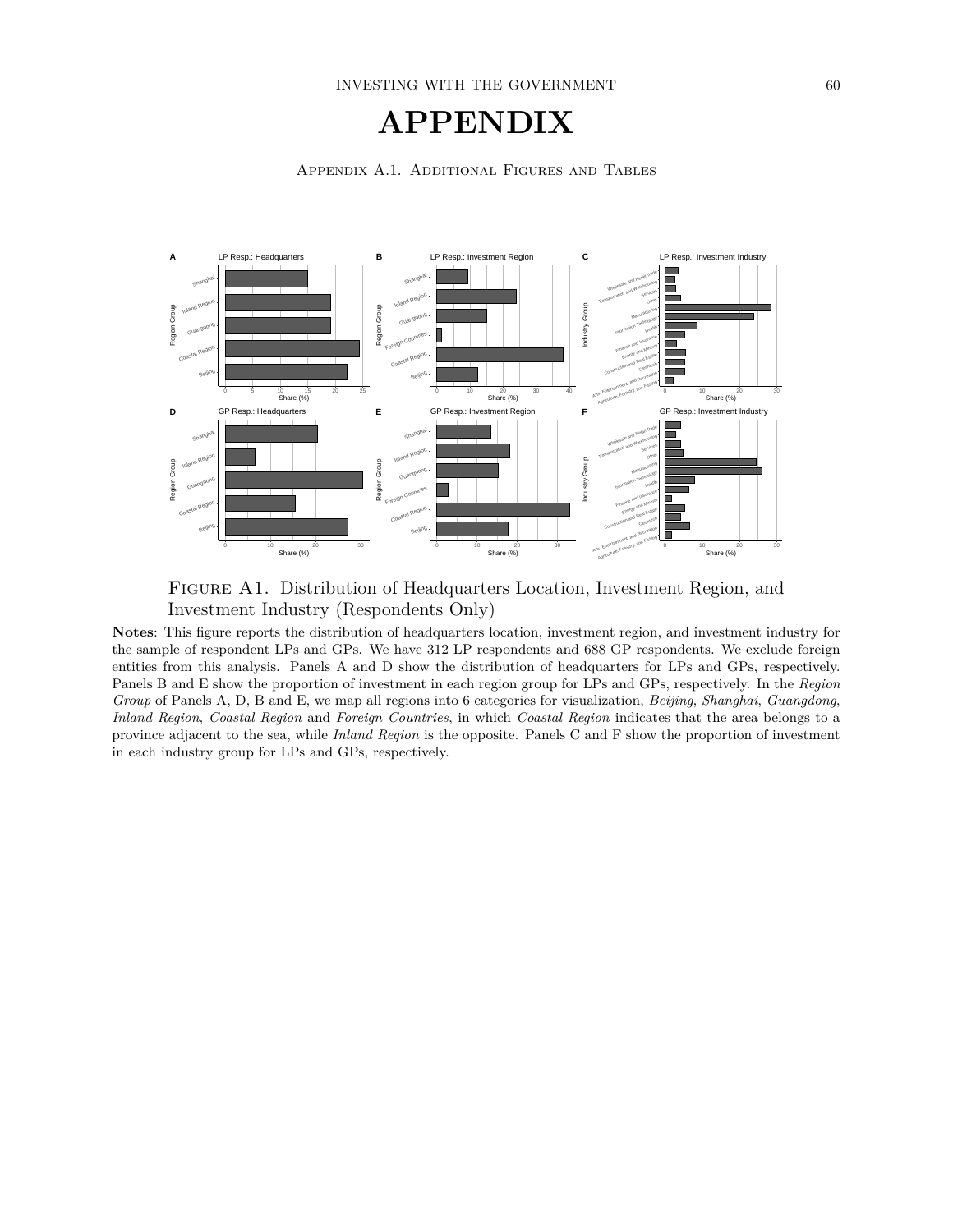

Figure A2. Distribution of Headquarters Location, Investment Region, and Investment Industry (Respondents Only; by Government Ownership)

**Notes**: This figure reports the distribution of headquarters location, investment region, and investment industry for the sample of respondent LPs and GPs, split by government-owned versus nongovernment-owned entities. We have 238 government-owned LP respondents and 74 nongovernment-owned LP respondents. We have 216 governmentowned GP respondents and 472 nongovernment-owned GP respondents. We exclude foreign entities from this analysis. Panels A and D show the distribution of headquarters for LPs and GPs, respectively. Panels B and E show the proportion of investment in each region group for LPs and GPs, respectively. In the *Region Group* of Panels A, D, B and E, we map all regions into 6 categories for visualization, *Beijing*, *Shanghai*, *Guangdong*, *Inland Region*, *Coastal Region* and *Foreign Countries*, in which *Coastal Region* indicates that the area belongs to a province adjacent to the sea, while *Inland Region* is the opposite. Panels C and F show the proportion of investment in each industry group for LPs and GPs, respectively. Government-owned entities are defined as entities with government owners.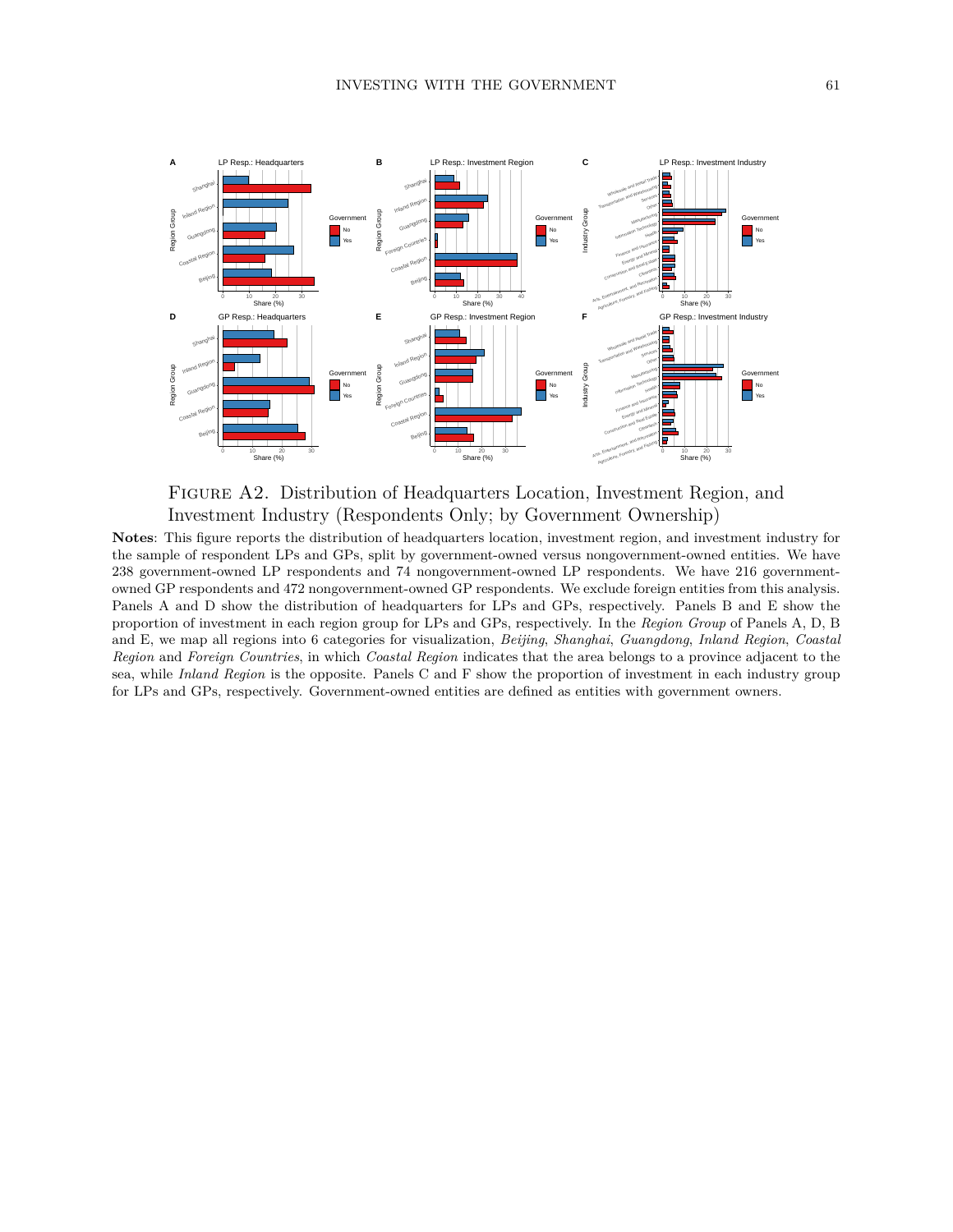|                                |        | Active  |        |         | Respondent |        |  |
|--------------------------------|--------|---------|--------|---------|------------|--------|--|
|                                | All    | Gov     | NonGov | All     | Gov        | NonGov |  |
| Panel A: LPs                   |        |         |        |         |            |        |  |
| Share Government-Owned $(\%)$  | 35.10  | 100.00  | 0.00   | 66.12   | 100.00     | 0.00   |  |
| Capital Invested (\$ millions) | 50.36  | 123.64  | 22.05  | 399.59  | 516.44     | 215.25 |  |
| <b>Funds</b> Invested          | 1.98   | 2.77    | 1.55   | 9.24    | 10.76      | 5.14   |  |
| Panel B: GPs                   |        |         |        |         |            |        |  |
| Share Government-Owned $(\%)$  | 22.92  | 100.00  | 0.00   | 16.47   | 100.00     | 0.00   |  |
| $AUM$ ( $\$$ millions)         | 741.30 | 1014.01 | 645.04 | 1001.76 | 1729.76    | 844.13 |  |
| IRR $(\%$ median)              | 27.64  | 19.52   | 30.55  | 32.34   | 24.27      | 36.49  |  |
| Funds                          | 2.54   | 2.86    | 2.42   | 3.32    | 4.28       | 3.09   |  |
| Investments                    | 13.42  | 10.41   | 14.27  | 48.40   | 36.14      | 50.81  |  |
| Exits                          | 5.91   | 5.46    | 6.04   | 9.36    | 10.07      | 9.21   |  |

TABLE A1. Summary Statistics (Government-owned if Ownership  $\geq 20\%$ )

**Notes**: This table reports summary statistics for both LPs and GPs where government-owned entities are defined as entities with a government ownership greater than 20%, using Zero2IPO administrative data for the period 2015–19. We have 7,974 active LPs of which 312 LPs are respondents, and 6,308 active GPs of which 688 GPs are respondents. We exclude foreign entities from this analysis. The Panel A includes variables for LPs. The Panel B includes variables for GPs. *Share Government-Owned (%)* is the share of entities that are government-owned, *Capital Invested* is the amount of capital the LP invested in funds (in Million USD), *Funds Invested* is the number of funds the LP invested in; *AUM (\$ millions)* are the assets under management (in Million USD), *IRR (% median)* is the median internal rate of return, *Funds* is the number of funds managed by the GP, *Investments* is the number of investments made by the GP, *Exits* is the number of exit events for the GP investments. *Capital Invested (\$ millions)*, *AUM (\$ millions)* and *IRR (% median)* are winsorized at the top 95%.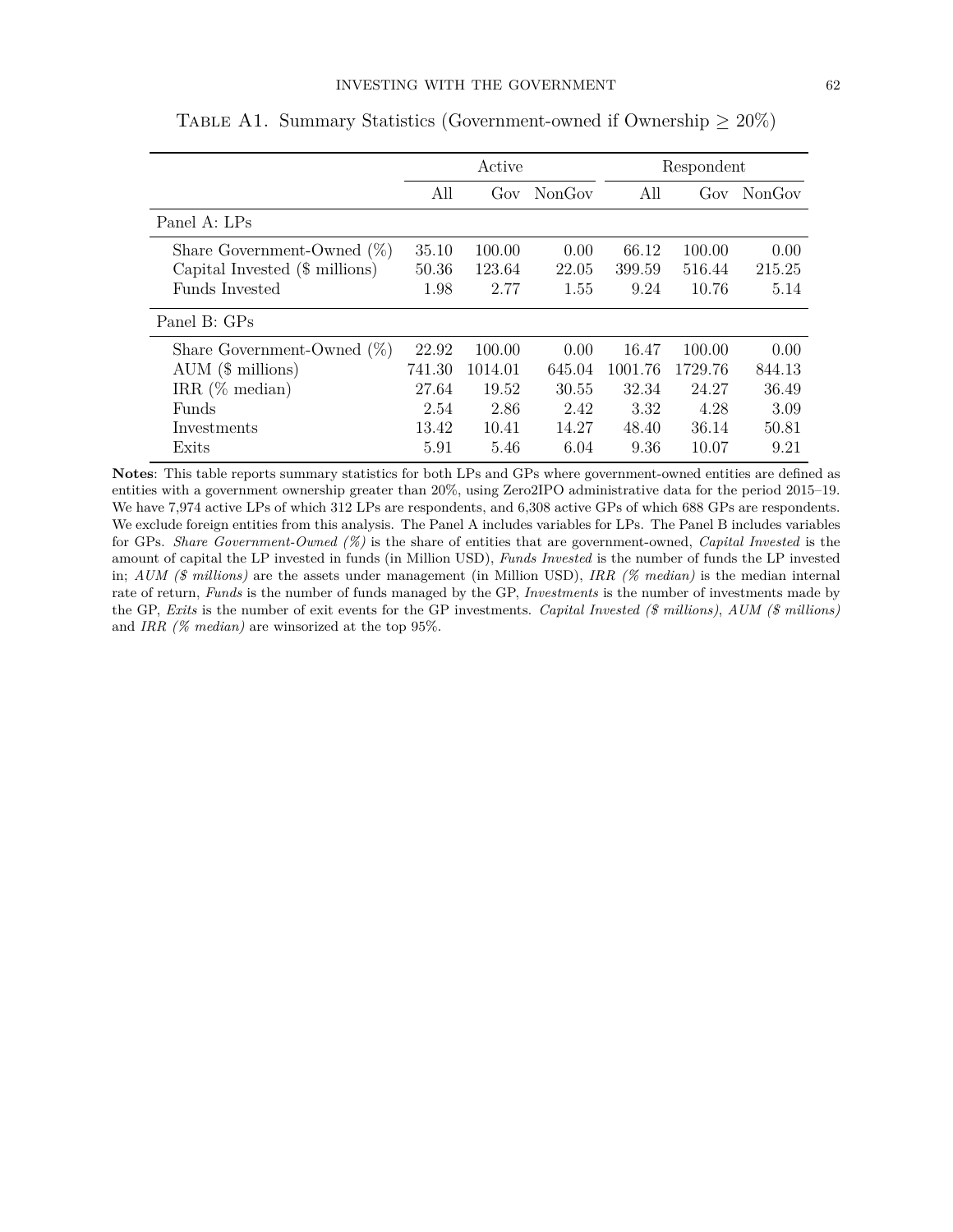|                                   |       | Active |        |       | Respondent |        |
|-----------------------------------|-------|--------|--------|-------|------------|--------|
|                                   | All   | Gov    | NonGov | All   | Gov        | NonGov |
| LP Types (in $\%$ )               |       |        |        |       |            |        |
| Assets Management Company         | 4.11  | 5.18   | 2.43   | 1.83  | 1.94       | 1.65   |
| Bank and Insurance Company        | 2.00  | 2.88   | 0.77   | 0.88  | 1.45       | 0.00   |
| Corporate                         | 13.14 | 11.35  | 15.96  | 0.02  | 0.02       | 0.02   |
| <b>FOFs</b>                       | 2.94  | 4.38   | 0.67   | 0.83  | 0.92       | 0.69   |
| Government Bureau and Guided Fund | 9.60  | 15.75  | 0.00   | 8.26  | 13.59      | 0.00   |
| Investment Company                | 3.47  | 2.68   | 4.73   | 0.15  | 0.23       | 0.03   |
| Listed Company                    | 7.20  | 7.58   | 6.59   | 8.81  | 5.74       | 13.57  |
| Others                            | 1.32  | 1.36   | 0.96   | 0.03  | 0.04       | 0.01   |
| Sovereign Fund                    | 0.49  | 0.81   | 0.00   | 0.00  | 0.00       | 0.00   |
| Trust                             | 0.62  | 0.94   | 0.11   | 0.00  | 0.00       | 0.00   |
| VC/PE                             | 55.11 | 47.11  | 67.77  | 79.19 | 76.06      | 84.04  |

Table A2. LP Type Distribution

**Notes**: This table reports the distribution of type for LPs, using Zero2IPO administrative data for the period 2015–19. We have 7,974 active LPs of which 312 LPs are respondents. The distribution is weighted according to the total investment amount of each type of LP during 2015–2019. The classification standard comes from Zero2IPO's administrative data, where *VC/PE* refers to venture capital and private equity firms that specialize in early stage and growth equity investments, and the *Others* includes Family Office, University Fund and other unclassified entities. Government-owned entities are those with at least one ultimate government owner, as described in the paper.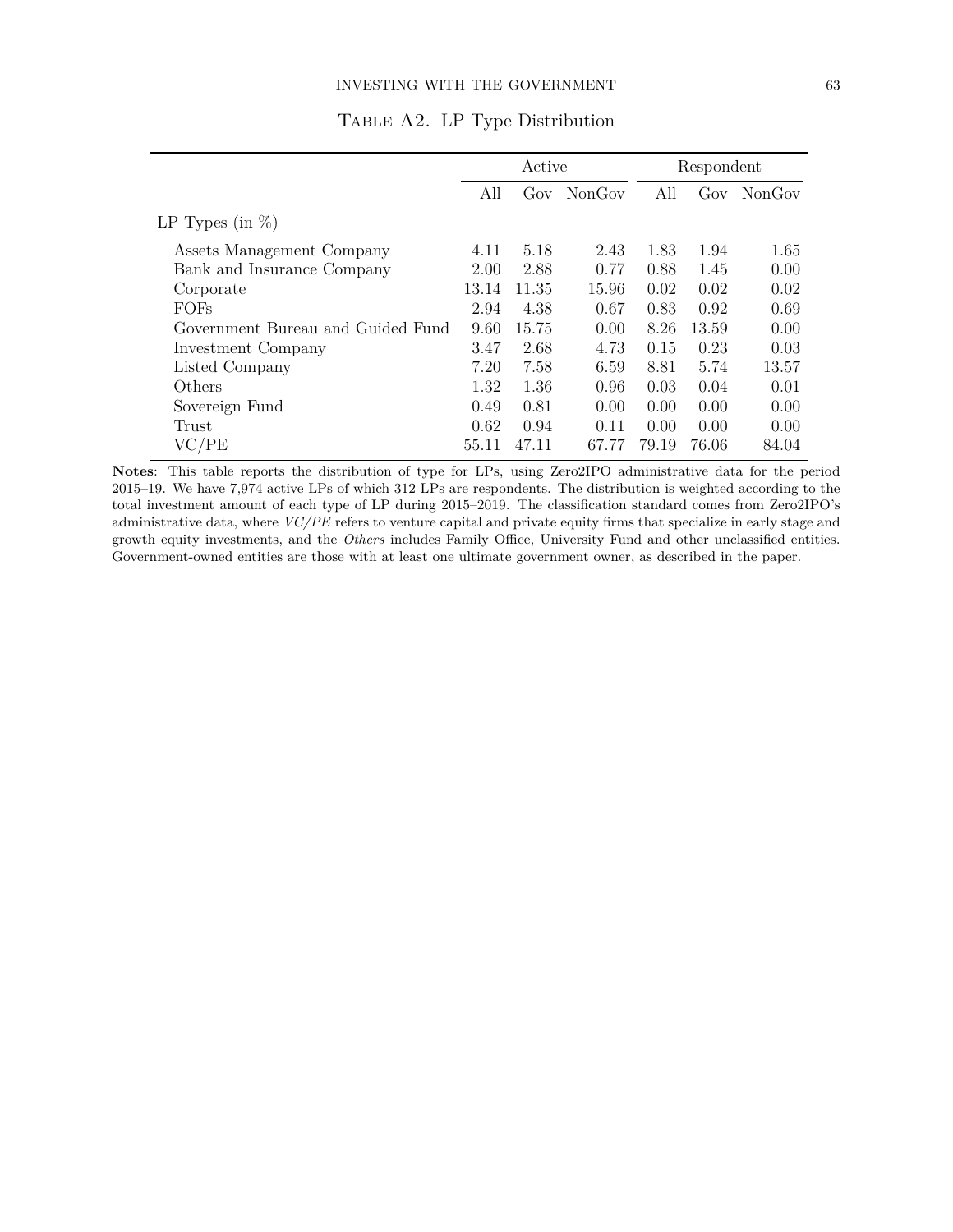|                               | Active |              |        | Respondent |        |        |
|-------------------------------|--------|--------------|--------|------------|--------|--------|
|                               | All    | $_{\rm cov}$ | NonGov | All        | Gov    | NonGov |
| Panel A: LPs                  |        |              |        |            |        |        |
| Share Government-Owned $(\%)$ | 50.11  | 100.00       | 0.00   | 77.52      | 100.00 | 0.00   |
| Share Central-Owned $(\%)$    | 24.09  | 49.95        | 0.00   | 32.55      | 42.54  | 0.00   |
| Share Provincial-Owned $(\%)$ | 23.33  | 48.38        | 0.00   | 44.97      | 58.77  | 0.00   |
| Share Local-Owned $(\%)$      | 37.32  | 77.39        | 0.00   | 55.03      | 71.93  | 0.00   |
| Panel B: GPs                  |        |              |        |            |        |        |
| Share Government-Owned $(\%)$ | 38.63  | 100.00       | 0.00   | 32.05      | 100.00 | 0.00   |
| Share Central-Owned $(\%)$    | 17.26  | 60.02        | 0.00   | 19.42      | 64.80  | 0.00   |
| Share Provincial-Owned $(\%)$ | 16.55  | 57.57        | 0.00   | 20.03      | 66.84  | 0.00   |
| Share Local-Owned $(\%)$      | 20.11  | 69.96        | 0.00   | 21.87      | 72.96  | 0.00   |

Table A3. Summary Statistics by Government Level

**Notes**: This table summarizes different government ownership types for both LPs and GPs. We have 7,974 active LPs of which 312 LPs are respondents, and 6,308 active GPs of which 688 GPs are respondents. We exclude foreign entities from this analysis. *Share Government-Owned* indicates the proportion of government-owned entities. *Share Central-Owned* indicates the proportion of entities owned by central government agencies. *Share Provincial-Owned* indicates the proportion of entities owned by provincial government agencies. *Share Local-Owned* indicates the proportion of entities owned by local government agencies.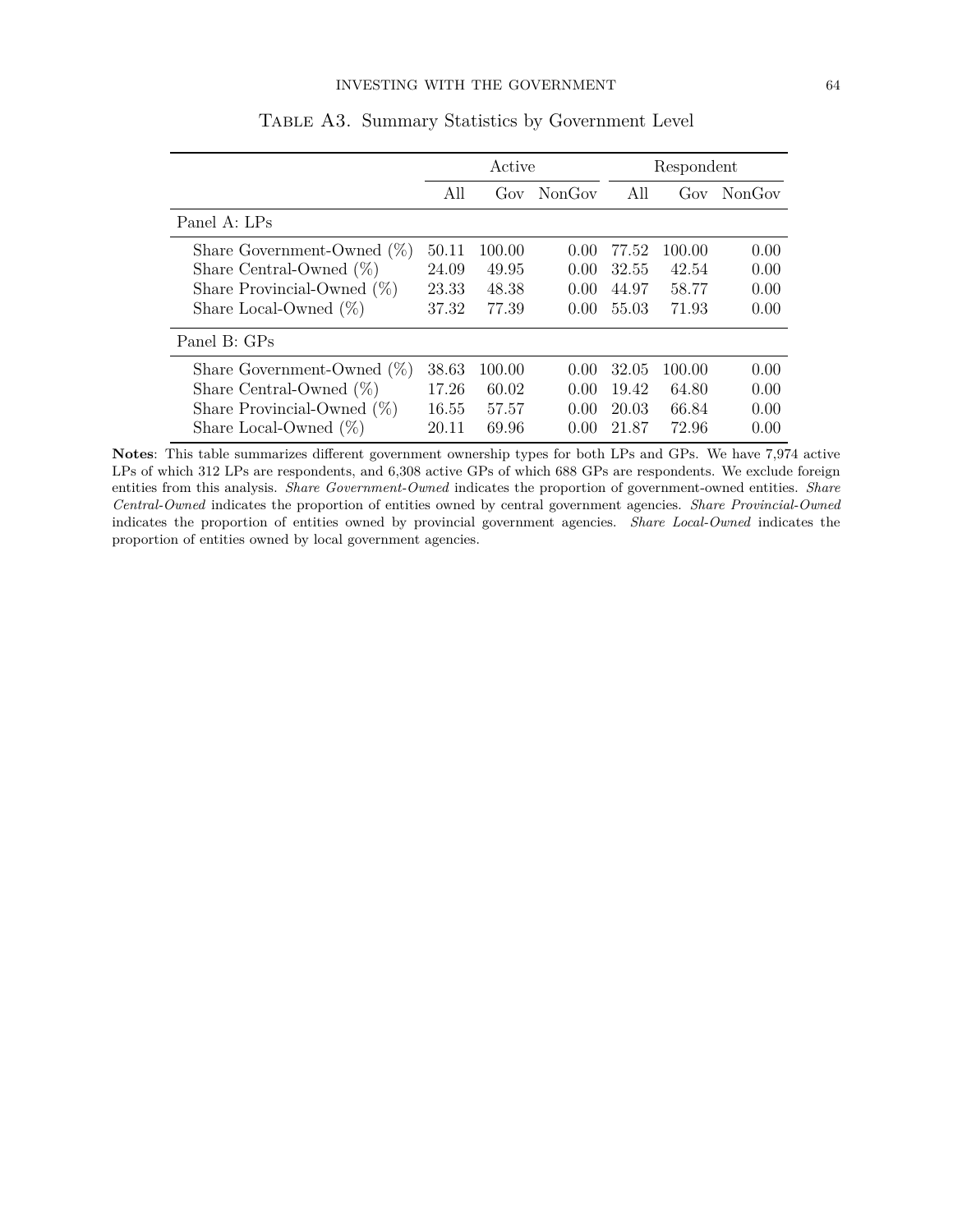|              | $\left(1\right)$ | $\left( 2\right)$ | $\left( 3\right)$  | $\left(4\right)$      | (5)          | (6)          | (7)                   | (8)                   |
|--------------|------------------|-------------------|--------------------|-----------------------|--------------|--------------|-----------------------|-----------------------|
|              | CR               | CR                | CR.                | CR.                   | IRR.         | IRR.         | IRR                   | IRR                   |
| $Gov$ $GPs$  | $-0.009***$      | $-0.004$          | $-0.009**$         | $-0.003$              | $-15.411***$ | $-12.387***$ | $-19.366***$          | $-15.794***$          |
|              | $(-2.99)$        | $(-1.46)$         | $(-2.12)$          | $(-0.76)$             | $(-3.37)$    | $(-2.66)$    | $(-3.85)$             | $(-3.03)$             |
| <b>AUM</b>   |                  |                   | $0.000*$<br>(1.83) | $-0.000$<br>$(-0.22)$ |              |              | $-0.001$<br>$(-1.06)$ | $-0.002$<br>$(-1.62)$ |
| Observations | 1104             | 1104              | 683                | 683                   | 984          | 984          | 631                   | 631                   |
| HQ FEs       | No               | Yes               | No                 | Yes                   | No           | Yes          | No                    | Yes                   |

Table A4. Government-Owned GPs Perform Worse (Government-owned if Ownership  $\geq 20\%$ )

**Notes**: This table illustrates the association between GPs' government ownership status and GP performance where government-owned entities are defined as entities with a government ownership greater than 20%. The specification is  $y_j = \alpha_i + \beta \times GovGPs_j + \gamma \times AUM_j + \epsilon_{ij}$ . The sample includes all active GPs with non-missing data for CR (columns 1-4) and IRR (columns 5-8). *GovGPs* is a dummy indicating whether a GP is government owned. CR is comprehensive return, which is standardized to 0-1. IRR is winsorized at the 95% percentile. *AUM* is the total asset under management in USD millions, and is winsorized at the 95% percentile. Columns 1 and 5 show the basic models. Columns 2 and 6 show the results with headquarters FEs. Columns 3 and 7 show the results with *AUM* as controls. Columns 4 and 8 show the results with both headquarters FEs and AUM controls. *t* statistics are presented in parentheses. \*\*\* p*<*0.01, \*\* p*<*0.05, \* p*<*0.1.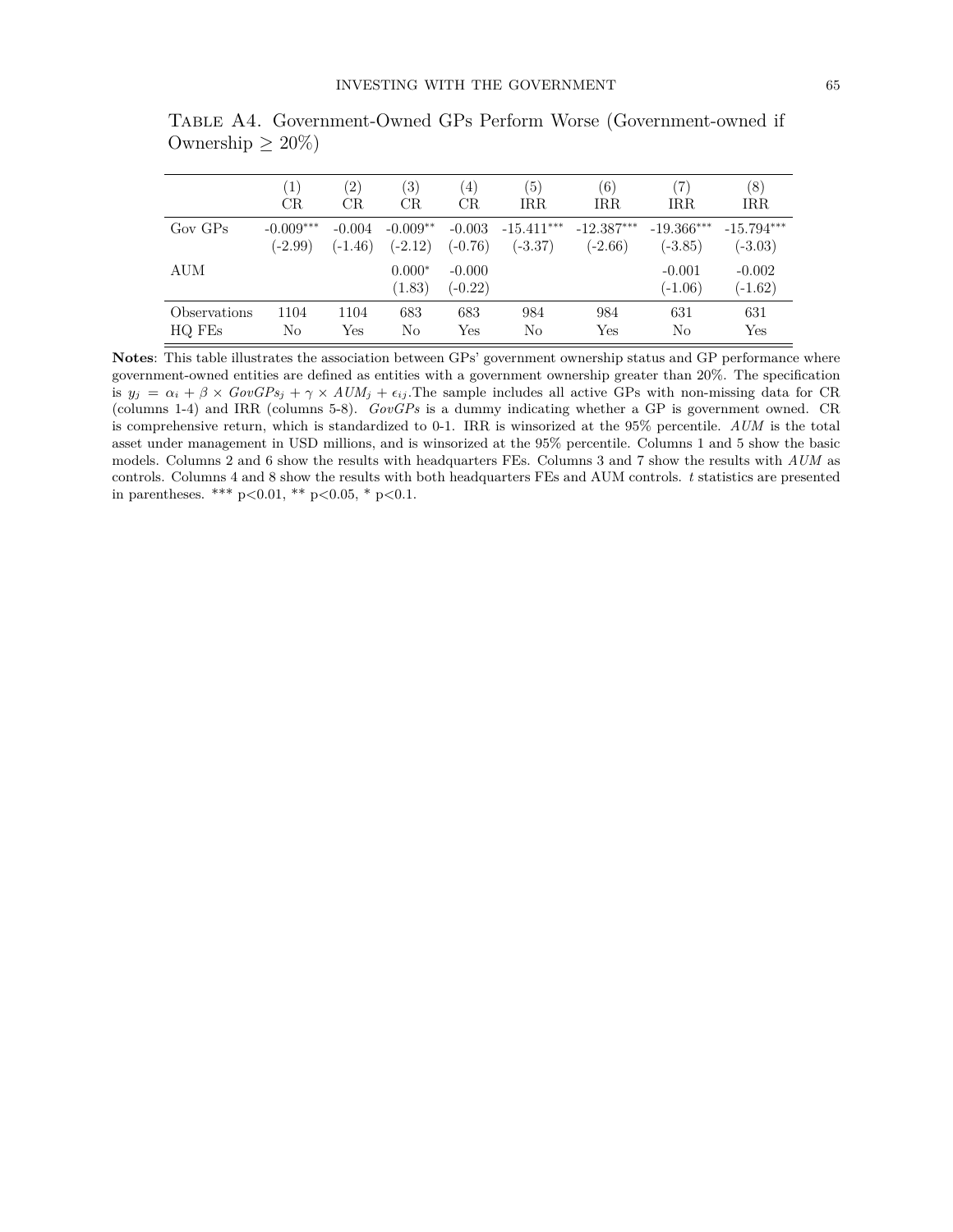|                           | Gov LP      | Non-Gov LP ColRatio |         |
|---------------------------|-------------|---------------------|---------|
| $Gov$ $GP$                | 2.128       | 0.575               | 3.699   |
|                           | $(20.25\%)$ | $(10.20\%)$         | (0.000) |
| $Non-GovGP$               | 0.897       | 0.988               | 0.908   |
|                           | $(22.80\%)$ | $(46.75\%)$         | (0.000) |
| RowRatio                  | 2.372       | 0.583               |         |
|                           | (0.000)     | (0.000)             |         |
| Assortative Index         |             | 1.178               |         |
| Homogeneity Test(p-value) |             | 0.000               |         |

Table A5. Assortative Matching Between Government-Owned GPs and LPs (Government-owned if Ownership  $\geq 20\%$ )

**Notes**: This table presents the distribution of links between different GPs and LPs grouped by government ownership where government-owned entities are defined as entities with a government ownership greater than 20%, illustrating assortative matching patterns. The likelihood ratio index is calculated as  $s(p^{GP}, p^{LP}) = \frac{Pr(G^{GP} = p^{GP}, G^{LP} = p^{LP})}{Pr(G^{GP} = p^{GP})Pr(G^{LP} = p^{LP})}$ . We define  $Pr(G^{GP} = p)$  as the ratio of type p GP among all GPs with at least one link, e.g., if p is government owned, then the probability is the ratio of government owned GPs among GPs with at least one link.  $Pr(G^{GP} = G^{LP} = p)$ is defined as the ratio of links where GP and LP both belong to group *p* among all links in the sample. The number in the parentheses is the fraction of links among all links formed between GP and LP with ownership information. Assortative index is calculated as the weighted average of the diagonal elements. ColRatio is calculated as column 1 divided by column 2 in the same row. RowRatio is calculated as row 1 divided by row 2 in the same column. The numbers in the parentheses under the ColRatios and RowRatios are the p-values of the binomial test within the corresponding rows and columns respectively, under the null hypothesis of random matching. The p-value of the homogeneity test is a Chi-square test.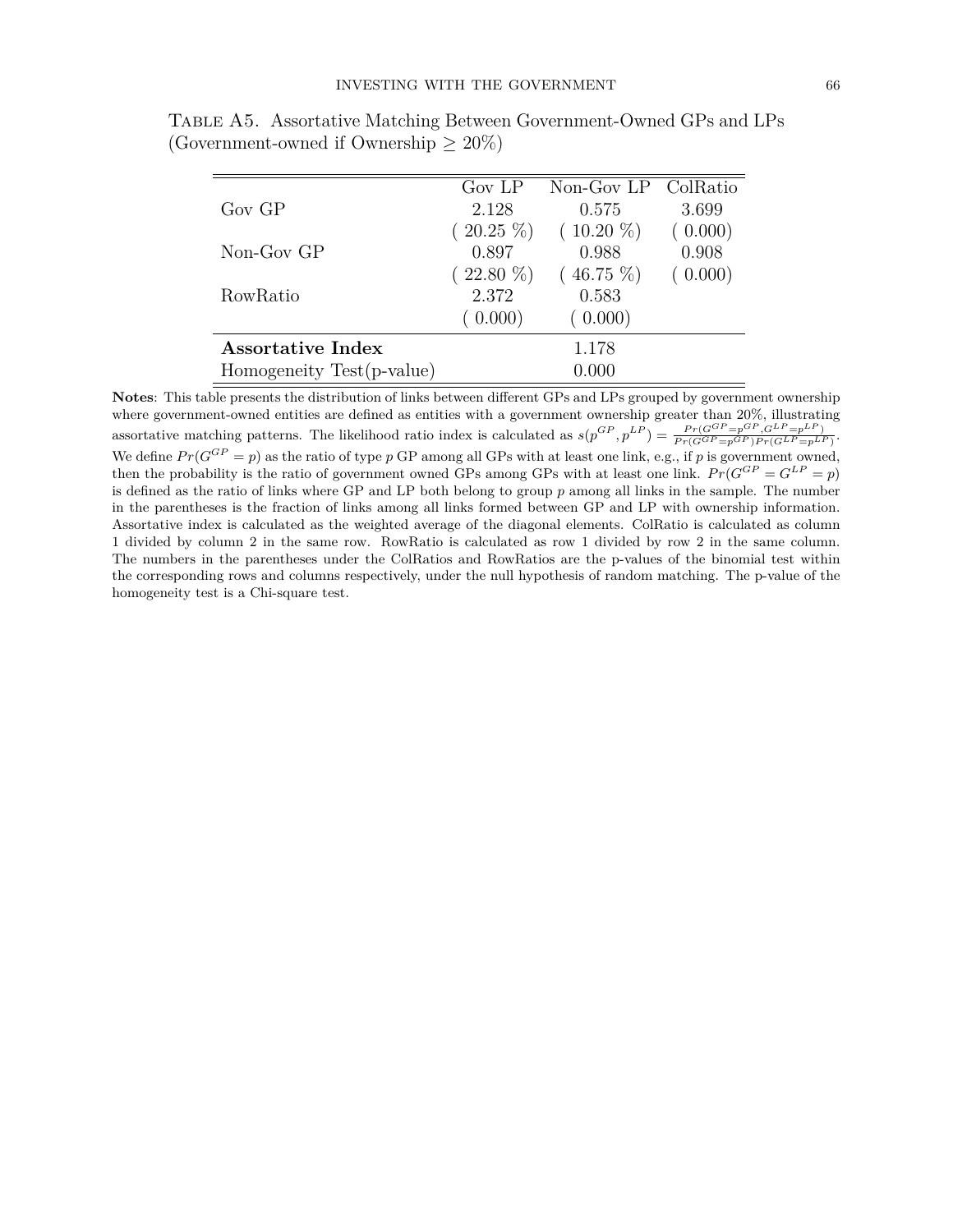|                                             | Gov LP      | Non-Gov LP  | ColRatio |
|---------------------------------------------|-------------|-------------|----------|
| Gov GP with High Quality                    | 2.377       | 1.164       | 2.042    |
|                                             | $(11.17\%)$ | $(5.57\%)$  | (0.000)  |
| Gov GP with Low Quality                     | 1.385       | 0.479       | 2.891    |
|                                             | $(22.38\%)$ | $(7.88\%)$  | (0.000)  |
| Non-Gov GP with High Quality                | 1.151       | 1.416       | 0.813    |
|                                             | $(8.62\%)$  | $(10.81\%)$ | (0.000)  |
| Non-Gov GP with Low Quality                 | 0.714       | 0.854       | 0.836    |
|                                             | $(15.13\%)$ | $(18.44\%)$ | (0.000)  |
| RowRatio(1/2)                               | 1.716       | 2.430       |          |
|                                             | (0.000)     | (0.000)     |          |
| RowRatio(3/4)                               | 1.612       | 1.658       |          |
|                                             | (0.000)     | (0.000)     |          |
| RowRatio(1/3)                               | 2.065       | 0.822       |          |
|                                             | (0.000)     | (0.000)     |          |
| RowRatio(2/4)                               | 1.940       | 0.561       |          |
|                                             | (0.000)     | (0.000)     |          |
| Homogeneity Test Given Gov Diff(p-value)    |             | 0.000       |          |
| Given Gov GP, Homogeneity Test(p-value)     |             | 0.000       |          |
| Given Non-Gov GP, Homogeneity Test(p-value) |             | 0.608       |          |

Table A6. Assortative Matching Between Government-Owned GPs and LPs: Split by High- and Low- Performing GPs

**Notes**: This table presents the distribution of links between different GPs and LPs grouped by government ownership and GP quality, illustrating assortative matching patterns. The likelihood ratio index is calculated as  $s(p^{GP}, p^{LP})$  $\frac{Pr(G^{GP} = p^{GP}, G^{LP} = p^{LP})}{Pr(G^{GP} = p^{GP})Pr(G^{LP} = p^{LP})}$ . We define  $Pr(G^{GP} = p)$  as the ratio of type p GP among all GPs with at least one link, e.g., if p is government owned, then the probability is the ratio of government owned GPs among GPs with at least one link.  $Pr(G^{GP} = G^{LP} = p)$  is defined as the ratio of links where GP and LP both belong to group *p* among all links in the sample. The number in the parentheses is the fraction of links among all links formed between GP and LP with ownership information. ColRatio is calculated as column 1 divided by column 2 in the same row. RowRatio $(1/2)$ is calculated as row 1 divided by row 2 in the same column, and indicate the relative willingness of LPs towards high GP given government GP. RowRatio( $3/4$ ) is calculated as row 3 divided by row 4 in the same column, and indicates the relative willingness of LPs towards high GP given nongovernment GP.  $RowRatio(1/3)$  is calculated as row 1 divided by row 3 in the same column, and indicates the relative willingness of LPs towards government GP given high GP. RowRatio $(2/4)$  is calculated as row 2 divided by row 4 in the same column, and indicates the relative willingness of LPs towards government GP given low GP. The numbers in the parentheses under the ColRatios and RowRatios are the p-values of the binomial test within the corresponding rows and columns respectively, under the null hypothesis of random matching. The p-value of the homogeneity test is a Chi-square test. Government GPs and government LPs are defined as entities that have at least one ultimate government owner, as described in the paper.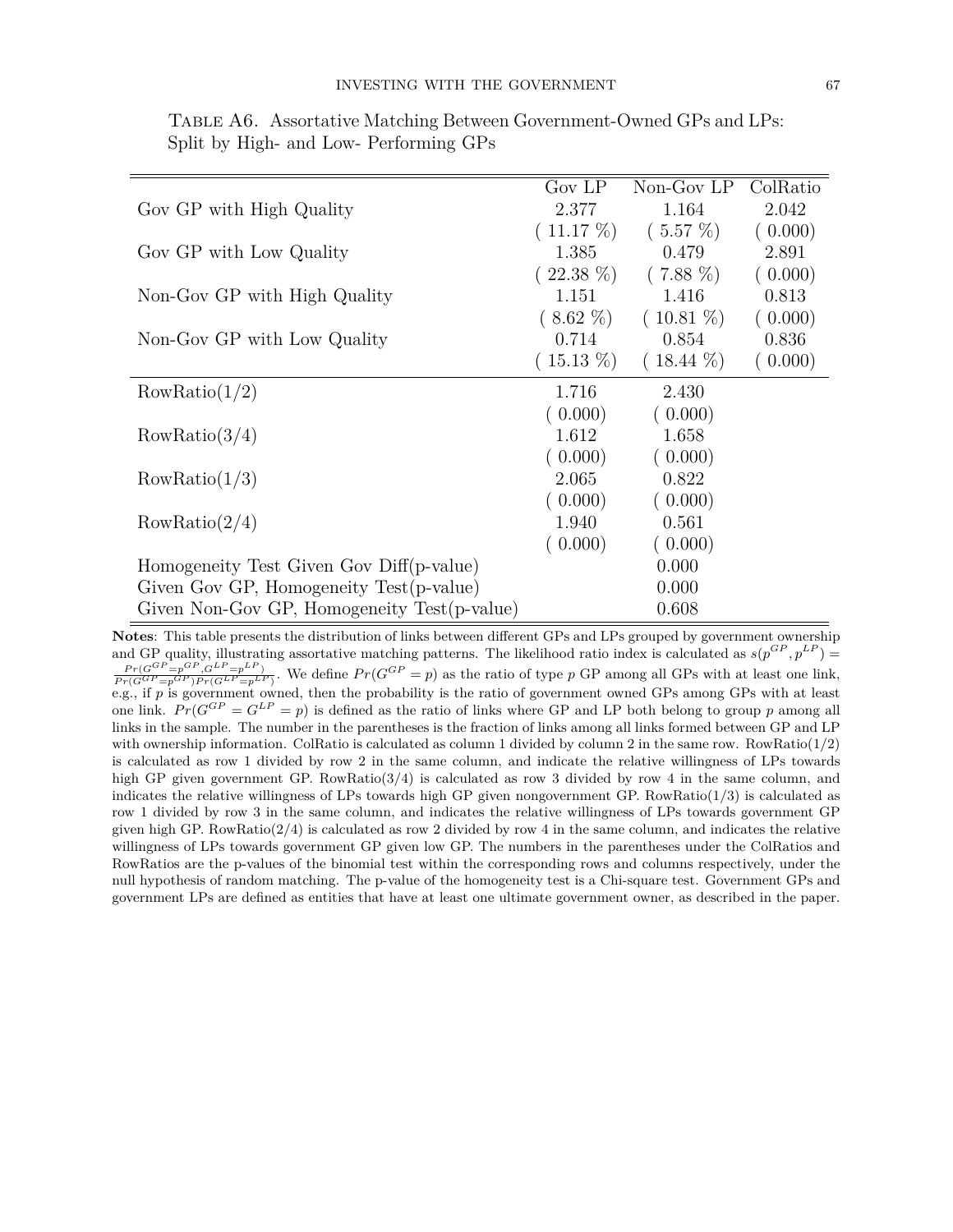|              | $\left(1\right)$ | $\left( 2\right)$ | $\left( 3\right)$      | $^{(4)}$               | $\left(5\right)$ | (6)         | (7)                   | (8)                     |
|--------------|------------------|-------------------|------------------------|------------------------|------------------|-------------|-----------------------|-------------------------|
|              | CR.              | CR                | CR.                    | CR                     | <b>IRR</b>       | <b>IRR</b>  | <b>IRR</b>            | <b>IRR</b>              |
| $Gov$ $GPs$  | $-0.015***$      | $-0.014***$       | $-0.017***$            | $-0.017***$            | $-17.456***$     | $-15.238**$ | $-23.958***$          | $-20.504***$            |
|              | $(-2.89)$        | $(-2.79)$         | $(-2.94)$              | $(-2.82)$              | $(-2.62)$        | $(-2.22)$   | $(-3.15)$             | $(-2.66)$               |
| AUM          |                  |                   | $-0.000*$<br>$(-1.70)$ | $-0.000*$<br>$(-1.78)$ |                  |             | $-0.002$<br>$(-1.52)$ | $-0.003**$<br>$(-2.18)$ |
| Observations | 410              | 410               | 336                    | 336                    | 388              | 388         | 319                   | 319                     |
| HQ FEs       | No               | Yes               | No                     | Yes                    | No               | Yes         | No                    | Yes                     |

Table A7. Government-Owned GPs Perform Worse (Respondents Only)

**Notes**: This table illustrates the association between GPs' government ownership status and GP performance, within the sample of respondents. The specification is  $y_j = \alpha_i + \beta \times GovGPs_j + \gamma \times AUM_j + \epsilon_{ij}$ . The sample includes all active GPs with non-missing data for CR (columns 1-4) and IRR (columns 5-8). *GovGPs* is a dummy indicating whether a GP is government owned. CR is comprehensive return, which is standardized to 0-1. IRR is winsorized at the 95% percentile. *AUM* is the total asset under management in USD millions, and is winsorized at the 95% percentile. Columns 1 and 5 show the basic models. Columns 2 and 6 show the results with headquarters FEs. Columns 3 and 7 show the results with *AUM* as controls. Columns 4 and 8 show the results with both headquarters FEs and AUM controls. *t* statistics are presented in parentheses. \*\*\* p*<*0.01, \*\* p*<*0.05, \* p*<*0.1.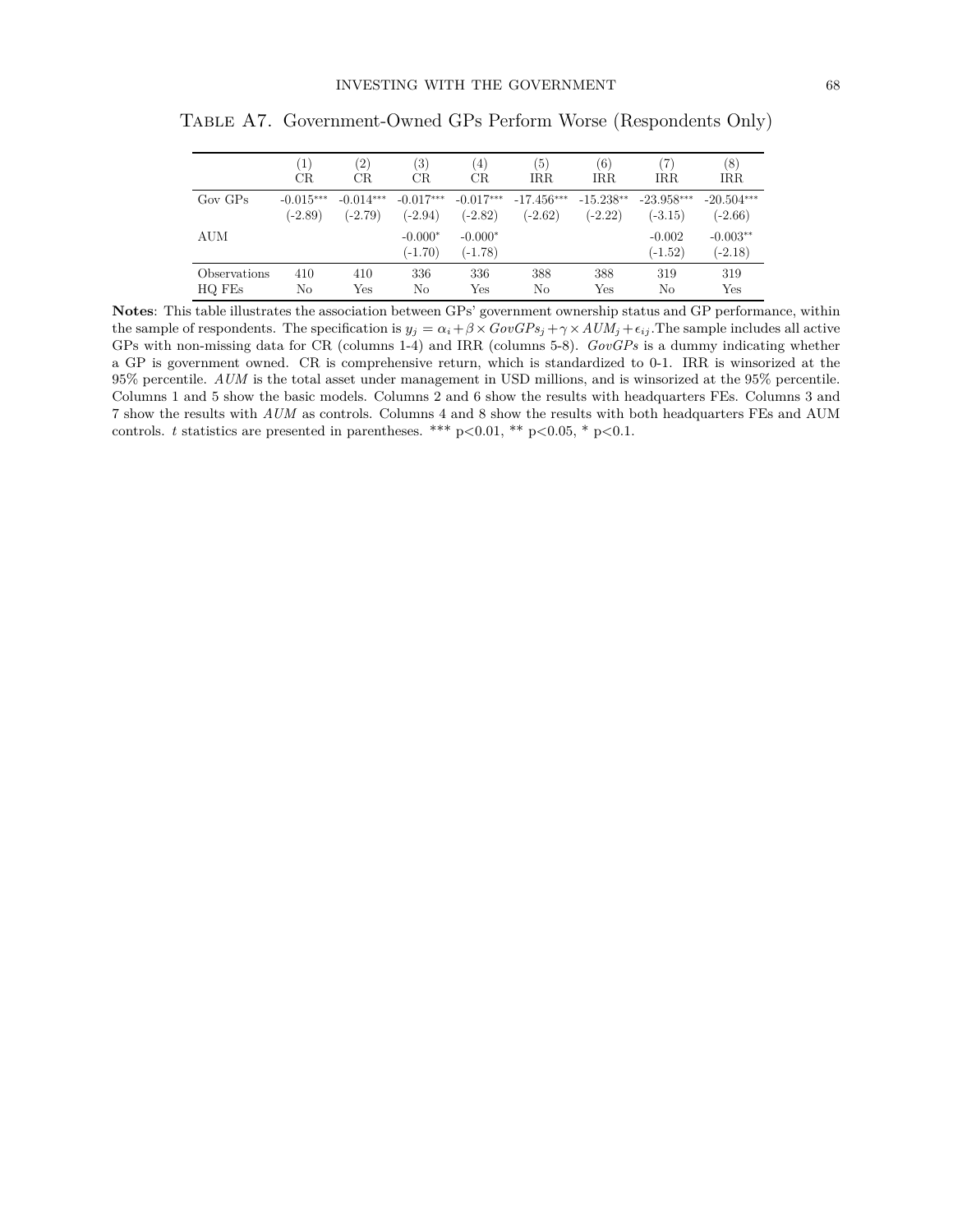|                          | Panel A<br>Implied distribution of<br>meetings across types |                   | Panel B<br>Probability to form a<br>match upon meeting |                   |  |
|--------------------------|-------------------------------------------------------------|-------------------|--------------------------------------------------------|-------------------|--|
|                          |                                                             | Gov LP Non-gov LP |                                                        | Gov LP Non-gov LP |  |
| Gov GP, High Quality     | 11.40\%                                                     | $7.90\%$          | $4.62\%$                                               | 3.15%             |  |
| Gov GP, Low Quality      | $16.30\%$                                                   | 11.30%            | 5.10%                                                  | $2.44\%$          |  |
| Non-gov GP, High Quality | 12.90%                                                      | $8.90\%$          | $3.21\%$                                               | 5.20%             |  |
| Non-gov GP, Low Quality  | 18.50%                                                      | 12.70%            | 3.25%                                                  | 5.12%             |  |

Table A8. Distribution of Market Participant Types and Probability of Forming Partnerships

**Notes**: Panel A shows the model-implied distribution of meetings between unmatched GP and LP types,  $n_i \times m_j$ . Panel B shows the probability of each type-pair to cooperate conditioning on meeting,  $p_{ij} \times q_{ij}$ . The cooperation probabilities are recovered from equation [\(6.2\)](#page--1-0) based on calibrated parameters  $\alpha, \beta$  and survey responses. The distribution of unmatched types are recovered from equation [\(6.7\)](#page--1-1) based on the distribution of matches in the administrative data and the cooperation probabilities.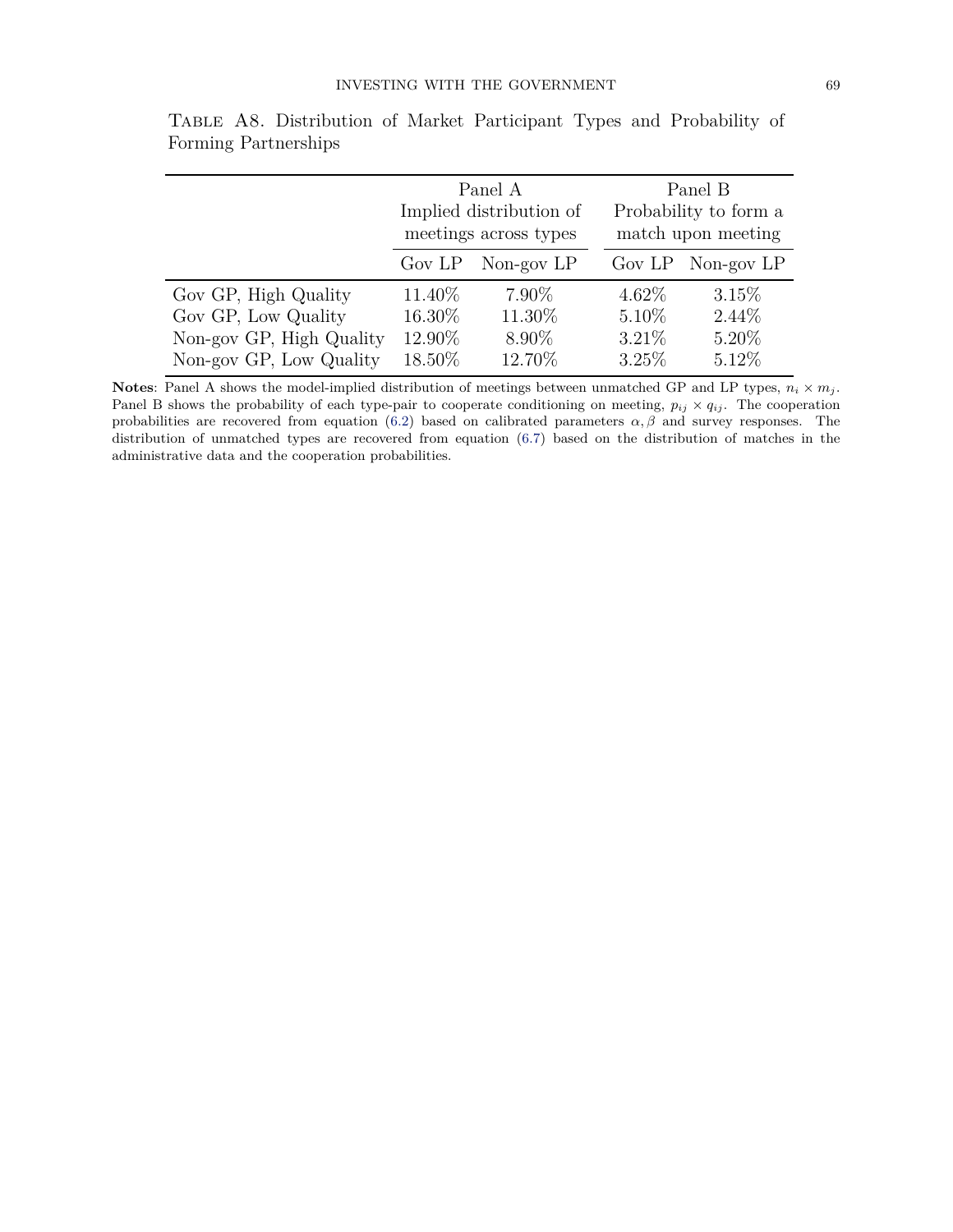|                           | Gov LP      | Non-Gov LP ColRatio |         |
|---------------------------|-------------|---------------------|---------|
| $Gov$ GP                  | 1.724       | 0.915               | 1.884   |
|                           | $(31.25\%)$ | $(16.39\%)$         | (0.000) |
| Non-Gov GP                | 0.706       | 0.932               | 0.757   |
|                           | $(22.73\%)$ | $(29.64\%)$         | 0.000)  |
| RowRatio                  | 2.442       | 0.982               |         |
|                           | (0.000)     | (0.764)             |         |
| Assortative Index         |             | 1.220               |         |
| Homogeneity Test(p-value) |             | 0.000               |         |

Table A9. Assortative Matching Between Government-Owned GPs and LPs (Respondents Only)

**Notes**: This table presents the distribution of links between different GPs and LPs grouped by government ownership, illustrating assortative matching patterns, within the sample of respondents. The likelihood ratio index is calculated as  $s(p^{GP}, p^{LP}) = \frac{Pr(G^{GP} = p^{GP}, G^{LP} = p^{LP})}{Pr(G^{GP} = p^{GP})Pr(G^{LP} = p^{LP})}$ . We define  $Pr(G^{GP} = p)$  as the ratio of type p GP among all GPs with at least one link, e.g., if *p* is government owned, then the probability is the ratio of government owned GPs among GPs with at least one link.  $Pr(G^{GP} = G^{LP} = p)$  is defined as the ratio of links where GP and LP both belong to group *p* among all links in the sample. The number in the parentheses is the fraction of links among all links formed between GP and LP with ownership information. Assortative index is calculated as the weighted average of the diagonal elements. ColRatio is calculated as column 1 divided by column 2 in the same row. RowRatio is calculated as row 1 divided by row 2 in the same column. The numbers in the parentheses under the ColRatios and RowRatios are the p-values of the binomial test within the corresponding rows and columns respectively, under the null hypothesis of random matching. The p-value of the homogeneity test is a Chi-square test. Government GPs and government LPs are defined as entities that have at least one ultimate government owner, as described in the paper.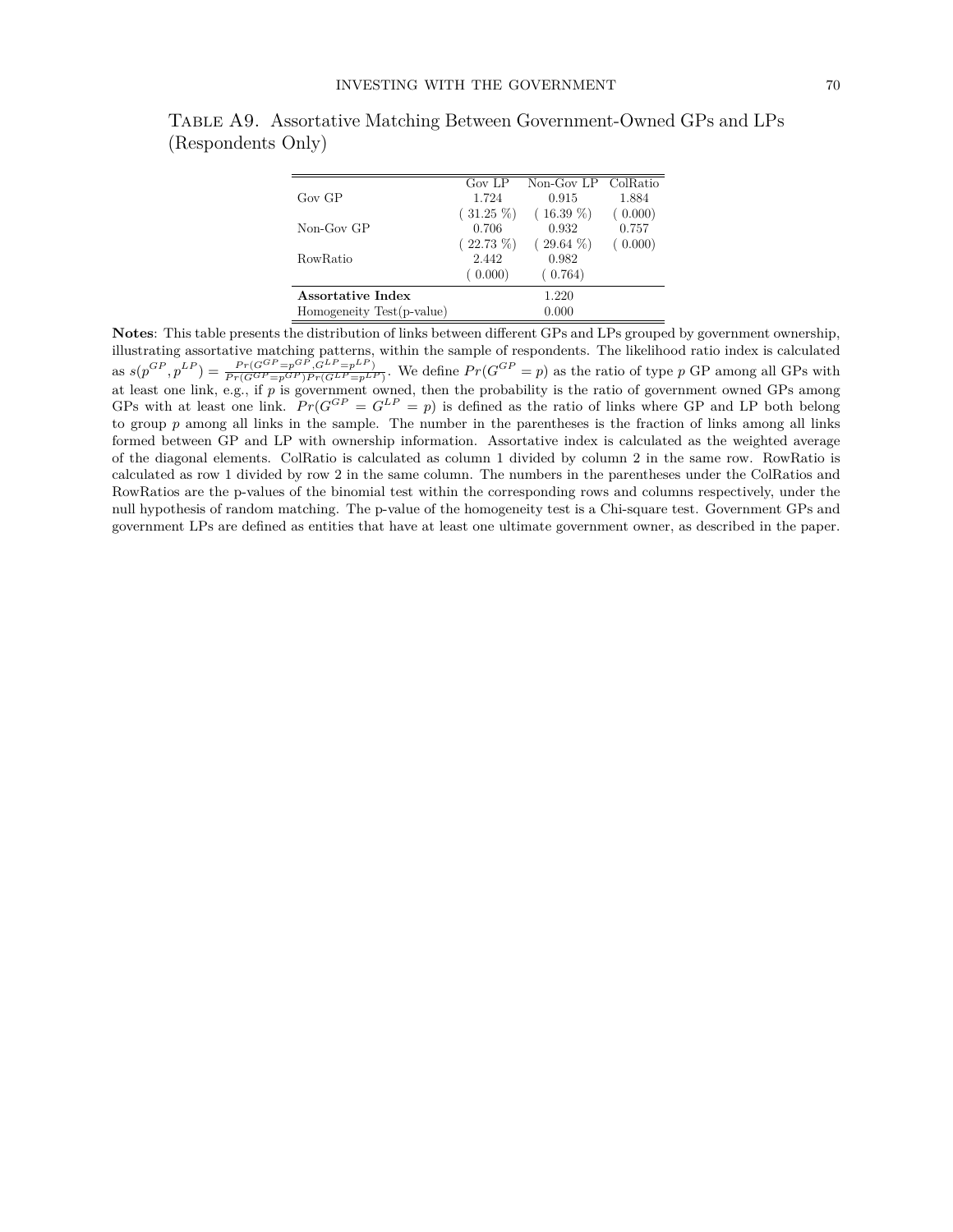|                                | Expected Interest        |                          |  |
|--------------------------------|--------------------------|--------------------------|--|
|                                | (1)                      | (2)                      |  |
| Government Ties                | $-0.077**$<br>$(-2.00)$  | $-0.051$<br>$(-1.39)$    |  |
| Large Investor                 | $0.133***$<br>(3.84)     | $0.140***$<br>(4.22)     |  |
| High Registered Capital        | $0.227***$<br>(6.45)     | $0.224***$<br>(6.64)     |  |
| Industry Information           | $-0.240***$<br>$(-6.99)$ | $-0.181***$<br>$(-5.52)$ |  |
| Young LP                       | 0.014<br>(0.41)          | 0.032<br>(0.95)          |  |
| Headquarter In Foreign Country | 0.044<br>(0.71)          | $-0.017$<br>$(-0.27)$    |  |
| Headquarter In Beijing         | $0.270***$<br>(5.32)     | $0.244***$<br>(4.95)     |  |
| Corporate Governance           | 0.003<br>(0.09)          | 0.050<br>(1.52)          |  |
| Investment Philosophy          | 0.006<br>(0.16)          | 0.046<br>(1.35)          |  |
| <b>Stage Focus</b>             | $-0.105***$<br>$(-3.02)$ | $-0.091***$<br>$(-2.74)$ |  |
| Observations                   | 13363                    | 13363                    |  |
| Unique GPs                     | 679                      | 679                      |  |
| <b>GP FEs</b>                  | No                       | Yes                      |  |
| Model                          | <b>OLS</b>               | <b>OLS</b>               |  |
| DV Mean                        | 6.425                    | 6.425                    |  |
| DV SD                          | 1.999                    | 1.999                    |  |

Table A10. GP Preferences for LPs: Expected Interest

**Notes**: This table shows how GP response to "Expected Interest" from potential LPs vary with LP profile characteristics. The specification is  $y_{ij} = \alpha_i + \beta \times GovernmentTies_j + \sum_{m=1}^{N} \gamma_m \times Characteristic_{jm} + \epsilon_{ij}$ . The sample includes all GP respondents participating in the experiments who gave at least one valid answer to each question. *GovernmentTies* is a dummy indicating whether the LP profile displays a link to the government. Details of the remaining characteristics are illustrated in Table [5.](#page--1-2) Expected Interest is on a scale of 1-10. Column 1 shows the baseline OLS. Column 2 shows the regression adding GP respondents fixed effects. *t* statistics are presented in parentheses. \*\*\* p*<*0.01, \*\* p*<*0.05, \* p*<*0.1.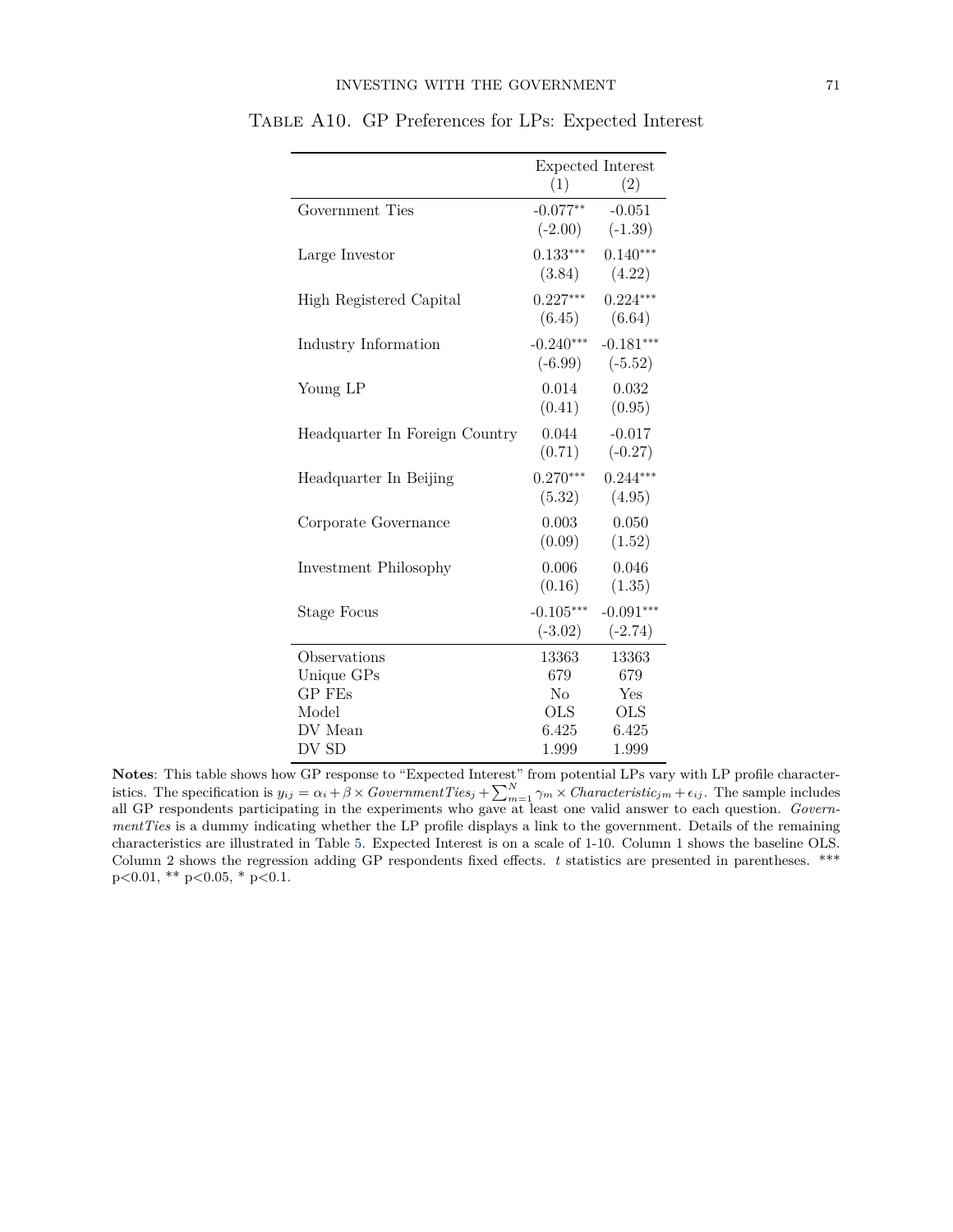|                                | Partner Rating           |                          |  |
|--------------------------------|--------------------------|--------------------------|--|
|                                | (1)                      | (2)                      |  |
| Government Ties                | $-0.055***$<br>$(-2.79)$ | $-0.041**$<br>$(-2.03)$  |  |
| Large Investor                 | $0.069***$<br>(3.88)     | $0.088***$<br>(4.78)     |  |
| High Registered Capital        | $0.099***$<br>(5.52)     | $0.106***$<br>(5.75)     |  |
| Industry Information           | $-0.102***$<br>$(-5.76)$ | $-0.085***$<br>$(-4.67)$ |  |
| Young LP                       | 0.000<br>(0.01)          | $-0.006$<br>$(-0.34)$    |  |
| Headquarter In Foreign Country | 0.013<br>(0.40)          | $-0.021$<br>$(-0.63)$    |  |
| Headquarter In Beijing         | $0.100***$<br>(3.72)     | $0.094***$<br>(3.35)     |  |
| Corporate Governance           | 0.009<br>(0.50)          | $0.032*$<br>(1.77)       |  |
| Investment Philosophy          | 0.008<br>(0.43)          | 0.018<br>(0.97)          |  |
| <b>Stage Focus</b>             | $-0.038**$<br>$(-2.15)$  | $-0.045**$<br>$(-2.42)$  |  |
| Observations                   | 13375                    | 13375                    |  |
| Unique GPs                     | 679                      | 679                      |  |
| <b>GP FEs</b>                  | No                       | Yes                      |  |
| Model                          | OLS                      | <b>OLS</b>               |  |
| DV Mean                        | 6.448                    | 6.448                    |  |
| DV SD                          | 2.016                    | 2.016                    |  |

Table A11. GP Preferences for LPs (Ordered Probit)

**Notes**: This table shows GP preferences for LP synthetic characteristics with an ordered probit model. Ordered probit cutpoints (column 1): -1.87, -1.57, -1.36, -1.18, -0.47, -0.03, 0.41, 0.96, 2.33. Ordered probit cutpoints (column 2): -2.60, -2.25, -1.99, -1.79, -0.97, -0.49, -0.02, 0.58, 2.17. The sample includes all GP respondents participating in the experiments who gave at least one valid answer to each question. *GovernmentTies* is a dummy indicating whether the LP profile displays a link to the government. Details of the remaining characteristics are illustrated in Table [5.](#page--1-2) Partner Rating is on a scale of 1-10. Column 1 shows the basic models. Column 2 shows regressions adding GP respondents fixed effects. *t* statistics are presented in parentheses. \*\*\* p*<*0.01, \*\* p*<*0.05, \* p*<*0.1.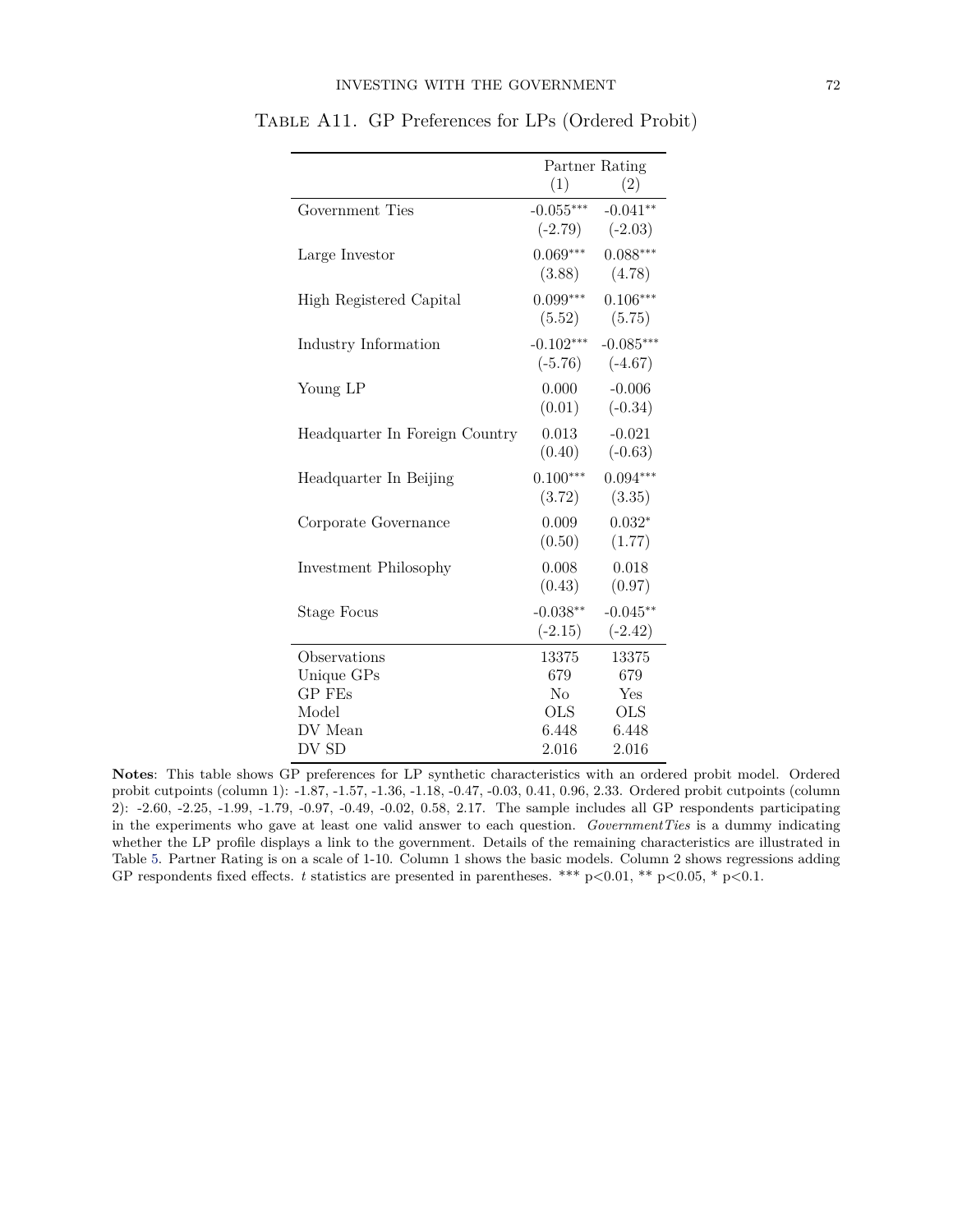|                                | Cooperation Interest     |                          |  |
|--------------------------------|--------------------------|--------------------------|--|
|                                | (1)                      | (2)                      |  |
| Government Ties                | $-0.021***$<br>$(-3.05)$ | $-0.014**$<br>$(-2.23)$  |  |
| Large Investor                 | $0.036***$<br>(5.88)     | $0.039***$<br>(7.22)     |  |
| High Registered Capital        | $0.047***$<br>(7.51)     | $0.047***$<br>(8.34)     |  |
| Industry Information           | $-0.055***$<br>$(-9.13)$ | $-0.042***$<br>$(-7.79)$ |  |
| Young LP                       | $-0.002$<br>$(-0.38)$    | 0.001<br>(0.22)          |  |
| Headquarter In Foreign Country | 0.009<br>(0.78)          | 0.006<br>(0.53)          |  |
| Headquarter In Beijing         | $0.046***$<br>(5.46)     | $0.043***$<br>(5.56)     |  |
| Corporate Governance           | 0.002<br>(0.25)          | $0.011**$<br>(2.11)      |  |
| Investment Philosophy          | $-0.007$<br>$(-1.16)$    | 0.003<br>(0.54)          |  |
| <b>Stage Focus</b>             | $-0.032***$<br>$(-5.19)$ | $-0.030***$<br>$(-5.40)$ |  |
| Observations                   | 13499                    | 13499                    |  |
| Unique GPs                     | 679                      | 679                      |  |
| GP FEs                         | N <sub>o</sub>           | Yes                      |  |
| Model                          | <b>OLS</b>               | <b>OLS</b>               |  |
| DV Mean                        | 0.852                    | 0.852                    |  |
| DV SD                          | 0.355                    | 0.355                    |  |

Table A12. GP Preferences for LPs: Cooperation Interest

Notes: This table shows GP preferences for LP synthetic characteristics, using the dummy Cooperation Interest as dependent variable. The specification is  $y_{ij} = \alpha_i + \beta \times GovernmentTies_j + \sum_{m=1}^{N} \gamma_m \times Characteristic_{jm} + \epsilon_{ij}$ . The sample includes all GP respondents participating in the experiments who gave at least one valid answer to each question. *GovernmentTies* is a dummy indicating whether the LP profile displays a link to the government. Details of the remaining characteristics are illustrated in Table [5.](#page--1-2) Column 1 shows the basic models. Column 2 shows regressions adding GP respondents fixed effects. *t* statistics are presented in parentheses. \*\*\* p*<*0.01, \*\* p*<*0.05, \* p*<*0.1.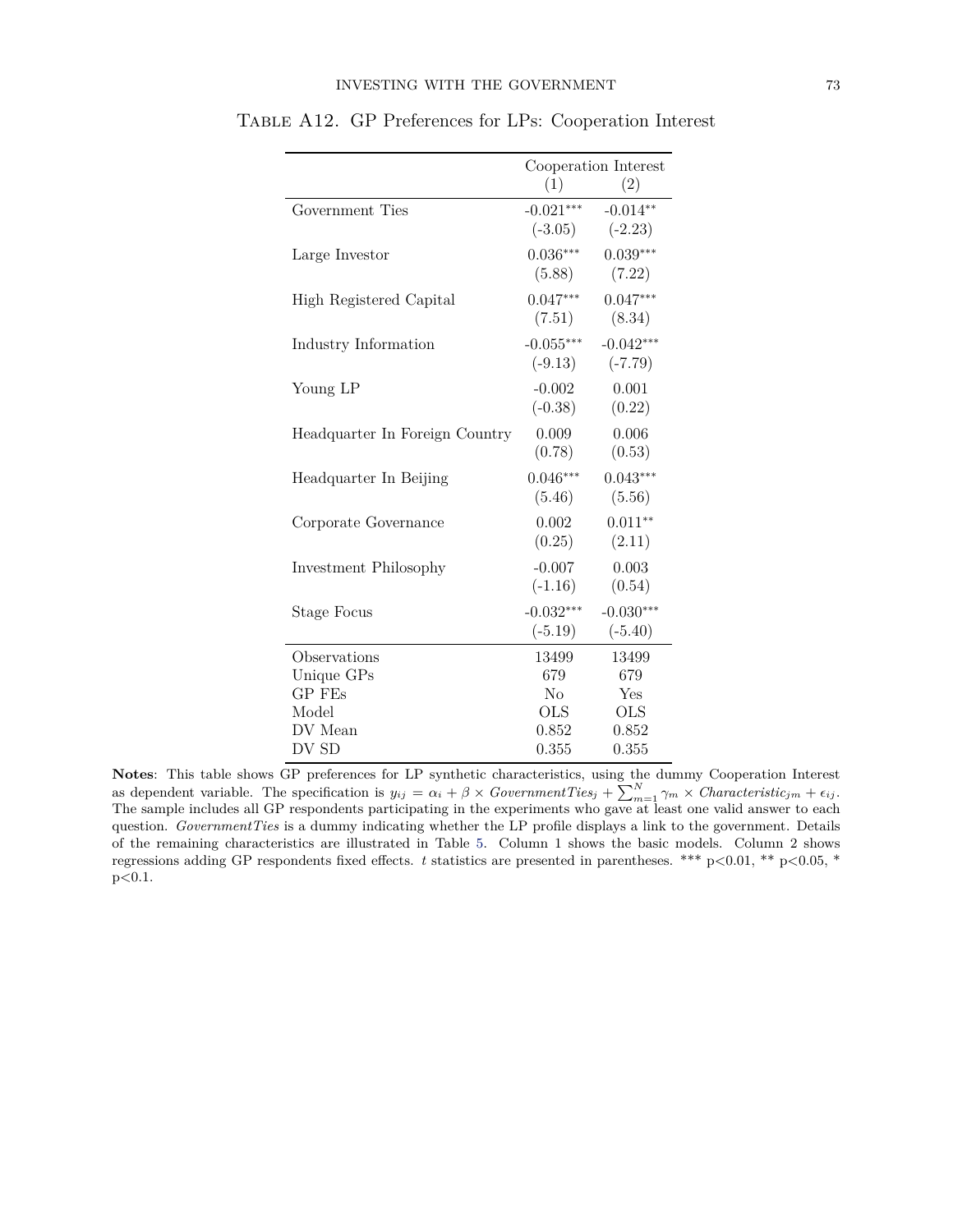|                                |                          | Partner Rating           |
|--------------------------------|--------------------------|--------------------------|
|                                | (1)                      | (2)                      |
| Government Ties                | $-0.114***$<br>$(-2.79)$ | $-0.079**$<br>$(-1.99)$  |
| Large Investor                 | $0.147***$<br>(4.28)     | $0.167***$<br>(4.91)     |
| High Registered Capital        | $0.196***$<br>(5.50)     | $0.185***$<br>(5.23)     |
| Industry Information           | $-0.231***$<br>$(-6.54)$ | $-0.178***$<br>$(-5.09)$ |
| Young LP                       | $-0.004$<br>$(-0.12)$    | $-0.010$<br>$(-0.28)$    |
| Headquarter In Foreign Country | 0.034<br>(0.52)          | $-0.022$<br>$(-0.32)$    |
| Headquarter In Beijing         | $0.208***$<br>(3.89)     | $0.175***$<br>(3.27)     |
| Corporate Governance           | 0.013<br>(0.37)          | 0.055<br>(1.64)          |
| Investment Philosophy          | 0.014<br>(0.39)          | 0.039<br>(1.14)          |
| <b>Stage Focus</b>             | $-0.085**$<br>$(-2.31)$  | $-0.086**$<br>$(-2.37)$  |
| Observations                   | 13375                    | 13375                    |
| Unique GPs                     | 679                      | 679                      |
| <b>GP FEs</b>                  | $\rm No$                 | Yes                      |
| Model                          | OLS                      | <b>OLS</b>               |
| DV Mean                        | 6.448                    | 6.448                    |
| DV SD                          | 2.016                    | 2.016                    |

Table A13. GP Preferences for LPs: Clustering SEs at Respondent Level

**Notes**: This table shows GP preferences for LP synthetic characteristics. Standard errors are clustered at the respondent level. The specification is  $y_{ij} = \alpha_i + \beta \times GovernmentTies_j + \sum_{m=1}^{N} \gamma_m \times Characteristic_{jm} + \epsilon_{ij}$ . The sample includes all GP respondents participating in the experiments who gave at least one valid answer to each question. *GovernmentTies* is a dummy indicating whether the LP profile displays a link to the government. Details of the remaining characteristics are illustrated in Table [5.](#page--1-2) Partner Rating is on a scale of 1-10. Column 1 shows the basic models. Column 2 shows regressions adding GP respondents fixed effects. Standard Errors are clustered at the respondent level. *t* statistics are presented in parentheses. \*\*\* p*<*0.01, \*\* p*<*0.05, \* p*<*0.1.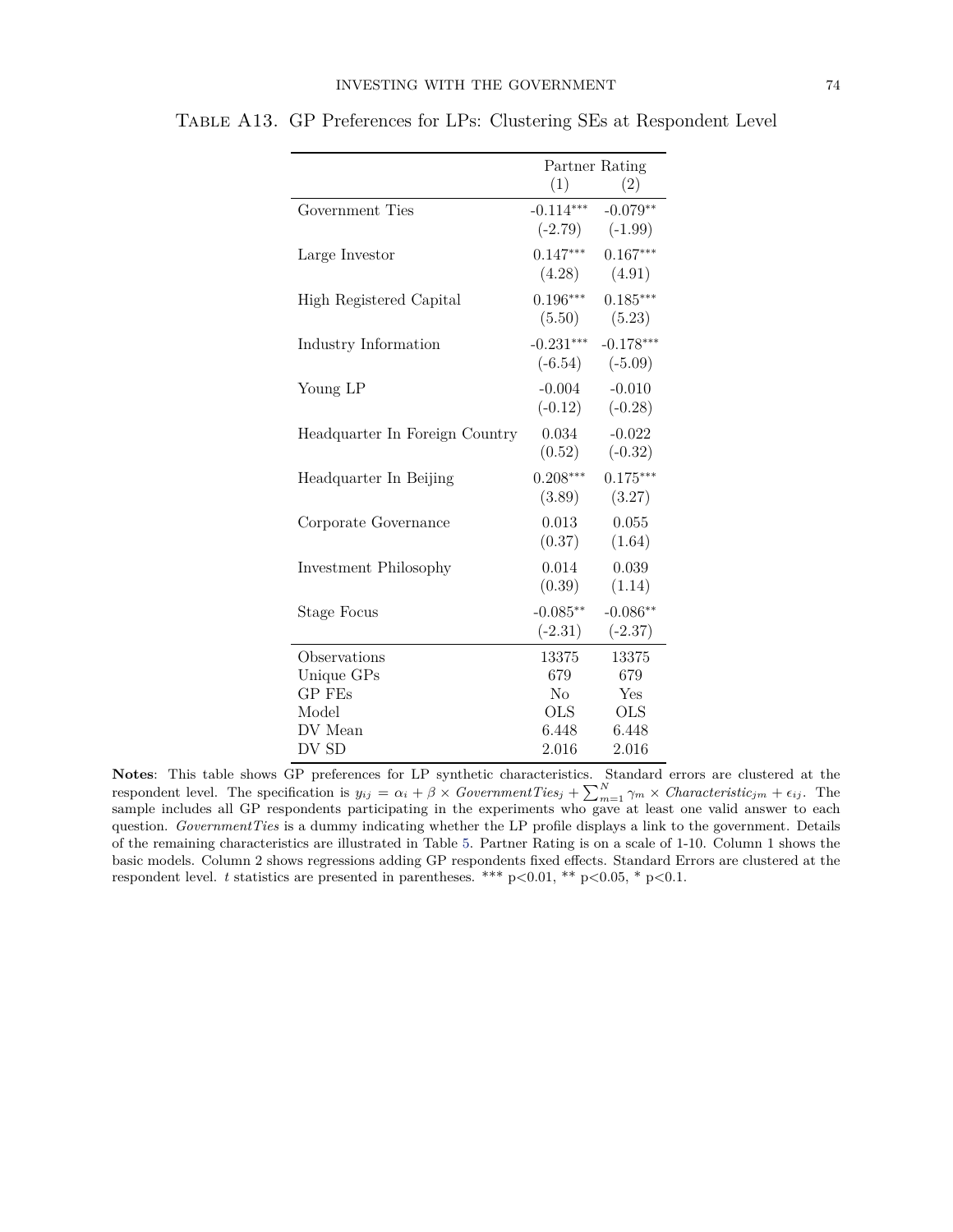|                                | (1)<br>Gov               | (2)<br>Non-Gov           | $(1)= (2)$<br>P-Value | (3)<br>Gov               | (4)<br>Non-Gov           | $(3)=(4)$<br>P-Value |
|--------------------------------|--------------------------|--------------------------|-----------------------|--------------------------|--------------------------|----------------------|
| Government Ties                | 0.031<br>(0.31)          | $-0.140***$<br>$(-3.29)$ | 0.113                 | 0.039<br>(0.40)          | $-0.100**$<br>$(-2.51)$  | 0.171                |
| Large Investor                 | $0.227***$<br>(2.59)     | $0.131***$<br>(3.43)     | 0.314                 | $0.188**$<br>(2.21)      | $0.162***$<br>(4.48)     | 0.778                |
| High Registered Capital        | $0.173*$<br>(1.96)       | $0.199***$<br>(5.14)     | 0.790                 | $0.149*$<br>(1.73)       | $0.190***$<br>(5.23)     | 0.653                |
| Industry Information           | $-0.344***$<br>$(-3.97)$ | $-0.211***$<br>$(-5.58)$ | 0.157                 | $-0.271***$<br>$(-3.17)$ | $-0.162***$<br>$(-4.52)$ | 0.231                |
| Young LP                       | $-0.049$<br>$(-0.56)$    | 0.006<br>(0.15)          | 0.563                 | $-0.082$<br>$(-0.97)$    | 0.006<br>(0.16)          | 0.328                |
| Headquarter In Foreign Country | $0.313**$<br>(2.16)      | $-0.020$<br>$(-0.29)$    | 0.037                 | $0.259*$<br>(1.76)       | $-0.079$<br>$(-1.16)$    | 0.032                |
| Headquarter In Beijing         | $0.368***$<br>(2.90)     | $0.178***$<br>(3.16)     | 0.171                 | $0.344***$<br>(2.76)     | $0.141***$<br>(2.59)     | 0.124                |
| Corporate Governance           | 0.030<br>(0.34)          | 0.009<br>(0.24)          | 0.829                 | 0.093<br>(1.10)          | 0.048<br>(1.34)          | 0.615                |
| Investment Philosophy          | 0.127<br>(1.43)          | $-0.007$<br>$(-0.18)$    | 0.167                 | 0.134<br>(1.54)          | 0.021<br>(0.57)          | 0.221                |
| <b>Stage Focus</b>             | $-0.052$<br>$(-0.60)$    | $-0.090**$<br>$(-2.36)$  | 0.690                 | $-0.111$<br>$(-1.28)$    | $-0.080**$<br>$(-2.22)$  | 0.730                |
| Observations                   | 2206                     | 11169                    |                       | 2206                     | 11169                    |                      |
| Unique GPs<br>GP FEs           | 111<br>No                | 568<br>N <sub>o</sub>    |                       | 111<br>Yes               | 568<br>Yes               |                      |
| Model                          | <b>OLS</b>               | <b>OLS</b>               | <b>SUR</b>            | <b>OLS</b>               | <b>OLS</b>               | <b>SUR</b>           |
| DV Mean                        | 6.434                    | 6.450                    |                       | 6.434                    | 6.450                    |                      |
| DV SD                          | 2.050                    | 2.009                    |                       | 2.050                    | 2.009                    |                      |

Table A14. GP Preferences for LPs: Heterogeneity by Government-Owned GPs (Government-owned if Ownership  $\geq 20\%$ )

**Notes**: This table compares government GP and nongovernment GP preferences for LP synthetic characteristics, where government-owned entities are defined as entities with a government ownership share of greater than 20%. The specification is  $y_{ij} = \alpha_i + \beta \times GovernmentTies_j + \sum_{m=1}^{N} \gamma_m \times Characteristic_{jm} + \epsilon_{ij}$ . We run separate regressions for government GPs and nongovernment GPs. The sample includes all GP respondents participating in the experiments who gave at least one valid answer to each question. *GovernmentTies* is a dummy indicating whether the LP profile displays a link to the government. Details of the remaining characteristics are illustrated in Table [5.](#page--1-2) Partner Rating is on a scale of 1-10. Columns 1 and 2 show the basic models for government GPs and nongovernment GPs respectively. Column 3 shows the difference in coefficients in columns 1 and 2 using SUR model. Columns 4 and 5 show regressions with GP respondents fixed effects. Column 6 shows the difference in coefficients in columns 4 and 5 using SUR model.*t* statistics are presented in parentheses. \*\*\* p*<*0.01, \*\* p*<*0.05, \* p*<*0.1.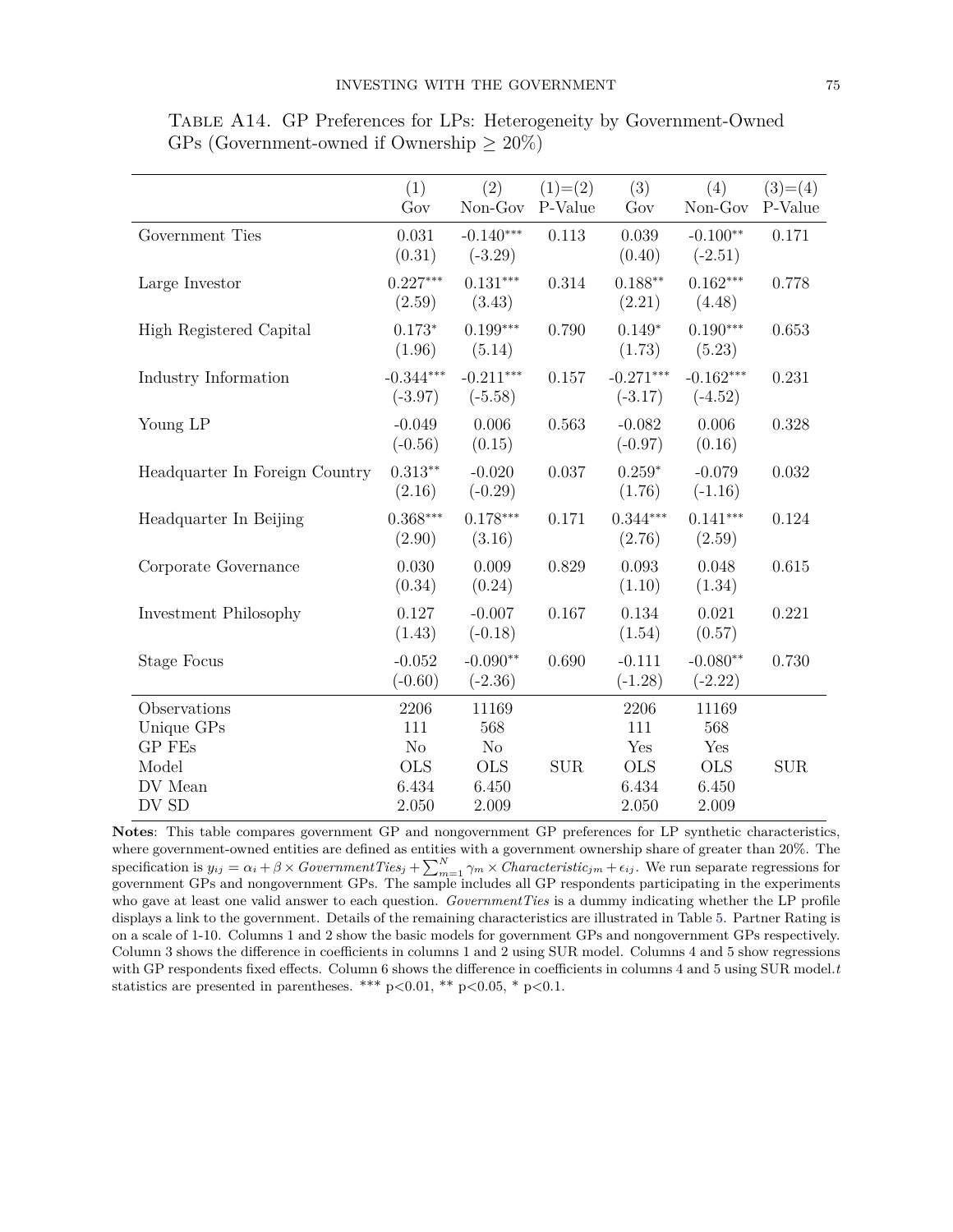|                                | (1)<br>Gov               | (2)<br>Non-Gov           | $(1)=(2)$<br>P-Value | (3)<br>Gov               | (4)<br>Non-Gov           | $(3)=(4)$<br>P-Value |
|--------------------------------|--------------------------|--------------------------|----------------------|--------------------------|--------------------------|----------------------|
| Government Ties                | 0.028<br>(0.40)          | $-0.173***$<br>$(-3.66)$ | 0.018                | 0.020<br>(0.30)          | $-0.112**$<br>$(-2.54)$  | 0.093                |
| Large Investor                 | $0.188***$<br>(2.98)     | $0.131***$<br>(3.12)     | 0.458                | $0.190***$<br>(3.15)     | $0.157***$<br>(3.94)     | 0.640                |
| High Registered Capital        | $0.209***$<br>(3.26)     | $0.188***$<br>(4.43)     | 0.787                | $0.161***$<br>(2.63)     | $0.195***$<br>(4.87)     | 0.634                |
| Industry Information           | $-0.344***$<br>$(-4.16)$ | $-0.290***$<br>$(-5.54)$ | 0.584                | $-0.304***$<br>$(-3.74)$ | $-0.248***$<br>$(-4.93)$ | 0.555                |
| Young LP                       | 0.012<br>(0.20)          | $-0.012$<br>$(-0.29)$    | 0.744                | $-0.006$<br>$(-0.10)$    | $-0.013$<br>$(-0.33)$    | 0.919                |
| Headquarter In Foreign Country | 0.079<br>(0.67)          | 0.039<br>(0.49)          | 0.777                | $-0.050$<br>$(-0.41)$    | 0.033<br>(0.42)          | 0.549                |
| Headquarter In Beijing         | $0.262***$<br>(2.75)     | $0.176***$<br>(2.83)     | 0.448                | $0.211**$<br>(2.27)      | $0.146**$<br>(2.44)      | 0.547                |
| Corporate Governance           | $0.051\,$<br>(0.81)      | $-0.001$<br>$(-0.02)$    | 0.492                | $0.129**$<br>(2.14)      | 0.026<br>(0.66)          | 0.145                |
| Investment Philosophy          | 0.009<br>(0.13)          | 0.021<br>(0.49)          | 0.873                | 0.049<br>(0.80)          | 0.039<br>(0.94)          | 0.880                |
| <b>Stage Focus</b>             | $-0.081$<br>$(-1.29)$    | $-0.085**$<br>$(-2.01)$  | 0.964                | $-0.114*$<br>$(-1.87)$   | $-0.071*$<br>$(-1.79)$   | 0.549                |
| Same Investment Region         | 0.092<br>(1.35)          | 0.003<br>(0.06)          | 0.275                | 0.070<br>(0.94)          | 0.038<br>(0.81)          | 0.715                |
| Same Investment Industry       | $0.155*$<br>(1.69)       | $0.131**$<br>(2.15)      | 0.827                | $0.229**$<br>(2.46)      | $0.129**$<br>(2.14)      | 0.355                |
| Observations                   | 4221                     | 9154                     |                      | 4221                     | 9154                     |                      |
| Unique GPs                     | 214                      | 465                      |                      | 214                      | 465                      |                      |
| GP FEs                         | No                       | $\rm No$                 |                      | Yes                      | Yes                      |                      |
| Model                          | <b>OLS</b>               | <b>OLS</b>               | $\rm{SUB}$           | <b>OLS</b>               | <b>OLS</b>               | $\rm{SUB}$           |
| DV Mean                        | 6.452                    | 6.445                    |                      | 6.452                    | 6.445                    |                      |
| DV SD                          | 2.038                    | 2.006                    |                      | 2.038                    | 2.006                    |                      |

Table A15. GP Preferences for LPs: Heterogeneity by Government-Owned GPs, Controlling for Same Industry and Region)

**Notes**: This table compares government GP and nongovernment GP preferences for LP synthetic characteristics, controlling for whether the respondent is focused on the same investment industry and same investment region displayed in the synthetic partner profile. The specification is  $y_{ij} = \alpha_i + \beta \times GovernmentTies_j + \sum_{m=1}^{N} \gamma_m \times$ *Characteristic<sub>jm</sub>* +  $\sum_{k=1}^{2} \rho_k \times RobustnessCheckTerm_{jk} + \epsilon_{ij}$ . We run separate regressions for government GPs and nongovernment GPs. Gov-GPs are defined as GPs with government owners. The sample includes all GP respondents participating in the experiments who gave at least one valid answer to each question. *GovernmentTies* is a dummy indicating whether the LP profile displays a link to the government. Details of the remaining characteristics are illustrated in Table [5.](#page--1-2) *Same Investment Region* and *Same Investment Industry* indicate whether the synthetic LP has same investment region or investment industry of the GP respondent, respectively. Province-level matching is used when constructing the *Same Region*. 4-digit level industrial classification (or the finest available classification) is used when constructing the *Same Industry*. Partner Rating is on a scale of 1-10. Columns 1 and 2 show the basic models for government GPs and nongovernment GPs respectively. Column 3 shows the difference in coefficients in columns 1 and 2 using SUR model. Columns 4 and 5 show regressions with GP respondents fixed effects. Column 6 shows the difference in coefficients in columns 4 and 5 using SUR model.*t* statistics are presented in parentheses. \*\*\* p*<*0.01, \*\* p*<*0.05, \* p*<*0.1.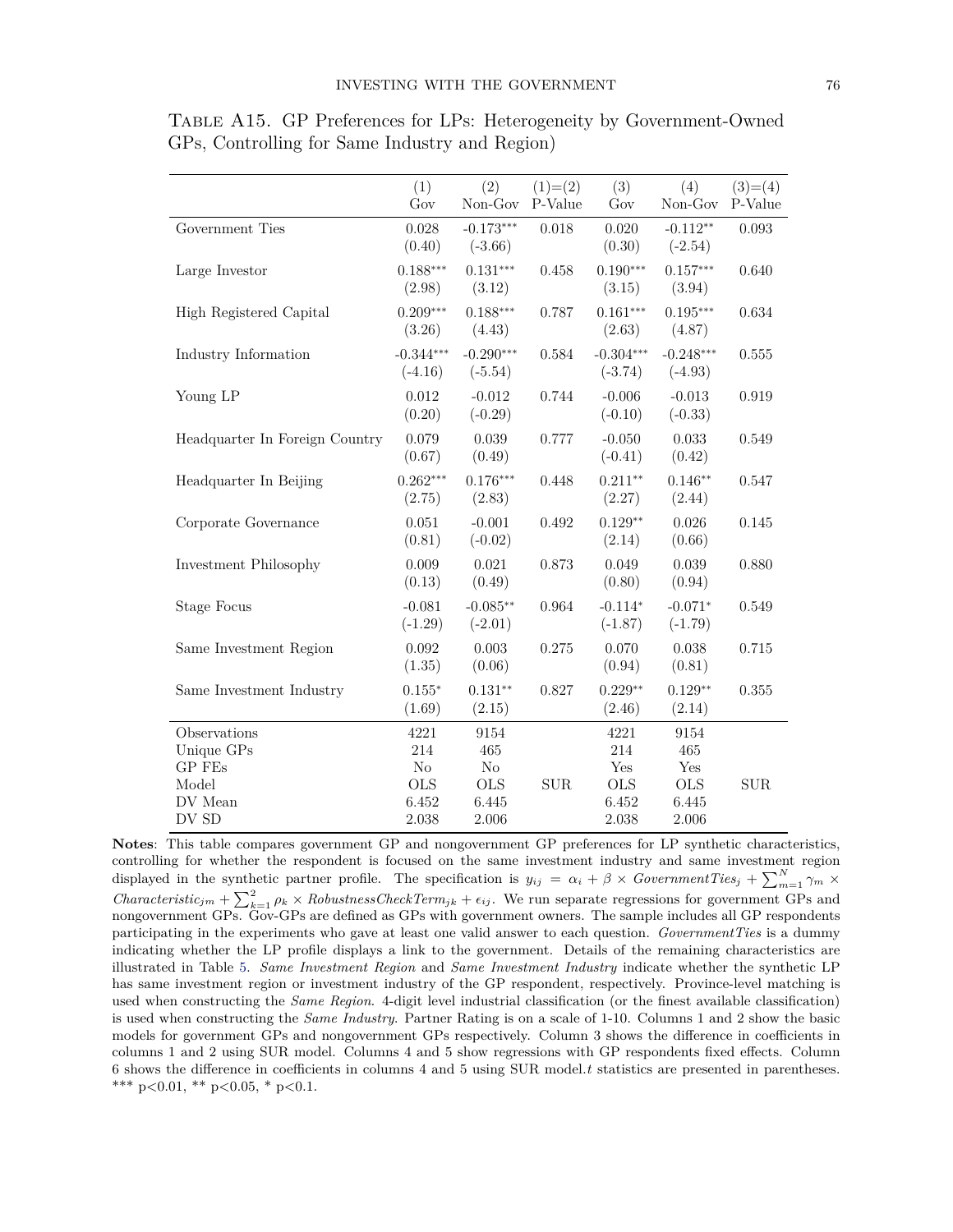|                                |             | Partner Rating |
|--------------------------------|-------------|----------------|
|                                | (1)         | (2)            |
| Government Ties                | $-0.109***$ | $-0.070*$      |
|                                | $(-2.79)$   | $(-1.89)$      |
| Large Investor                 | $0.148***$  | $0.168***$     |
|                                | (4.24)      | (5.06)         |
| High Registered Capital        | $0.195***$  | $0.185***$     |
|                                | (5.51)      | (5.53)         |
| Industry Information           | $-0.305***$ | $-0.264***$    |
|                                | $(-6.91)$   | $(-6.17)$      |
| Young LP                       | $-0.004$    | $-0.010$       |
|                                | $(-0.12)$   | $(-0.29)$      |
| Headquarter In Foreign Country | 0.051       | 0.007          |
|                                | (0.79)      | (0.10)         |
| Headquarter In Beijing         | $0.203***$  | $0.167***$     |
|                                | (3.91)      | (3.32)         |
| Corporate Governance           | 0.016       | $0.058*$       |
|                                | (0.45)      | (1.75)         |
| Investment Philosophy          | 0.015       | 0.041          |
|                                | (0.42)      | (1.20)         |
| <b>Stage Focus</b>             | $-0.086**$  | $-0.086**$     |
|                                | $(-2.45)$   | $(-2.57)$      |
| Same Investment Region         | 0.033       | 0.050          |
|                                | (0.87)      | (1.25)         |
| Same Investment Industry       | $0.138***$  | $0.160***$     |
|                                | (2.73)      | (3.15)         |
| Observations                   | 13375       | 13375          |
| Unique GPs                     | 679         | 679            |
| GP FEs                         | $\rm No$    | Yes            |
| Model                          | <b>OLS</b>  | <b>OLS</b>     |
| DV Mean                        | 6.448       | 6.448          |
| DV SD                          | 2.016       | 2.016          |

Table A16. GP Preferences for LPs, Controlling for Same Industry and Region

**Notes**: This table shows GP preferences for LP synthetic characteristics, controlling for whether the respondent is focused on the same investment industry and same investment region displayed in the synthetic partner profile. The  $\text{specification is } y_{ij} = \alpha_i + \beta \times GovernmentTies_j + \sum_{m=1}^{N}\gamma_m \times Characteristic_{jm} + \sum_{k=1}^{2}\rho_k \times RobustnessCheckTerm_{jk} +$ *ϵij* . The sample includes all GP respondents participating in the experiments who gave at least one valid answer to each question. *GovernmentTies* is a dummy indicating whether the LP profile displays a link to the government. Details of the remaining characteristics are illustrated in Table [5.](#page--1-2) *Same Investment Region* and *Same Investment Industry* indicate whether the synthetic LP has same investment region or investment industry of the GP respondent, respectively. Province-level matching is used when constructing the *Same Region*. 4-digit level industrial classification (or the finest available classification) is used when constructing the *Same Industry*. Partner Rating is on a scale of 1-10. Column 1 shows the basic models. Column 2 shows regressions adding GP respondents fixed effects. *t* statistics are presented in parentheses. \*\*\* p*<*0.01, \*\* p*<*0.05, \* p*<*0.1.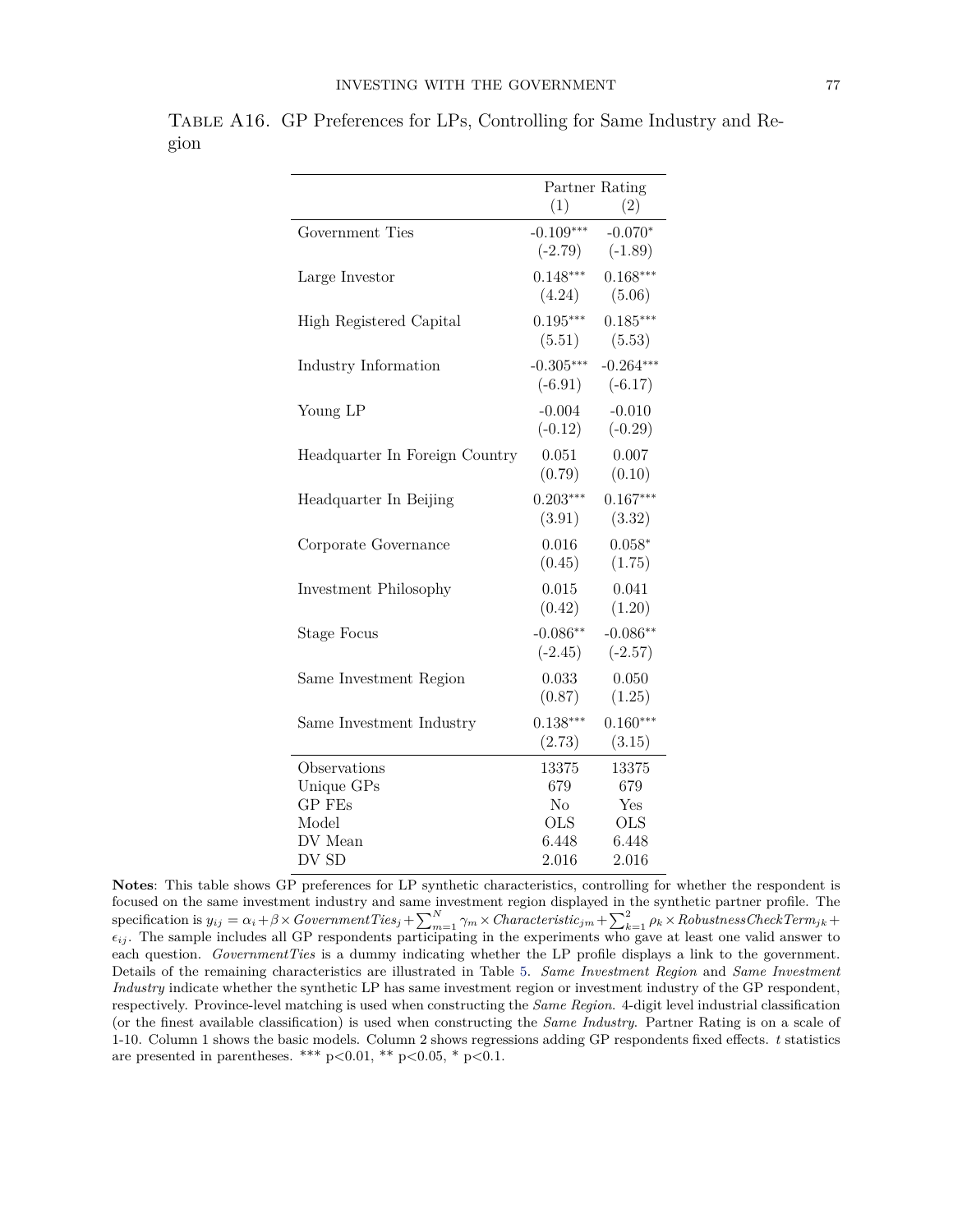|                                | (1)<br>Gov               | (2)<br>Non-Gov           | $(1)=(2)$<br>P-Value | (3)<br>Gov               | (4)<br>Non-Gov           | $(3)=(4)$<br>P-Value |
|--------------------------------|--------------------------|--------------------------|----------------------|--------------------------|--------------------------|----------------------|
| Government Ties                | 0.017<br>(0.24)          | $-0.172***$<br>$(-3.65)$ | 0.026                | 0.008<br>(0.13)          | $-0.119***$<br>$(-2.70)$ | 0.104                |
| Large Investor                 | $0.187***$<br>(2.96)     | $0.131***$<br>(3.11)     | 0.460                | $0.186***$<br>(3.08)     | $0.157***$<br>(3.94)     | 0.682                |
| High Registered Capital        | $0.211***$<br>(3.29)     | $0.189***$<br>(4.45)     | 0.773                | $0.163***$<br>(2.66)     | $0.194***$<br>(4.85)     | 0.664                |
| Industry Information           | $-0.255***$<br>$(-4.10)$ | $-0.222***$<br>$(-5.33)$ | 0.655                | $-0.172***$<br>$(-2.84)$ | $-0.181***$<br>$(-4.59)$ | 0.893                |
| Young LP                       | 0.011<br>(0.18)          | $-0.009$<br>$(-0.22)$    | 0.788                | $-0.007$<br>$(-0.11)$    | $-0.013$<br>$(-0.33)$    | 0.931                |
| Headquarter In Foreign Country | 0.029<br>(0.26)          | 0.039<br>(0.52)          | 0.938                | $-0.091$<br>$(-0.81)$    | 0.011<br>(0.15)          | 0.431                |
| Headquarter In Beijing         | $0.282***$<br>(3.00)     | $0.175***$<br>(2.84)     | 0.338                | $0.226**$<br>(2.46)      | $0.151**$<br>(2.54)      | 0.486                |
| Corporate Governance           | 0.047<br>(0.76)          | $-0.003$<br>$(-0.07)$    | 0.505                | $0.123**$<br>(2.05)      | 0.024<br>(0.62)          | 0.160                |
| Investment Philosophy          | 0.009<br>(0.14)          | 0.019<br>(0.45)          | 0.891                | 0.050<br>(0.80)          | 0.036<br>(0.88)          | 0.852                |
| <b>Stage Focus</b>             | $-0.081$<br>$(-1.29)$    | $-0.081*$<br>$(-1.93)$   | 0.997                | $-0.115*$<br>$(-1.90)$   | $-0.071*$<br>$(-1.78)$   | 0.531                |
| Observations                   | 4221                     | 9154                     |                      | 4221                     | 9154                     |                      |
| Unique GPs                     | 214                      | 465                      |                      | 214                      | 465                      |                      |
| GP FEs                         | No                       | $\rm No$                 | SUB                  | Yes                      | Yes                      | SUB                  |
| Model                          | <b>OLS</b>               | <b>OLS</b>               |                      | <b>OLS</b>               | <b>OLS</b>               |                      |
| Control for Gov Investor       | Yes                      | Yes                      |                      | Yes                      | Yes                      |                      |
| DV Mean                        | 6.452                    | 6.445                    |                      | 6.452                    | 6.445                    |                      |
| DV SD                          | $2.038\,$                | 2.006                    |                      | 2.038                    | 2.006                    |                      |

Table A17. GP Preferences for LPs: Heterogeneity by Government-Owned GPs, Controlling for Having Government Investors

**Notes**: This table compares government GP and nongovernment GP preferences for LP synthetic characteristics, controlling for whether the respondent has had a government investor over the past 3 years. The specification is  $y_{ij} = \alpha_i + \beta \times GovernmentTies_j + \sum_{m=1}^{N}\gamma_m \times Characteristic_{jm} + \rho \times HadGov\text{-}LP_j + \epsilon_{ij}.$  We run separate regressions for government GPs and nongovernment GPs. Gov-GPs are defined as GPs with government owners. The sample includes all GP respondents participating in the experiments who gave at least one valid answer to each question. *GovernmentTies* is a dummy indicating whether the LP profile displays a link to the government. Details of the remaining characteristics are illustrated in Table [5.](#page--1-2) The dummy *HadGov-LP* indicates whether the GP has received funding from government-owned LPs. Partner Rating and is on a scale of 1-10. Columns 1 and 2 show the basic models for government GPs and nongovernment GPs respectively. Column 3 shows the difference in coefficients in columns 1 and 2 using SUR model. Columns 4 and 5 show regressions with GP respondents fixed effects. Column 6 shows the difference in coefficients in columns 4 and 5 using SUR model.*t* statistics are presented in parentheses. \*\*\* p*<*0.01, \*\* p*<*0.05, \* p*<*0.1.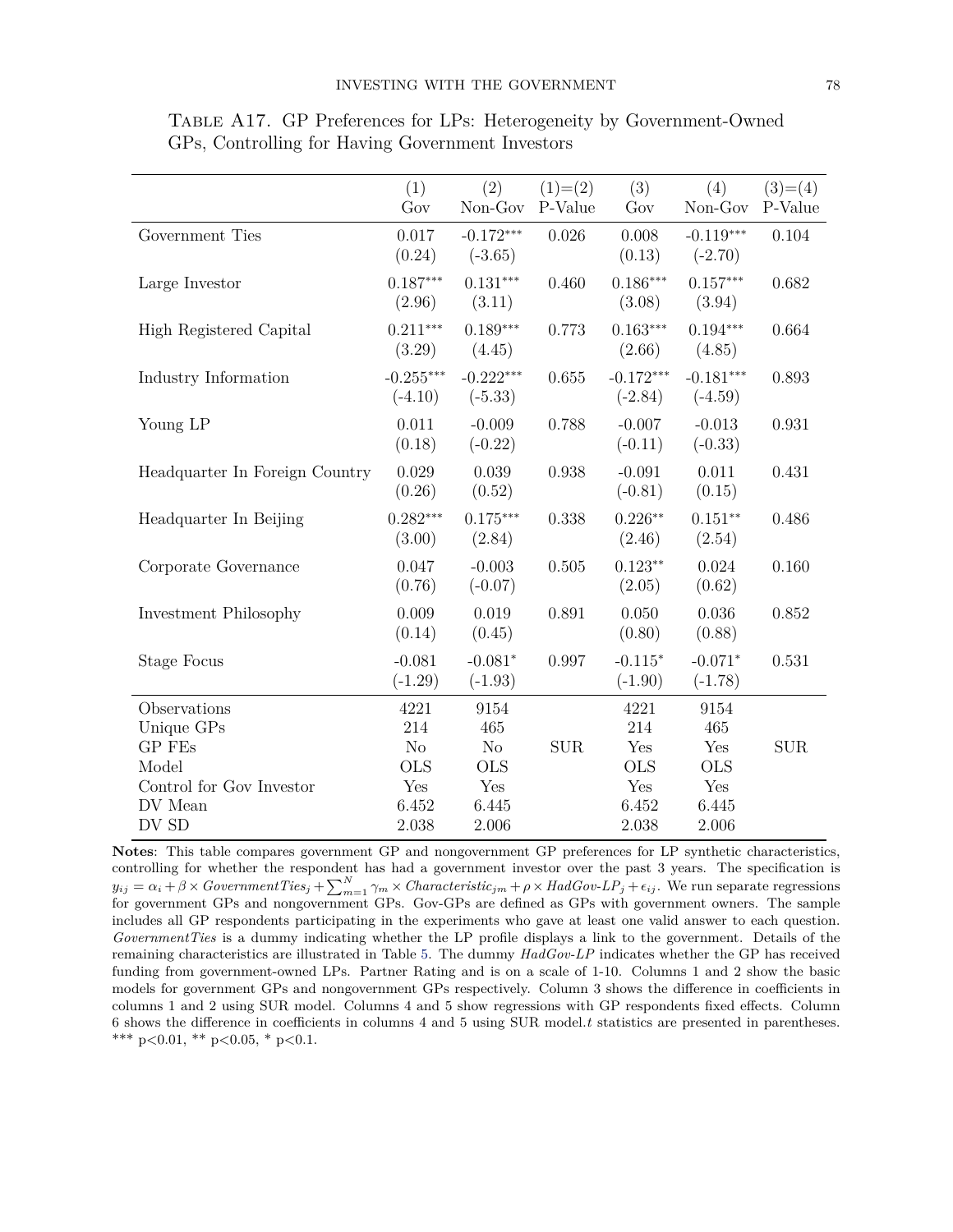|                                | (1)                      | (2)<br>$W/Gov$ Inv $W/out$ Gov Inv P-Value | $(1)=(2)$  | (3)                      | (4)<br>$W/Gov$ Inv $W/out$ Gov Inv | $(3)=(4)$<br>P-Value |
|--------------------------------|--------------------------|--------------------------------------------|------------|--------------------------|------------------------------------|----------------------|
| Government Ties                | $-0.139*$<br>$(-1.89)$   | $-0.099**$<br>$(-2.16)$                    | 0.646      | $-0.092$<br>$(-1.35)$    | $-0.072*$<br>$(-1.67)$             | 0.802                |
| Large Investor                 | $0.214***$<br>(3.24)     | $0.117***$<br>(2.85)                       | 0.213      | $0.235***$<br>(3.80)     | $0.135***$<br>(3.44)               | 0.161                |
| High Registered Capital        | $0.186***$<br>(2.79)     | $0.201***$<br>(4.83)                       | 0.850      | $0.172***$<br>(2.76)     | $0.191***$<br>(4.81)               | 0.786                |
| Industry Information           | $-0.256***$<br>$(-3.91)$ | $-0.220***$<br>$(-5.41)$                   | 0.640      | $-0.178***$<br>$(-2.87)$ | $-0.178***$<br>$(-4.56)$           | 0.993                |
| Young LP                       | $-0.070$<br>$(-1.07)$    | 0.028<br>(0.69)                            | 0.203      | $-0.037$<br>$(-0.59)$    | 0.002<br>(0.06)                    | 0.587                |
| Headquarter In Foreign Country | 0.051<br>(0.46)          | 0.031<br>(0.42)                            | 0.884      | $-0.039$<br>$(-0.34)$    | $-0.013$<br>$(-0.18)$              | 0.848                |
| Headquarter In Beijing         | 0.152<br>(1.53)          | $0.236***$<br>(3.95)                       | 0.468      | 0.098<br>(1.02)          | $0.211***$<br>(3.64)               | 0.297                |
| Corporate Governance           | $-0.057$<br>$(-0.87)$    | 0.046<br>(1.12)                            | 0.182      | 0.008<br>(0.13)          | $0.077**$<br>(1.96)                | 0.328                |
| Investment Philosophy          | 0.030<br>(0.44)          | 0.008<br>(0.19)                            | 0.782      | 0.033<br>(0.51)          | 0.042<br>(1.04)                    | 0.892                |
| <b>Stage Focus</b>             | $-0.115*$<br>$(-1.74)$   | $-0.070*$<br>$(-1.69)$                     | 0.563      | $-0.120*$<br>$(-1.95)$   | $-0.071*$<br>$(-1.79)$             | 0.482                |
| Observations                   | 4160                     | 9215                                       |            | 4160                     | 9215                               |                      |
| Unique GPs                     | 212                      | 467                                        |            | 212                      | 467                                |                      |
| GP FEs                         | N <sub>o</sub>           | No                                         | $\rm{SUB}$ | Yes                      | Yes                                | <b>SUR</b>           |
| Model                          | <b>OLS</b>               | <b>OLS</b>                                 |            | <b>OLS</b>               | <b>OLS</b>                         |                      |
| DV Mean                        | 6.326                    | 6.502                                      |            | 6.326                    | 6.502                              |                      |
| DV SD                          | 2.120                    | 1.965                                      |            | 2.120                    | 1.965                              |                      |

Table A18. GP Preferences for LPs: Heterogeneity by Gov-LP-linked GPs

**Notes**: This table shows GP preferences for LP synthetic characteristics, distinguishing between GPs that have had a  $\sum_{m=1}^{N} \gamma_m \times$  *Characteristic<sub>jm</sub>* +  $\epsilon_{ij}$ . We run separate regressions for GPs that had a government investor in the past government investor in the past 3 years and those that have not. The specification is  $y_{ij} = \alpha_i + \beta \times GovernmentTies_j +$ 3 years and other GPs. The sample includes all GP respondents participating in the experiments who gave at least one valid answer to each question. *GovernmentTies* is a dummy indicating whether the LP profile displays a link to the government. Details of the remaining characteristics are illustrated in Table [5.](#page--1-2) Partner Rating is on a scale of 1-10. Columns 1 and 2 show the basic models for government-LP-linked GPs and nongovernment-LP-linked GPs respectively. Column 3 shows the difference in coefficients in columns 1 and 2 using SUR model. Columns 4 and 5 show regressions with GP respondents fixed effects. Column 6 shows the difference in coefficients in columns 4 and 5 using SUR model.*t* statistics are presented in parentheses. \*\*\* p*<*0.01, \*\* p*<*0.05, \* p*<*0.1.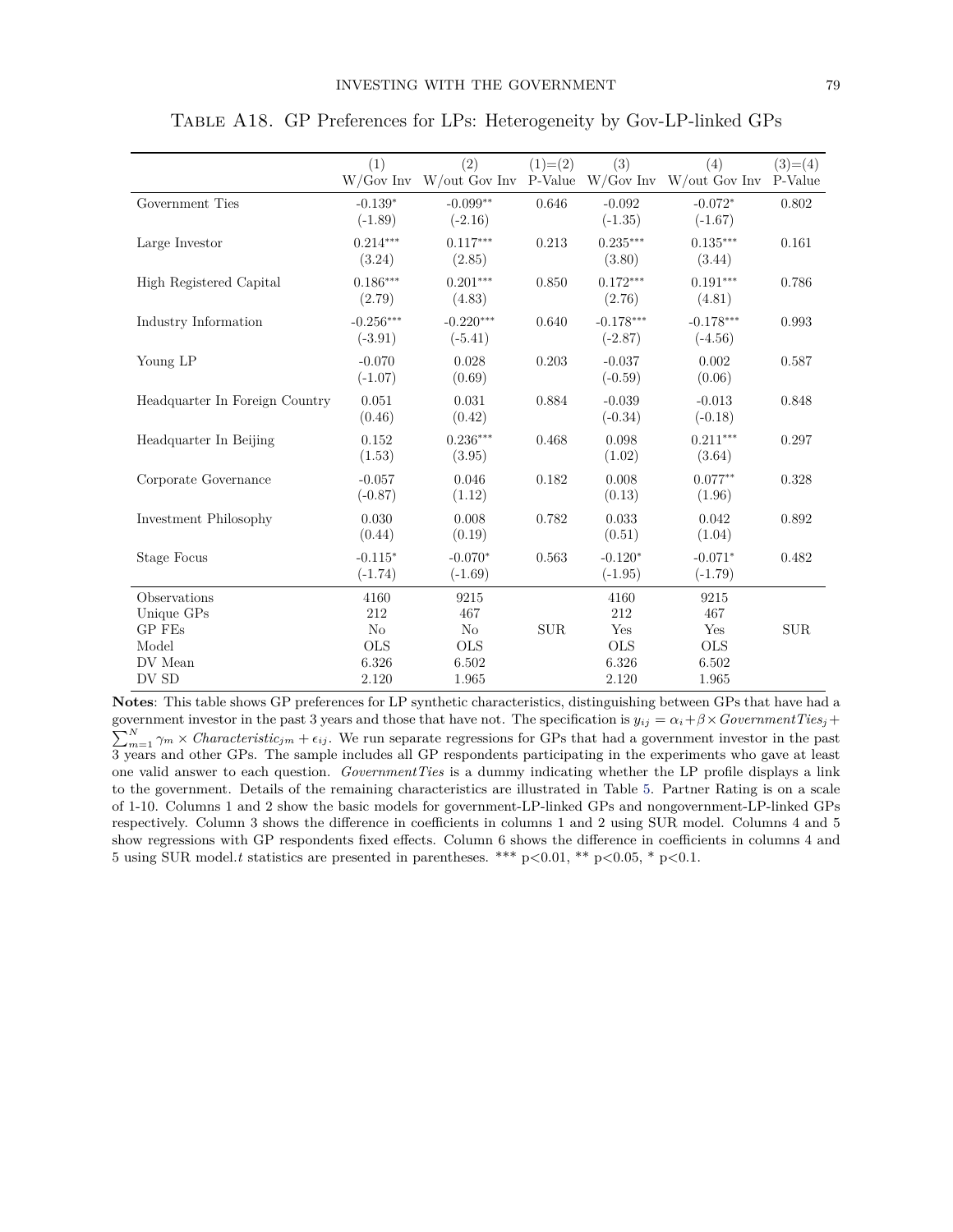|                                                                | (1)<br>Partner Rating    |
|----------------------------------------------------------------|--------------------------|
| Large Investor                                                 | $0.149***$<br>(4.25)     |
| High Registered Capital                                        | $0.196***$<br>(5.52)     |
| Industry Information                                           | $-0.232***$<br>$(-6.71)$ |
| Young LP                                                       | $-0.005$<br>$(-0.13)$    |
| Headquarter In Foreign Country                                 | 0.034<br>(0.55)          |
| Headquarter In Beijing                                         | $0.208***$<br>(4.03)     |
| Corporate Governance                                           | 0.013<br>(0.36)          |
| Investment Philosophy                                          | 0.016<br>(0.45)          |
| <b>Stage Focus</b>                                             | $-0.085**$<br>$(-2.42)$  |
| Gov GP=0 $\times$ High Quality GP=0 $\times$ Government Ties=1 | $-0.150***$<br>$(-2.62)$ |
| Gov GP=0 $\times$ High Quality GP=1 $\times$ Government Ties=0 | $-0.031$<br>$(-0.58)$    |
| Gov GP=0 $\times$ High Quality GP=1 $\times$ Government Ties=1 | $-0.233***$<br>$(-3.39)$ |
| Gov GP=1 $\times$ High Quality GP=0 $\times$ Government Ties=0 | $-0.089$<br>$(-1.46)$    |
| Gov GP=1 $\times$ High Quality GP=0 $\times$ Government Ties=1 | $-0.128$<br>$(-1.50)$    |
| Gov GP=1 $\times$ High Quality GP=1 $\times$ Government Ties=0 | $-0.041$<br>$(-0.65)$    |
| Gov GP=1 $\times$ High Quality GP=1 $\times$ Government Ties=1 | 0.011<br>(0.13)          |
| Observations                                                   | 13375                    |
| Unique GPs                                                     | 679                      |
| GP FEs                                                         | No                       |
| Model<br>DV Mean                                               | OLS<br>6.448             |
| DV SD                                                          | 2.016                    |

Table A19. GP Preferences for LPs: Heterogeneity by Respondent Type

**Notes**: This table shows GP preferences for LP synthetic characteristics, adding joint respondents' government own- $\sum_{k=1}^{7} \beta_k GovGP_i \times HighQuality GPP_i \times Government Ties_j +$  $\sum_{m=1}^{N} \gamma_m \times Characteristic_{jm} + \epsilon_{ij}$ , where *i* is the GP respondent, and *j* indicates the synthetic LP profile. The sample includes all GP respondents participating in the experiments who gave at least one valid answer to each question. *GovernmentTies* is a dummy indicating whether the LP profile displays a link to the government. Details of the remaining characteristics are illustrated in Table [5.](#page--1-2) Partner Rating is on a scale of 1-10. *GovGP* indicates whether the GP respondent is government owned, defined as GP with ultimate government owners. *HighQualityGP* indicates whether the GP respondent is a high quality GP, defined as GP with above-median comprehensive return or that has ever been top-ranked by Zero2IPO. *t* statistics are presented in parentheses. \*\*\* p*<*0.01, \*\* p*<*0.05, \* p*<*0.1.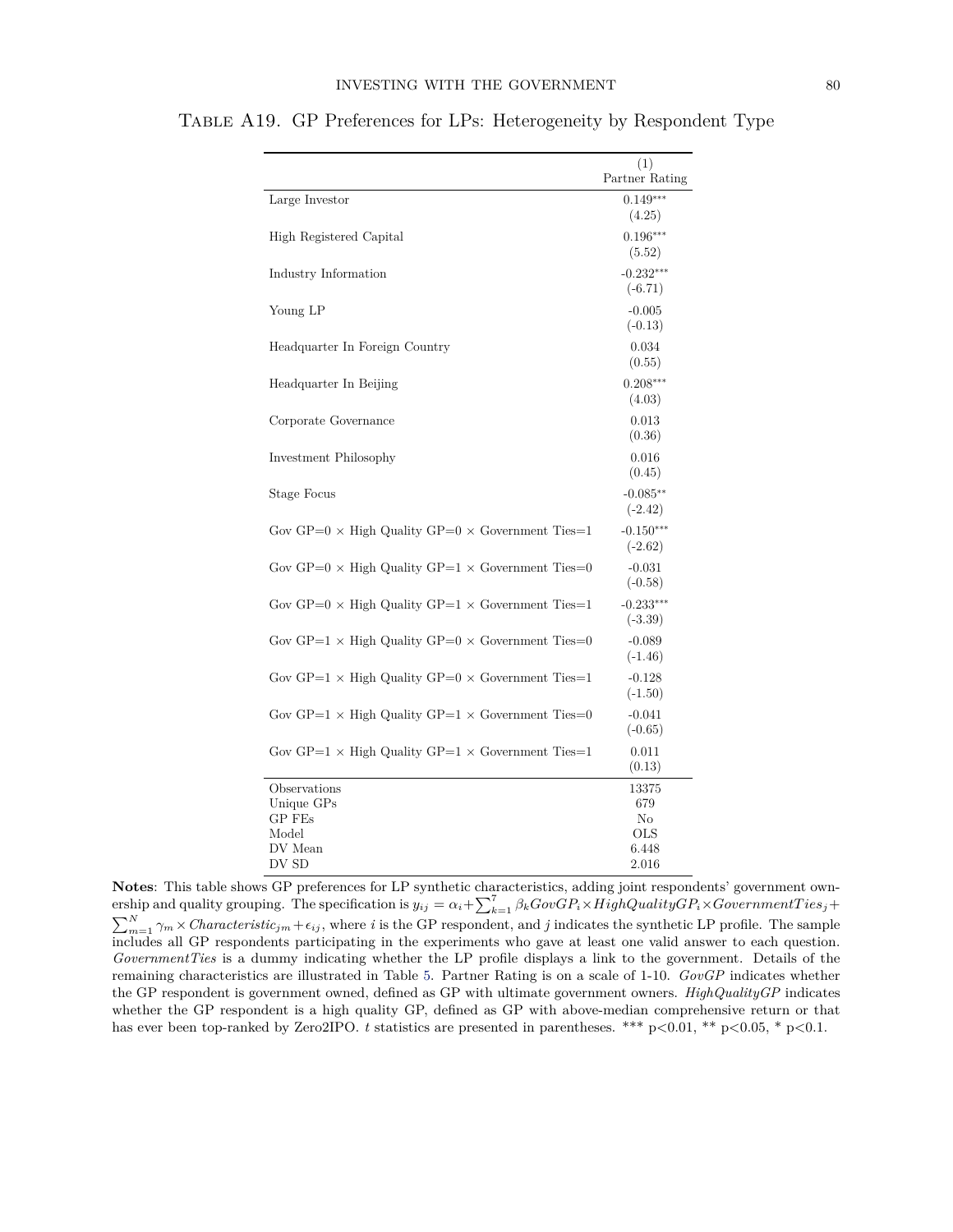|                                | Partner Rating |                     |  |
|--------------------------------|----------------|---------------------|--|
|                                | (1)            | (2)                 |  |
| GovTies-Central                | $-0.327***$    | $-0.328***$         |  |
|                                |                | $(-3.02)$ $(-3.35)$ |  |
| GovTies-Provincial             | $-0.112***$    | $-0.068*$           |  |
|                                | $(-2.63)$      | $(-1.70)$           |  |
| GovTies-Local                  | 0.105          | 0.117               |  |
|                                | (1.15)         | (1.29)              |  |
| Large Investor                 | $0.147***$     | $0.167***$          |  |
|                                | (4.21)         | (5.02)              |  |
| High Registered Capital        | $0.198***$     | $0.187***$          |  |
|                                | (5.58)         | (5.57)              |  |
| Industry Information           | $-0.230***$    | $-0.177***$         |  |
|                                | $(-6.65)$      | $(-5.37)$           |  |
| Young LP                       | $-0.003$       | $-0.008$            |  |
|                                | $(-0.07)$      | $(-0.24)$           |  |
| Headquarter In Foreign Country | 0.040          | $-0.014$            |  |
|                                | (0.65)         | $(-0.23)$           |  |
| Headquarter In Beijing         | $0.236***$     | $0.207***$          |  |
|                                | (4.42)         | (4.01)              |  |
| Corporate Governance           | 0.013          | $0.055*$            |  |
|                                | (0.37)         | (1.67)              |  |
| Investment Philosophy          | 0.015          | 0.040               |  |
|                                | (0.43)         | (1.18)              |  |
| Stage Focus                    | $-0.086**$     | $-0.086***$         |  |
|                                | $(-2.45)$      | $(-2.58)$           |  |
| Observations                   | 13375          | 13375               |  |
| Unique GPs                     | 679            | 679                 |  |
| <b>GP</b> FEs                  | $\rm No$       | Yes                 |  |
| Model                          | <b>OLS</b>     | <b>OLS</b>          |  |
| DV Mean                        | 6.448          | 6.448               |  |
| DV SD                          | 2.016          | 2.016               |  |

Table A20. GP Preferences for LPs: Heterogeneity across Government Levels

**Notes**: This table shows GP preferences for LP synthetic characteristics where LPs' government ties are divided into 3 levels, Central, Provincial and Local. The specification is  $y_{ij} = \alpha_i + \beta \times GovernmentTies_j + \sum_{m=1}^{N} \gamma_m \times$ *Characteristic<sub>jm</sub>* +  $\epsilon_{ij}$ . The sample includes all GP respondents participating in the experiments who gave at least one valid answer to each question. *GovTies-Central*, *GovTies-Provincial* and *GovTies-Local* are dummy variables indicating whether the LP profile displays a link to the central, provincial and local government. Details of the remaining characteristics are illustrated in Table [5.](#page--1-2) Partner Rating is on a scale of 1-10. Column 1 shows the baseline OLS. Column 2 shows the regressions adding GP respondents fixed effects. *t* statistics are presented in parentheses. \*\*\* p*<*0.01, \*\* p*<*0.05, \* p*<*0.1.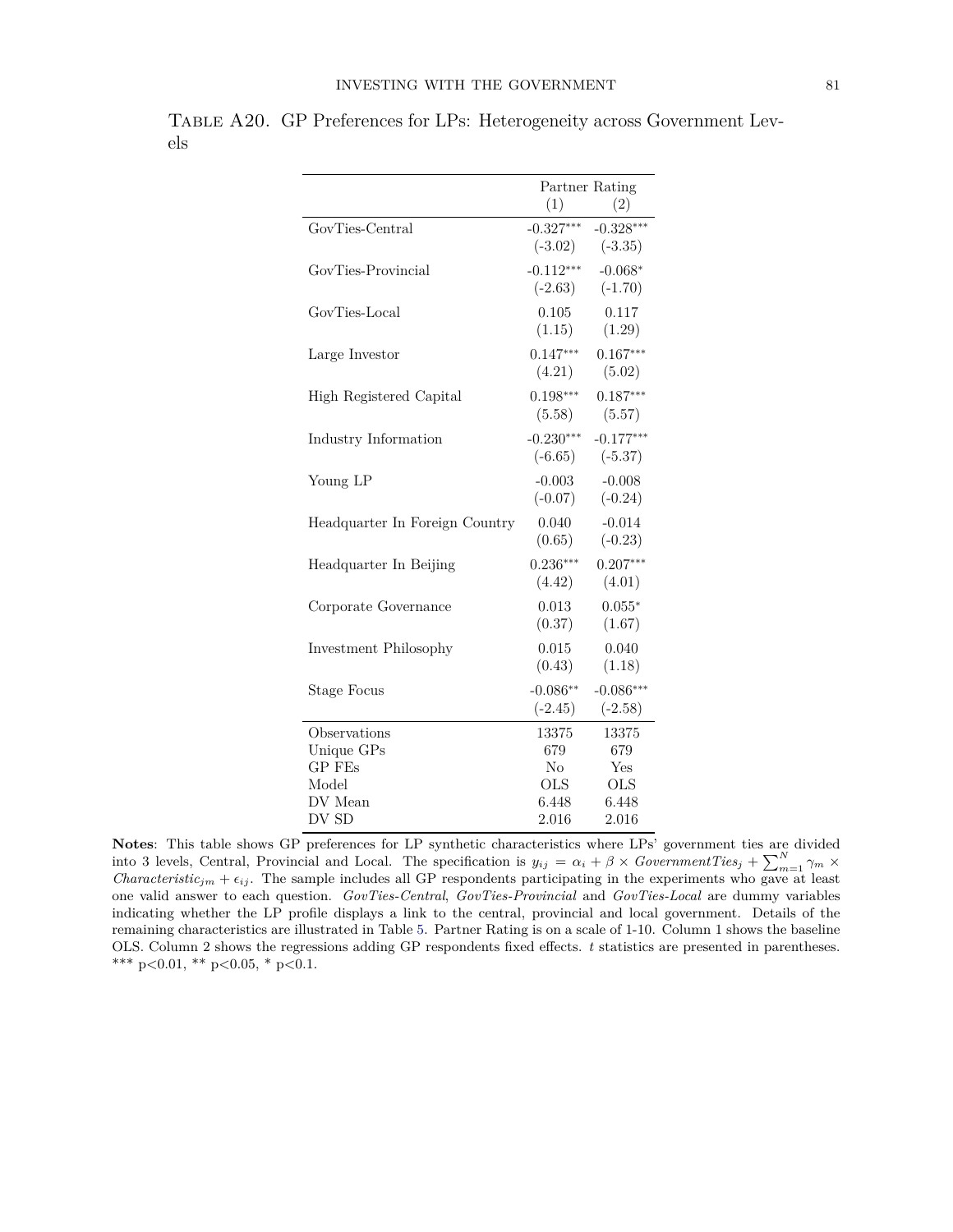|                                | (1)<br>Gov               | (2)<br>Non-Gov           | $(1)=(2)$<br>P-Value | (3)<br>Gov               | (4)<br>Non-Gov           | $(3)=(4)$<br>P-Value |
|--------------------------------|--------------------------|--------------------------|----------------------|--------------------------|--------------------------|----------------------|
| GovTies-Central                | $-0.348*$<br>$(-1.89)$   | $-0.311**$<br>$(-2.32)$  | 0.870                | $-0.388**$<br>$(-2.27)$  | $-0.292**$<br>$(-2.45)$  | 0.637                |
| GovTies-Provincial             | 0.047<br>(0.61)          | $-0.184***$<br>$(-3.59)$ | 0.012                | 0.045<br>(0.62)          | $-0.120**$<br>$(-2.52)$  | 0.052                |
| GovTies-Local                  | 0.221<br>(1.24)          | 0.052<br>(0.49)          | 0.413                | 0.201<br>(1.15)          | 0.077<br>(0.73)          | 0.531                |
| Large Investor                 | $0.186***$<br>(2.95)     | $0.131***$<br>(3.12)     | 0.474                | $0.187***$<br>(3.10)     | $0.157***$<br>(3.94)     | 0.673                |
| High Registered Capital        | $0.212***$<br>(3.29)     | $0.191***$<br>(4.49)     | 0.788                | $0.164***$<br>(2.67)     | $0.195***$<br>(4.88)     | 0.656                |
| Industry Information           | $-0.254***$<br>$(-4.07)$ | $-0.222***$<br>$(-5.33)$ | 0.673                | $-0.171***$<br>$(-2.83)$ | $-0.181***$<br>$(-4.59)$ | 0.880                |
| Young LP                       | 0.010<br>(0.16)          | $-0.010$<br>$(-0.23)$    | 0.796                | $-0.007$<br>$(-0.11)$    | $-0.011$<br>$(-0.27)$    | 0.957                |
| Headquarter In Foreign Country | 0.037<br>(0.33)          | 0.043<br>(0.57)          | 0.964                | $-0.081$<br>$(-0.72)$    | 0.017<br>(0.23)          | 0.451                |
| Headquarter In Beijing         | $0.329***$<br>(3.37)     | $0.193***$<br>(3.03)     | 0.242                | $0.278***$<br>(2.92)     | $0.173***$<br>(2.82)     | 0.342                |
| Corporate Governance           | 0.046<br>(0.73)          | $-0.002$<br>$(-0.06)$    | 0.521                | $0.123**$<br>(2.04)      | 0.025<br>(0.64)          | 0.165                |
| Investment Philosophy          | 0.008<br>(0.13)          | 0.021<br>(0.48)          | 0.871                | 0.051<br>(0.82)          | 0.038<br>(0.92)          | 0.858                |
| <b>Stage Focus</b>             | $-0.081$<br>$(-1.28)$    | $-0.085**$<br>$(-2.01)$  | 0.960                | $-0.115*$<br>$(-1.89)$   | $-0.072*$<br>$(-1.80)$   | 0.544                |
| Observations                   | 4221                     | 9154                     |                      | 4221                     | 9154                     |                      |
| Unique GPs                     | 214                      | 465                      |                      | 214                      | 465                      |                      |
| GP FEs                         | $\rm No$                 | $\rm No$                 |                      | Yes                      | Yes                      |                      |
| Model                          | <b>OLS</b>               | <b>OLS</b>               | ${\rm SUR}$          | <b>OLS</b>               | <b>OLS</b>               | ${\rm SUR}$          |
| DV Mean                        | 6.452                    | 6.445                    |                      | 6.452                    | 6.445                    |                      |
| DV SD                          | 2.038                    | 2.006                    |                      | 2.038                    | 2.006                    |                      |

Table A21. GP Preferences for LPs: Heterogeneity by Government-Owned GPs and across Government Levels

**Notes**: This table compares government GP and nongovernment GP preferences for LP synthetic characteristics where LPs' government ties are divided into 3 levels, Central, Provincial and Local. The specification is  $y_{ij}$  =  $\alpha_i + \beta \times GovernmentTies_j + \sum_{m=1}^{N} \gamma_m \times Characteristic_{jm} + \epsilon_{ij}$ . We run separate regressions for government GPs and nongovernment GPs. Gov-GPs are defined as GPs with government owners. The sample includes all GP respondents participating in the experiments who gave at least one valid answer to each question. *GovTies-Central*, *GovTies-Provincial* and *GovTies-Local* are dummy variables indicating whether the LP profile displays a link to the central, provincial and local government. Details of the remaining characteristics are illustrated in Table [5.](#page--1-2) Partner Rating is on a scale of 1-10. Columns 1 and 2 show the basic models for government GPs and nongovernment GPs respectively. Column 3 shows the difference in coefficients in columns 1 and 2 using SUR model. Columns 4 and 5 show regressions with GP respondents fixed effects. Column 6 shows the difference in coefficients in columns 4 and 5 using SUR model.*t* statistics are presented in parentheses. \*\*\* p*<*0.01, \*\* p*<*0.05, \* p*<*0.1.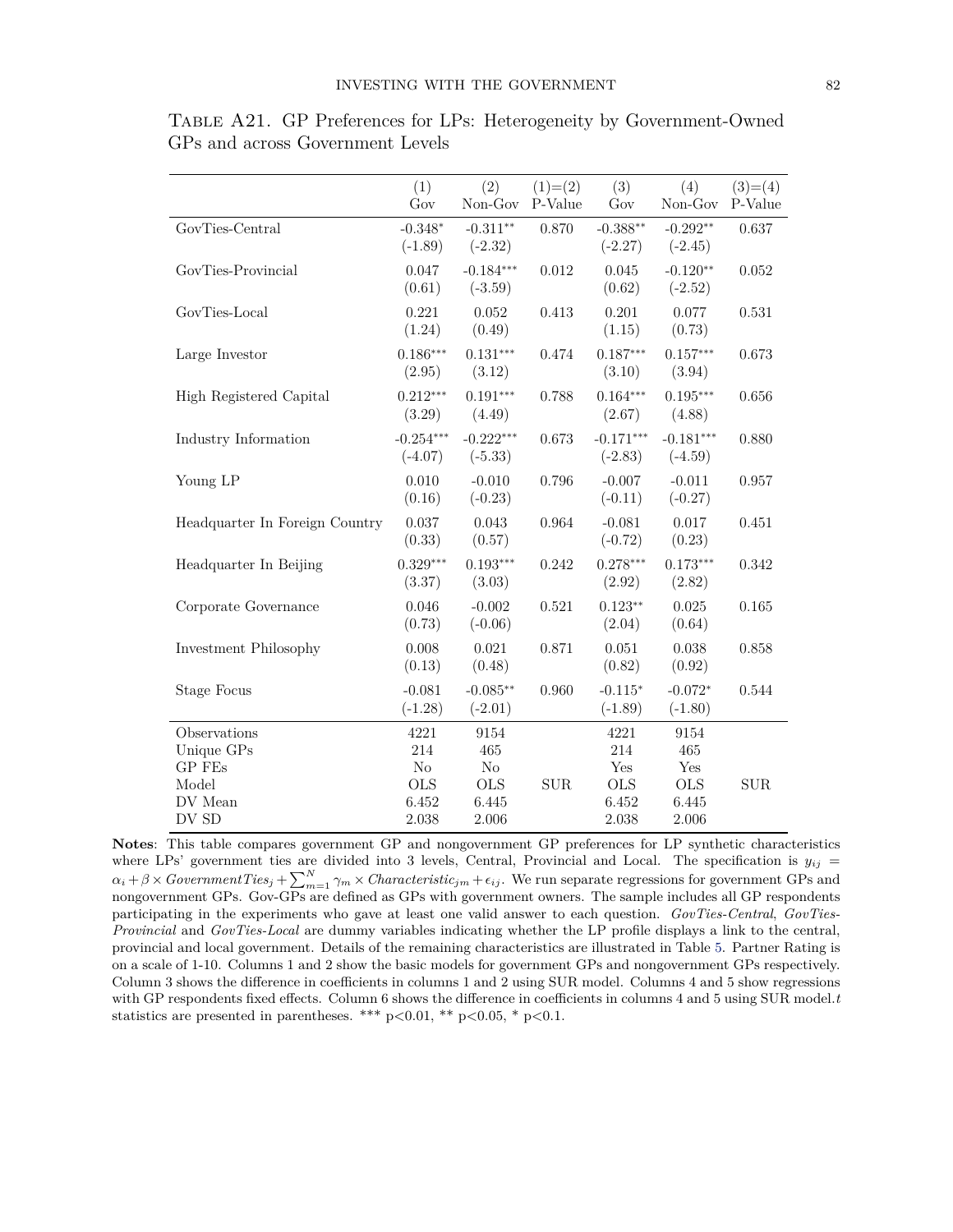|                               | New Survey Respondents $(N=361)$ All Respondents $(N=688)$ P-value |         |               |
|-------------------------------|--------------------------------------------------------------------|---------|---------------|
| Share Government-Owned $(\%)$ | 32.30                                                              | 32.05   | 0.960         |
| AUM (\$ millions)             | 1370.04                                                            | 1095.68 | $0.065*$      |
| IRR $(\%$ median)             | 37.43                                                              | 32.34   | 0.342         |
| Funds                         | 3.54                                                               | 3.32    | 0.457         |
| Investments                   | 62.06                                                              |         | 48.40 0.027** |
| Exits                         | 11.05                                                              | 9.36    | 0.159         |

Table A22. 2021 Qualitative Survey: Selection of Respondents

**Notes**: This table summarizes the selection of GP respondents in 2021 qualitative survey, using Zero2IPO administrative data for the period 2015–19. We have 361 survey respondents, out of 688 2019 survey respondents. The column of *P-value* reports the p-values of the t-tests for each variable. *Share Government-Owned (%)* is the share of entities that are government-owned, *AUM (\$ millions)* is the assets under management (in Million USD), *IRR (% median)* is the median internal rate of return, *Funds* is the number of funds managed by the GP, *Investments* is the number of investments made by the GP, *Exits* is the number of exit events for the GP investments. *AUM (\$ millions)* and *IRR (% median)* are winsorized at the top 95%. \*\*\* p*<*0.01, \*\* p*<*0.05, \* p*<*0.1.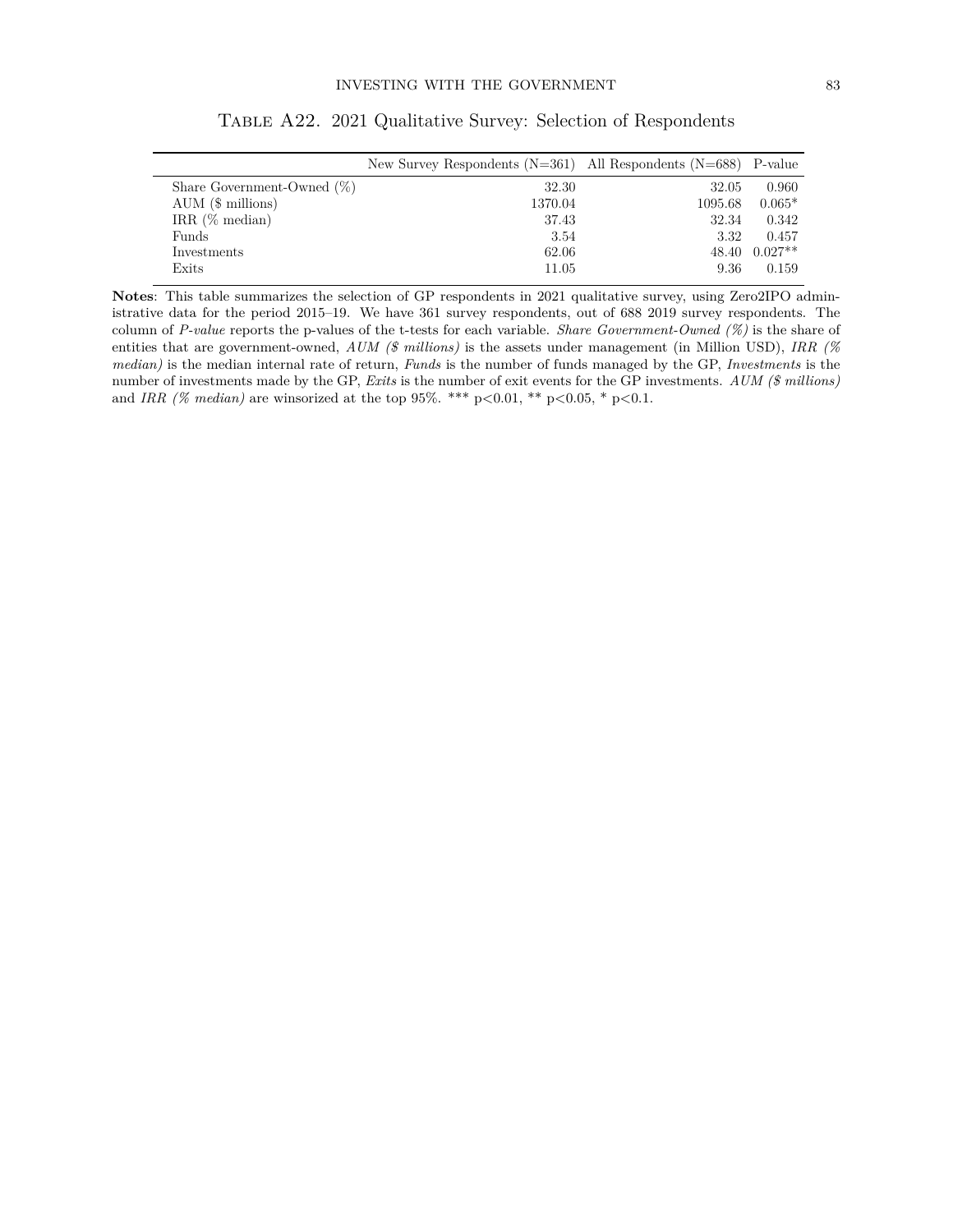<span id="page-24-0"></span>

| <b>Variables</b>               | Description                                                               |
|--------------------------------|---------------------------------------------------------------------------|
| Government Investors           | A dummy indicating whether the GP has govern-<br>ment investors.          |
| Team Government Experience     | A dummy indicating whether the GP's team has<br>experience in government. |
| Team Industry Experience       | A dummy indicating whether the GP's team has                              |
|                                | experience in industry.                                                   |
| <b>High AUM</b>                | A dummy indicating whether the GP has high AUM                            |
|                                | $($ > 500 million yuan).                                                  |
| High IRR                       | A dummy indicating whether the GP obtained past                           |
|                                | high IRR ( $\geq 30\%$ ).                                                 |
| Exits                          | A dummy indicating whether the GP had past suc-                           |
|                                | cessful exits.                                                            |
| Ranked GP                      | A dummy indicating whether the profile is a top GP                        |
|                                | (a GP that has ever been ranked in top lists).                            |
| Industry Information           | A dummy indicating whether the GP profile shows                           |
|                                | industry information.                                                     |
| Young GP                       | A dummy indicating whether the GP is a young GP                           |
|                                | (founded after 2010).                                                     |
| Headquarter in Foreign Country | A dummy indicating whether the GP is headquar-                            |
|                                | tered in a foreign country.                                               |
| Headquarter in Beijing         | A dummy indicating whether the GP is located in                           |
|                                | Beijing.                                                                  |
| $\overline{\text{VC}}$         | A dummy indicating whether the GP is a VC (and                            |
|                                | not a PE).                                                                |
| Market Approach                | A dummy indicating whether the GP profile displays                        |
|                                | description of market approach.                                           |
| Investment Philosophy          | A dummy indicating whether the GP profile displays                        |
|                                | description of investment philosophy.                                     |
| <b>Investment Stage</b>        | A dummy indicating whether the GP profile displays                        |
|                                | the targeted stage of investments.                                        |
| Investment Horizon             | A dummy indicating whether the GP profile displays                        |
|                                | the typical investment horizon.                                           |
| Serial Fund Manager            | A dummy indicating whether the GP has managed                             |
|                                | funds in the past.                                                        |

## Table A23. Variables in Synthetic GP Profiles

**Notes**: This table illustrates the coding of regressors based on original profile components. The first column shows the main regressors. The second column gives a brief description of the variables. See Appendix Table [A24](#page-25-0) for details on all profile components.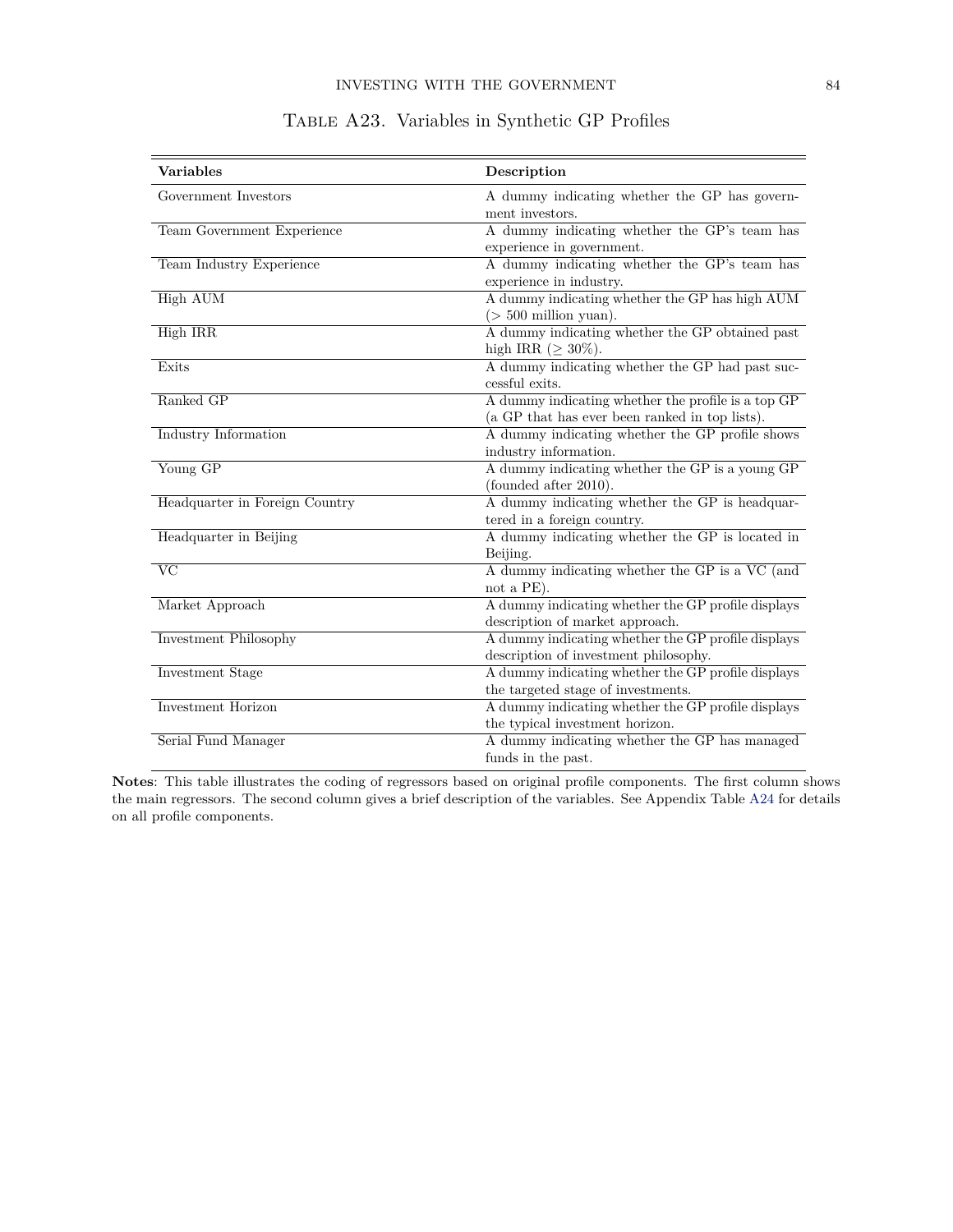| TABLE A24. Description of GP Profiles Randomized Components |  |  |  |
|-------------------------------------------------------------|--|--|--|
|                                                             |  |  |  |

<span id="page-25-0"></span>

| Variable                                   | Categorical Value                                                                                  | Options                                                                                                                                                                                                                                                                                               |                                                                                                                                                                                                                                                                                                                                              |                                                                                                                                                                                                                                                        |                                                                                                                                                                                                                                                                                                                                                         |
|--------------------------------------------|----------------------------------------------------------------------------------------------------|-------------------------------------------------------------------------------------------------------------------------------------------------------------------------------------------------------------------------------------------------------------------------------------------------------|----------------------------------------------------------------------------------------------------------------------------------------------------------------------------------------------------------------------------------------------------------------------------------------------------------------------------------------------|--------------------------------------------------------------------------------------------------------------------------------------------------------------------------------------------------------------------------------------------------------|---------------------------------------------------------------------------------------------------------------------------------------------------------------------------------------------------------------------------------------------------------------------------------------------------------------------------------------------------------|
| Government<br>Investors<br>(0.25)          | Government Investors:<br>1 if government-related $[2,3]$ .                                         | The investors include insur-<br>ance, banking, and other fi-<br>nancial institutions.<br>投资人包括国内保险、银行等<br>金融机构。                                                                                                                                                                                       | $\,2\,$<br>The investors include na-<br>tional as well as local<br>provincial and municipal<br>governments.<br>投资人包括国家和地方省市政<br>府引导基金。                                                                                                                                                                                                       | $\overline{\mathbf{3}}$<br>The firm has been ac-<br>tively involved in indus-<br>tries with local govern-<br>ment support.<br>公司积极参与地方政府支持的<br>产业建设。                                                                                                   |                                                                                                                                                                                                                                                                                                                                                         |
| Team<br>Government<br>Experience<br>(0.25) | Team Government Experience:<br>1 if team members have<br>government-related experience<br>$[1-6].$ | $\mathbf{1}$<br>Team members have<br>worked in the local gov-<br>ernment and as leaders<br>in the entrepreneurship<br>development of the local<br>government for many<br>years,<br>合伙人多年来在当地政府或地<br>方政府的创业发展中担任重要<br>职位,                                                                              | $\overline{2}$<br>The team members have<br>profound legal working<br>experience with IPOs,<br>and are very familiar<br>with the policies and<br>regulations of the China<br>Regulatory<br>Securities<br>(CSRC),<br>Commission<br>and with its regulation<br>and risk management<br>policies.<br>团队拥有丰富的的上市法律经<br>验,熟悉中国证监会的政策法<br>规、监管和风险管理, | 3<br>The partners<br>worked<br>in government depart-<br>ments for many years,<br>and gained extensive<br>experience in capital<br>management, corporate<br>mergers and acquisi-<br>tions, and IPOs,<br>合伙人多年在政府部门工作,<br>在资本管理、企业并购和上市<br>融资方面积累了丰富的经验, | $\overline{4}$<br>The team consists of<br>both government offi-<br>cials and industry ex-<br>perts, who are skilled in<br>project selection,<br>团队来自政府和行业专家,带<br>来丰富的项目选择经验,                                                                                                                                                                            |
|                                            |                                                                                                    | 5.<br>The partners have over<br>10 years of working ex-<br>perience in state-owned<br>companies, state-owned<br>banks,<br>and<br>SASAC<br>(State-owned<br>Asset<br>Supervision and Admin-<br>istration Commission),<br>合伙人在国有企业、国有银行<br>或国资委等拥有超过10年的工<br>作经验,                                        | The team has deep con-<br>nections with the gov-<br>ernment thanks to the<br>leading role played in eq-<br>uity investments in ma-<br>jor successul projects,<br>团队与政府建立深厚联系,积<br>累丰富经验,成功领导了许多<br>里程碑项目的股权投资,                                                                                                                               |                                                                                                                                                                                                                                                        |                                                                                                                                                                                                                                                                                                                                                         |
| Team<br>Industry<br>Experience<br>(0.25)   | Team Industry Experience:<br>1 if team members have<br>industry-related experience [1-7].          | The team lead previous<br>investments in numer-<br>ous projects and has<br>achieved<br>remarkable<br>success, and has accu-<br>mulated experience in<br>assessing,<br>structuring<br>and managing invest-<br>ments in China's unique<br>environment,<br>团队投资了各种项目,并创造<br>很多成功案例,积累了在中国<br>独特环境下的投资经验, | The individual partners<br>obtained more than 10<br>patents on leading tech-<br>nologies,<br>合伙人拥有超10项领先技术专<br>利,                                                                                                                                                                                                                            | The team has extensive<br>experience in asset man-<br>agement and investment<br>banking,<br>团队在资产管理和投资银行行<br>业拥有丰富的经验,                                                                                                                                 | The partners have rich<br>practical experiences in<br>and deep understand-<br>ings of China's capi-<br>tal market; they also<br>have sharp insights and<br>good judgment about<br>the macroeconomic situ-<br>ation, industrial policies,<br>and project investment.<br>合伙人对宏观经济形势有敏锐<br>的洞察力,对中国的资本市场<br>有深刻的理解和丰富的实践经<br>验,对产业政策和项目投资具<br>有良好的前瞻性和判断力, |
|                                            |                                                                                                    | During the past 9 years,<br>the team led the invest-<br>ment in 8 companies,<br>and 3 of them went pub-<br>lic on the NASDAQ,<br>过去9年中,团队主导投资8家<br>企业, 其中3家在纳斯达克上<br>市.                                                                                                                               | The co-founder previ-<br>ously worked at McK-<br>insey & Co., Inc. and<br>Goldman Sachs & Co.,<br>and had participated<br>in several major invest-<br>ments.<br>创始人之前曾在麦肯锡和高<br>盛工作,参与多个企业融资业<br>务,                                                                                                                                          | The team won the prize<br>of China's Top Ten Ven-<br>ture Capitalist and of<br>best investors in the field<br>of new technology,<br>团队成员曾获得中国最佳创业<br>投资家奖10强, 新技术领域的<br>最佳投资者,                                                                         |                                                                                                                                                                                                                                                                                                                                                         |
| <b>AUM</b><br>(0.8)                        | High AUM:<br>1 if $>500$ Million [4-8].                                                            | $1\,$<br>The firm managed 200 Mil-<br>lion yuan of capital<br>公司管理资金数额为2亿元,                                                                                                                                                                                                                           | $\,2$<br>The firm's total assets under<br>management are close to 450<br>Million yuan<br>机构管理的总资产接近4.5亿<br>元,                                                                                                                                                                                                                                | 3<br>The firm has 500 Million<br>yuan of capital to manage<br>公司管理资金5亿元,                                                                                                                                                                               | The firm managed over<br>800 Million yuan<br>公司管理资金总额超过8亿<br>元,                                                                                                                                                                                                                                                                                         |
|                                            |                                                                                                    | $\,$ 5 $\,$<br>The corporation man-<br>aged 1 Billion yuan 机构<br>管理10亿元人民币,                                                                                                                                                                                                                           | 6<br>The company managed<br>projects for a total<br>amount of 2.5 Billion<br>yuan<br>公司管理基金投资项目25亿<br>元,                                                                                                                                                                                                                                     | 7<br>The firm has assets un-<br>der management that<br>amount to over 5 Billion<br>yuan<br>机构资产管理规模超过50亿<br>元,                                                                                                                                         | 8<br>The firm has raised more<br>than 10 billion yuan for<br>its previous funds<br>机构吸引管理资金总额超<br>过100亿元,                                                                                                                                                                                                                                               |
| <b>IRR</b><br>(0.8)                        | High IRR:<br>1 if IRR $\geq$ 30% [5-8].                                                            | $\mathbf{1}$<br>achieved an average IRR of<br>10%.<br>达到投资项目的平均IRR接<br>近10%。                                                                                                                                                                                                                          | $\,2\,$<br>reached a comprehensive<br>IRR of 15%.<br>完成投资项目总IRR达到15%.                                                                                                                                                                                                                                                                        | $\sqrt{3}$<br>led to an average IRR of<br>20%.<br>投资平均回报率为20%.                                                                                                                                                                                         | $\overline{4}$<br>achieved a comprehensive<br>IRR of 25%.<br>综合IRR达到25%。                                                                                                                                                                                                                                                                                |
|                                            |                                                                                                    | 5<br>lead to great perfor-<br>mance with an IRR of<br>30%.<br>取得了良好的业<br>绩,IRR为30%。                                                                                                                                                                                                                   | 6<br>and the investment port-<br>folios reached an IRR of<br>35%.<br>投资组合的IRR为35%。                                                                                                                                                                                                                                                           | $\scriptstyle{7}$<br>achieved an IRR of 60%<br>that largely surpassed<br>that of its competitors.<br>IRR达到了60%,远远超过了<br>同行业竞争对手。                                                                                                                       | 8<br>reached the best per-<br>formance in the venture<br>capital industry with<br>IRR higher than 100%.<br>团队在风险投资行业中表现突<br>出, IRR超过100%。                                                                                                                                                                                                               |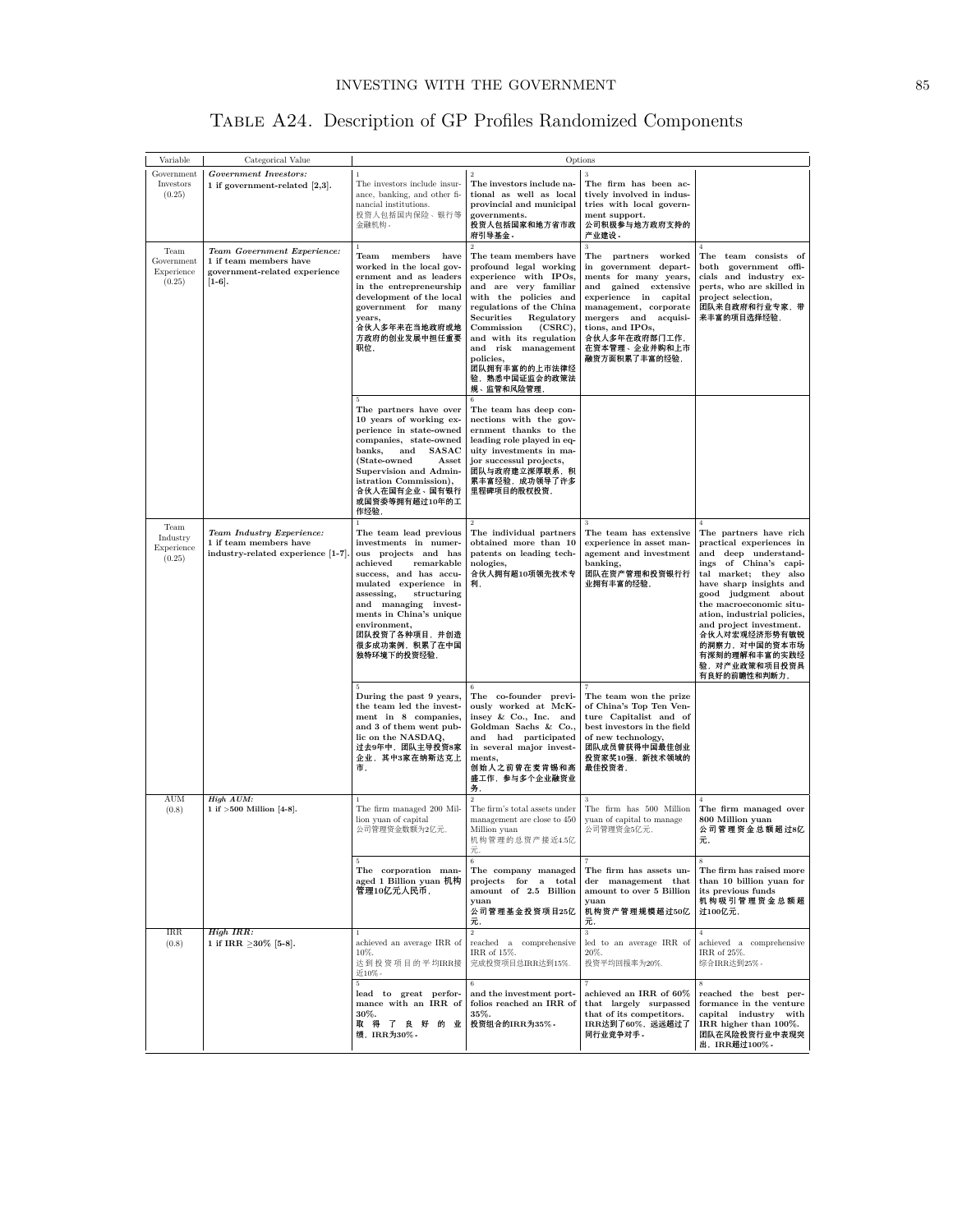| Table A24 (cont.): Description of GP Profiles Randomized Components |  |  |  |  |  |  |
|---------------------------------------------------------------------|--|--|--|--|--|--|
|---------------------------------------------------------------------|--|--|--|--|--|--|

| Variable                          | Categorical Value                                         | Options                                                                                                                                                                                                                                                                                              |                                                                                                                                                                                                                                                                                                                                                 |                                                                                                                                                                                                                                                                                                                                                        |                                                                                                                                                                                                                                                                                                                                 |
|-----------------------------------|-----------------------------------------------------------|------------------------------------------------------------------------------------------------------------------------------------------------------------------------------------------------------------------------------------------------------------------------------------------------------|-------------------------------------------------------------------------------------------------------------------------------------------------------------------------------------------------------------------------------------------------------------------------------------------------------------------------------------------------|--------------------------------------------------------------------------------------------------------------------------------------------------------------------------------------------------------------------------------------------------------------------------------------------------------------------------------------------------------|---------------------------------------------------------------------------------------------------------------------------------------------------------------------------------------------------------------------------------------------------------------------------------------------------------------------------------|
| Investments<br>and Exits<br>(0.8) | Exits:<br>1 if show successful exits<br>$[3-8]$ .         | $\mathbf{1}$<br>The firm supported 8 start-<br>ups.<br>投资了8家初创公司,                                                                                                                                                                                                                                    | $\,2\,$<br>It made 20 investments in<br>the past five years,<br>过去5年进行了超20笔投资,                                                                                                                                                                                                                                                                  | $\sqrt{3}$<br>It invested in over 15<br>projects across China.<br>and had 8 successful ex-<br>its through trade sales<br>and M&A activity,<br>在中国各地投资了15个项<br>目,成功退出了8家企业,                                                                                                                                                                             | $\overline{4}$<br>It invested in 18 com-<br>panies across various re-<br>gions in China, three of<br>which have since gone<br>public,<br>在中国不同地区投资了18家公<br>司,3个投资项目已上市,                                                                                                                                                         |
|                                   |                                                           | 5<br>It made 12 investments<br>in the past five years,<br>3 of which have gone<br>public in both domestic<br>and international stock<br>exchanges,<br>在过去5年中,共投资12家企<br>业,其中3家已在国内或国际<br>证券交易所上市,                                                                                                    | By the end of 2018,<br>the firm has made in-<br>vestments in 25 portfolio<br>companies and has had 6<br>of them listed and 5 of<br>them with successful ex-<br>its through acquisitions,<br>截至2018年底, 已投资25家<br>公司,其中6家上市,5家通过<br>并购成功退出,                                                                                                       | It invested in over 50<br>projects, which lead to<br>15 listed companies,<br>在中国各地投资了50多个项<br>目, 培育了15家上市公司,                                                                                                                                                                                                                                           | Over the past years,<br>the firm has invested<br>in more than 100 tech-<br>nology companies world-<br>wide, with more than 20<br>of them going public or<br>getting listed on the Na-<br>tional Equities Exchange<br>and Quotations (NEEQ),<br>在过去的几年里, 机构在全球<br>范围内投资了100多家科技公<br>司,已有20多个投资项目上市<br>或在新三板挂牌,                   |
| Ranked GP<br>(0.025)              | Ranked GP:<br>1 if GP is top ranked [1-4].                | $\mathbf{1}$<br>The<br>company<br>was<br>ranked among the Top<br>20 VC Firms of the Year<br>in 2018.<br>被评为2018年中国创业投资机<br>构前20强。<br>$\mathbf{1}$                                                                                                                                                    | The firm won the Top<br>50 VC Firms of the Year<br>2018.<br>贏得2018年中国创业投资机构<br>前50强的荣誉。<br>$\overline{2}$                                                                                                                                                                                                                                       | $\sqrt{3}$<br>It was recognized among<br>the Top 20 PE Firms of<br>the Year in each of the<br>past five years.<br>多次被评为年度私募股权投资<br>机构20强。<br>3                                                                                                                                                                                                         | The private equity firm<br>was ranked as the Top<br>50 PE Firms of the Year<br>2018.<br>成为2018年最佳50家私募投<br>资机构。<br>$\overline{4}$                                                                                                                                                                                               |
| Industry<br>(0.5)                 | Industry:<br>1 if show industry information<br>$[1-16]$ . | It focuses on the Inter-<br>net industry and pro-<br>vides financing service<br>for enterprises in the in-<br>dustry.<br>重点投向互联网行业,并为企<br>业提供金融服务。                                                                                                                                                   | In the past, the com-<br>pany has successfully<br>$\mathop{\mathrm{completed}}$<br>several in-<br>vestments<br>Social<br>in<br>Network and Media.<br>已投资项目聚集在社交网络和<br>媒体行业。                                                                                                                                                                     | The firm targets invest-<br>ments in information<br>technology<br>and<br>re-<br>lated sectors such as<br>Blockchain, Big Data,<br>Artificial<br>Intelligence,<br>Robot, or Human Face<br>Recognition.<br>重点投向区块链、大数据、人<br>工智能、机器人或人脸识别等<br>信息技术相关的高科技领域。                                                                                               | The firm seeks to invest<br>in Bio and Healthcare<br>industries and actively<br>seeks equity investments<br>or strategic buyouts.<br>致力于投资生物和医疗保健领<br>域,并积极寻求股权投资和战<br>略性收购。                                                                                                                                                    |
|                                   |                                                           | The primary industries<br>of past investments in-<br>clude high-tech, high<br>growth companies in<br>clean technology, health-<br>and advanced<br>care,<br>manufacturing sectors.<br>优先投资领域为清洁技术、医<br>疗保健、先进制造业。                                                                                     | The investment scope in-<br>cludes advanced manu-<br>facturing, modern agri-<br>culture, and the mar-<br>itime economy.<br>重点投资领域包括先进制造<br>业,现代农业和海洋经济。                                                                                                                                                                                         | The investments cur-<br>rently comprise primar-<br>ily online education and<br>training.<br>公司目前的投资重点是互联网<br>教育和培训。                                                                                                                                                                                                                                    | The investment focus is<br>on strategic emerging in-<br>dustries such as biotech,<br>internet, new energy,<br>new materials, new gen-<br>eration of information<br>technology, cultural cre-<br>ativity, energy conserva-<br>tion, and environmental<br>protection.<br>专注于生物、互联网、新能<br>源、新材料、新一代信息技<br>术、文化创意、节能环保等战<br>略性新兴产业。 |
|                                   |                                                           | The firm focuses on in-<br>vestments in Aerospace<br>$related$ $industries$ ,<br>as<br>well as industries such<br>life<br>and health,<br>as<br>ocean, military industry,<br>robots, wearable, and<br>intelligent equipment.<br>致力于对航空航天相关行业<br>的投资,同时投向大健康、海<br>洋,军事工业、机器人、可穿<br>戴设备和智能设备等行业。        | The partners seek oppor-<br>tunities in information<br>technology, energy con-<br>servation and environ-<br>mental protection, new<br>energy, new materials,<br>biotechnology, high-end<br>equipment manufactur-<br>ing and other national<br>strategic emerging<br>ın-<br>dustries.<br>在信息技术、节能环保、新能<br>源、新材料、生物技术、高端<br>装备制造等国家战略性新兴产<br>业投资。 | $11\,$<br>The<br>incubation<br>and<br>investment in the trans-<br>formation<br>of<br>scien-<br>tific and technological<br>$\rm{achievements}$<br>includes<br>information technology,<br>life sciences and Biologi-<br>cal Medicine.<br>投资科技成果转化的孵化,包<br>括信息技术、生命科学和生物<br>医学。                                                                           | 12<br>The investment team<br>pays important attention<br>to intelligence-sensitive<br>services, advanced man-<br>ufacturing, environment<br>protection, and energy<br>saving industries.<br>重点投向先进制造业、环保和<br>节能产业。                                                                                                              |
|                                   |                                                           | 13<br>The investment areas are<br>very extensive, and in-<br>clude software and hard-<br>ware companies, produc-<br>tion companies and tech-<br>nology service compa-<br>nies, including home and<br>business mobile commu-<br>nications.<br>投资领域非常广泛,包括软件<br>和硬件公司、生产公司和技术<br>服务公司,涵盖家庭和企业移<br>动通信。 | 14<br>It regularly invests in<br>satellite<br>applications,<br>information technology,<br>new materials and new<br>energy, aerospace special<br>technologies,<br>automa-<br>tion and special vehicles<br>and other fields.<br>一直以来投资于航空航天、卫<br>星应用、信息技术、新材料和<br>新能源、航空航天特殊技术应<br>用、汽车零部件和特种车辆等<br>领域。                                           | 15<br>To promote local high-<br>tech industry, the insti-<br>tution focuses on new<br>materials, new equip-<br>ment, new energy, new<br>communication<br>tech-<br>nologies, marine tech,<br>energy conservation and<br>environmental protec-<br>tion, and life and health.<br>重点投向新材料、新设备、新<br>能源、新一代通信技术、海洋<br>高科技、节能环保、生命健康<br>等领域,促进当地高新技术产<br>业发展。 | $16\,$<br>The portfolio covers a<br>broad spectrum of indus-<br>tries: financial services,<br>telecommunications, me-<br>dia technology, energy<br>resources, and life sci-<br>ences.<br>投资项目涉及广泛的行业,金<br>融服务、电信、媒体技术、能<br>源和生命科学。                                                                                              |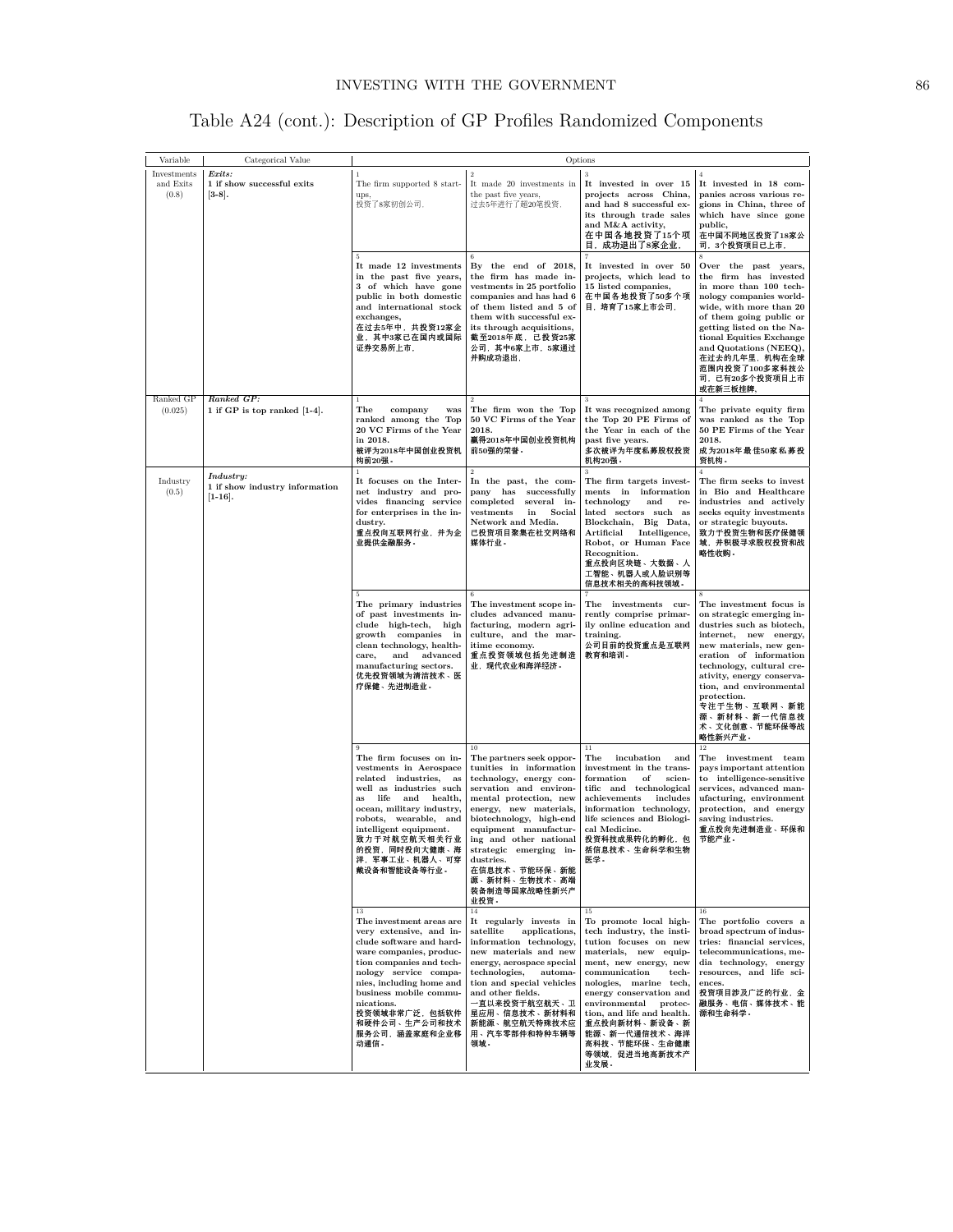|  |  | Table A24 (cont.): Description of GP Profiles Randomized Components |  |  |  |  |
|--|--|---------------------------------------------------------------------|--|--|--|--|
|--|--|---------------------------------------------------------------------|--|--|--|--|

| Variable                        | Categorical Value                                                                                                 | Options                                                                                                                                                      |                                                                                                                                             |                                                                                                                                        |                                                                                                                        |
|---------------------------------|-------------------------------------------------------------------------------------------------------------------|--------------------------------------------------------------------------------------------------------------------------------------------------------------|---------------------------------------------------------------------------------------------------------------------------------------------|----------------------------------------------------------------------------------------------------------------------------------------|------------------------------------------------------------------------------------------------------------------------|
| VC<br>Founding<br>Year<br>(0.5) | $VC: 1$ if $VC$ [1-11].<br>Young GP:<br>1 if founded after 2010 [5-11].                                           | $\mathbf{1}$<br>The venture capital corpora-<br>tion has 20 years of industry<br>experience.<br>创业投资机构拥有近20年的行<br>业经验,                                       | $\overline{2}$<br>The venture capital firm was<br>founded in 2007.<br>风险投资机构成立于2007年,                                                       | The venture capital firm was<br>founded in 2008.<br>风险投资机构2008年创立,                                                                     | $\overline{4}$<br>The venture capital corpora-<br>tion has 10 years of industry<br>experience,<br>创业投资机构拥有10年的行业<br>经验 |
|                                 |                                                                                                                   | $\overline{5}$<br>The venture capital com-<br>pany was established at<br>the beginning of 2010,<br>创业投资机构成立于2010年<br>初,                                      | The venture capital firm<br>was established in 2011.<br>一家创立于2011年的风险投资<br>机构,                                                              | The venture capital cor-<br>poration was founded in<br>2012,<br>风险投资机构2012年创立,                                                         | 8<br>The venture capital firm<br>was founded in 2013.<br>一家2013年注册成立的风险投<br>资机构,                                       |
|                                 |                                                                                                                   | $\overline{9}$<br>The growth equity fo-<br>cused firm was founded<br>in 2014 and is specialized<br>in strategic industries,<br>成立于2014年,专注于战略产<br>业的风险投资机构,  | 10<br>The venture capital in-<br>vestor focuses on the<br>Chinese market and was<br>established in 2015,<br>一家专注于中国市场的风险投<br>资机构, 成立于2015年, | 11<br>The venture capital firm<br>was established in 2016,<br>2016年成立的风险投资机构,                                                          |                                                                                                                        |
| PE<br>Founding<br>Year<br>(0.5) | PE: 1 if PE [1-11].<br>Young GP:<br>1 if founded after 2010 [3-11].                                               | The private equity firm was<br>founded in 2008,<br>私募股权投资机构成立<br>于2008年,<br>5                                                                                | $\overline{2}$<br>The private equity has 10<br>years of industry experience,<br>私募股权投资机构拥有10年的<br>行业经验.                                     | 3<br>The private equity com-<br>pany was established at<br>the beginning of 2010,<br>私募股权投资机构成立<br>于2010年初,                            | The private equity firm<br>was established in 2011,<br>一家创立于2011年的私募股权<br>投资机构,<br>$\bar{\mathbf{x}}$                  |
|                                 |                                                                                                                   | The private equity firm<br>was founded in 2012,<br>私募股权投资机构2012年创<br>立.                                                                                      | The private equity firm<br>was founded in 2013,<br>一家2013年注册成立的私募股<br>权投资机构,                                                                | The private equity in-<br>vestor focuses on the<br>Chinese market and was<br>established in 2014,<br>一家专注于中国市场的私募股<br>权投资机构, 成立于2014年, | The private equity firm<br>was established in 2014,<br>2014年成立的私募股权投资机<br>构.                                           |
|                                 |                                                                                                                   | $\overline{9}$<br>The private equity cor-<br>poration was founded in<br>2015 and is specialized in<br>emerging industries,<br>成立于2015年,专注于新兴产<br>业的私募股权投资机构, | 10<br>The private equity firm<br>was established in 2015,<br>2015年成立的私募股权投资机<br>构,                                                          | 11<br>The private equity firm<br>was established in 2016,<br>一家创立于2016年的私募股权<br>投资机构,                                                  |                                                                                                                        |
| Location of<br>HQ<br>(0.8)      | <b>Headquarter in Foreign Country:</b><br>1 if headquarter in Foreign<br>Country [11].<br>Headquarter in Beijing: | $\,1\,$<br>located in the Zhejiang<br>Province,<br>位于浙江省.                                                                                                    | which invests all over the<br>country,<br>投资项目覆盖全国各省市,                                                                                      | 3<br>has 15 branches across<br>China.<br>在中国内地设有15个办公室,                                                                                | headquartered in Shanghai,<br>总部位于上海市、                                                                                 |
|                                 | 1 if headquarter in Beijing<br>$[12-14]$ .                                                                        | located in Shanghai,<br>位于上海.                                                                                                                                | mainly invests in Shanghai<br>and Yangtze River Delta,<br>投资主要覆盖上海和长三角地<br>区.                                                               | located in Guangdong to<br>promote the development of<br>the Greater Bay area,<br>位于广东, 致力于推动大湾区<br>发展.                                | $\overline{\mathbf{s}}$<br>with the investment head-<br>quarter located<br>in<br>in<br>Guangzhou,<br>投资总部设在广州,         |
|                                 |                                                                                                                   | o.<br>located in Shenzhen,<br>位于深圳.                                                                                                                          | 10<br>set up 10 branches in Bei-<br>jing, Shanghai, Guangzhou,<br>Shenzhen, and several other<br>cities.<br>在北京, 上海, 深圳等城市设<br>立10个办事处,     | $\overline{11}$<br>based in the U.S. and<br>concentrated on Asia<br>and growth markets,<br>在美国设立,专注于亚洲和新<br>兴市场,                       | $\overline{12}$<br>located in the Beijing<br>province,<br>位于北京,                                                        |
|                                 |                                                                                                                   | 13<br>located in Beijing,<br>位于北京,                                                                                                                           | 14<br>headquartered in Bei-<br>jing,<br>总部位于北京,                                                                                             |                                                                                                                                        |                                                                                                                        |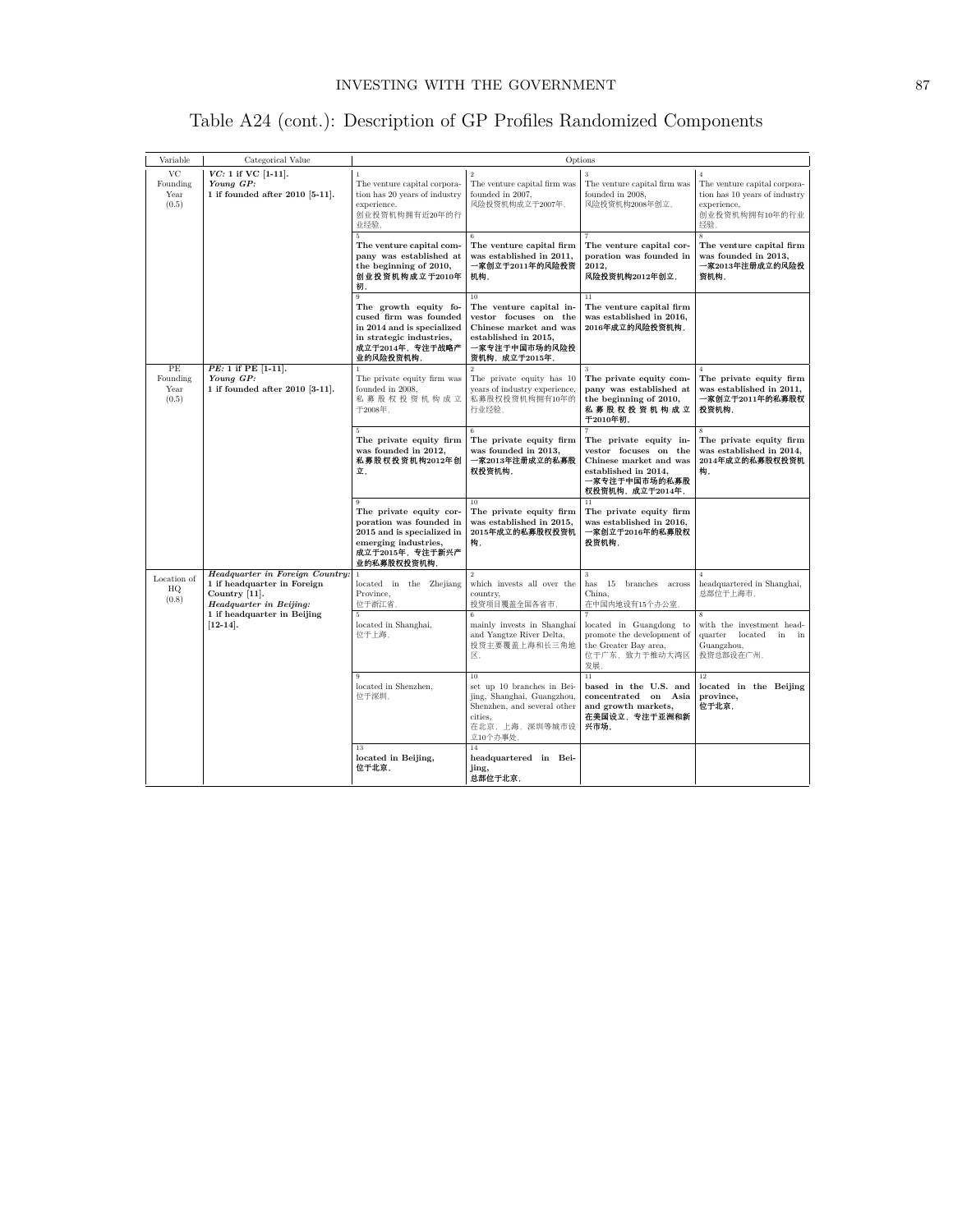| Table A24 (cont.): Description of GP Profiles Randomized Components |  |  |  |  |
|---------------------------------------------------------------------|--|--|--|--|
|---------------------------------------------------------------------|--|--|--|--|

| Variable                                                                       | Categorical Value                                                                 | Options                                                                                                                                                                                                                                                                                                                                    |                                                                                                                                                                                                                                                                                                       |                                                                                                                                                                                                                                                                                                                                                        |                                                                                                                                                                                                                                                                                                                                                                                                |
|--------------------------------------------------------------------------------|-----------------------------------------------------------------------------------|--------------------------------------------------------------------------------------------------------------------------------------------------------------------------------------------------------------------------------------------------------------------------------------------------------------------------------------------|-------------------------------------------------------------------------------------------------------------------------------------------------------------------------------------------------------------------------------------------------------------------------------------------------------|--------------------------------------------------------------------------------------------------------------------------------------------------------------------------------------------------------------------------------------------------------------------------------------------------------------------------------------------------------|------------------------------------------------------------------------------------------------------------------------------------------------------------------------------------------------------------------------------------------------------------------------------------------------------------------------------------------------------------------------------------------------|
| Market<br>Market Approach:<br>Approach<br>1 if market approach [1-6].<br>(0.8) |                                                                                   | $\overline{1}$<br>This company aims to<br>give full play to the role<br>of the market in allo-<br>cating resources and ex-<br>pand private capital in-<br>vestments in innovation<br>and entrepreneurship, so<br>as to promote the devel-<br>opment of emerging in-<br>dustries.<br>公司目标是充分发挥市场资源<br>配置和扩大社会资本投资创新<br>创业的作用,以促进新兴产业<br>发展。 | $\overline{2}$<br>With the help of the pri-<br>vate capital market and<br>modern<br>management<br>practices, this organiza-<br>tion channels capital to<br>sectors of strategic im-<br>portance and beneficial<br>to social development.<br>公司依托资本市场,运用现代<br>管理战略,吸引各类社会资金<br>投资具有战略意义和促进社会<br>发展的领域。 | 3<br>This<br>organization<br>is<br>of the earliest<br>one<br>market-oriented financ-<br>ing platforms in China.<br>The management team<br>is committed to in-<br>creasing investors' asset<br>value.<br>using modern<br>management methods to<br>protect investors' rights.<br>公司是最早的以市场为导向的<br>投资融资平台之一,管理者运<br>用现代管理方式维护投资者权<br>力、致力于为投资者资本保值<br>增值。 | $\overline{A}$<br>This organization chan-<br>nels capital to indepen-<br>dent innovative enter-<br>prises nationwide.<br>It<br>aims to better promote<br>technological innovation<br>through its professional<br>business model and its<br>efficient<br>and<br>reliable<br>market-oriented invest-<br>ment system.<br>机构面向全国自主创新企业,<br>并为其提供资金支持,通过专<br>业的经营模式,高效可靠的市<br>场化投资体系,更好地推动科<br>技创新。 |
|                                                                                |                                                                                   | 5<br>It is one of the earli-<br>est market-oriented in-<br>vestment firms in China,<br>中国最早成立的以市场为导向<br>的投资公司之一,                                                                                                                                                                                                                           | 6<br>decision-<br>Independent<br>making, professionalism,<br>and teamwork define the<br>culture of this organiza-<br>tion.<br>以独立决策、专业精神和团队<br>精神为组织文化,                                                                                                                                               |                                                                                                                                                                                                                                                                                                                                                        |                                                                                                                                                                                                                                                                                                                                                                                                |
| Investment<br>Philosophy<br>(0.5)                                              | <b>Investment Philosophy:</b><br>1 if investment philosophy is<br>included [1-7]. | $\overline{1}$<br>It aims to enhance inde-<br>pendent innovation abil-<br>ity through increasing<br>investment into innova-<br>tive startups, especially<br>science and technology<br>startups.<br>不断加大对创新企业的投资,<br>特别是科技型企业,以提高自<br>主创新能力。                                                                                                | $\overline{2}$<br>It aims to enrich the<br>structure of financial<br>products through tech-<br>nological and manage-<br>ment innovation, thus<br>enlarging the space for<br>economic development<br>and social reform.<br>经营宗旨是: 不断推进技术<br>和管理创新、丰富金融产品结<br>构,促进经济发展。                                 | 3<br>Accelerating<br>the im-<br>provement of industrial<br>structure through the in-<br>tegration of high-quality<br>social resources is its<br>investment objective.<br>投资坚持"集合优质社会资<br>源,促进产业发展"的宗旨。                                                                                                                                                 | $\overline{4}$<br>Its long-term goal is<br>to promote the devel-<br>opment<br>of high-tech<br>China<br>industries<br>in<br>through providing value-<br>added services related to<br>venture capital invest-<br>ment, thus nurturing<br>strategic industries and<br>promoting the economic<br>transformation.<br>长期目标是通过提供风险投资<br>相关的増值服务,促进中国高<br>科技产业的发展。                                     |
|                                                                                |                                                                                   | 5<br>It helps entrepreneurs<br>become leaders in their<br>industries<br>through<br>working closely<br>with<br>the entrepreneurs on<br>aspects including cor-<br>porate<br>strategy<br>and<br>business development.<br>通过与合作伙伴紧密合作,包<br>括企业战略、业务发展等,帮<br>助他们成为行业领导者。                                                                        | 6<br>It<br>supports<br>growing<br>enterprises with various<br>services, with a focus<br>on improving corporate<br>investment<br>strategies<br>and<br>decision-making<br>processes.<br>着眼于提升企业投资能力和决<br>策能力,运用多种服务手段为<br>成长型企业提供全方位的增值<br>服务。                                                          | $\overline{7}$<br>It<br>is<br>dedicated<br>to<br>outstanding<br>helping<br>entrepreneurs build suc-<br>cessful companies, with<br>the mission of helping<br>founders and manage-<br>ment teams to scale<br>the great companies of<br>tomorrow.<br>致力于帮助优秀的企业家建立<br>成功的公司,并帮助创始人和<br>管理团队打造伟大公司。                                                        |                                                                                                                                                                                                                                                                                                                                                                                                |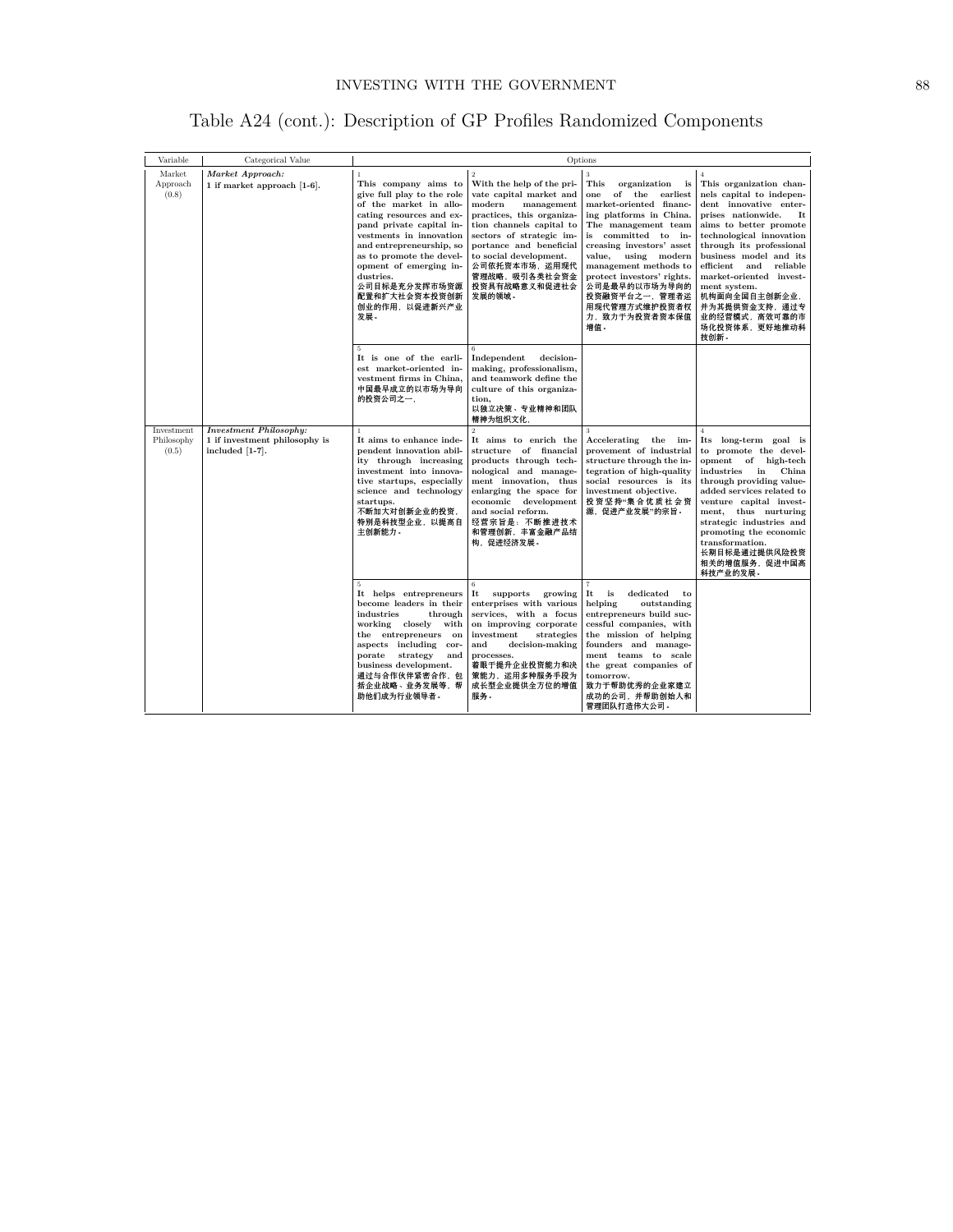| Table A24 (cont.): Description of GP Profiles Randomized Components |  |
|---------------------------------------------------------------------|--|
|---------------------------------------------------------------------|--|

| Variable                       | Categorical Value                                                                | Options                                                                                                                   |                                                                                                                           |                                                                                                                    |                                                                                                                                                                                            |
|--------------------------------|----------------------------------------------------------------------------------|---------------------------------------------------------------------------------------------------------------------------|---------------------------------------------------------------------------------------------------------------------------|--------------------------------------------------------------------------------------------------------------------|--------------------------------------------------------------------------------------------------------------------------------------------------------------------------------------------|
| VC Stage<br>(0.4)              | <b>Investment Stage:</b><br>1 if show stage focus [1-5].                         | $\mathbf{1}$<br>which primarily focuses<br>on early-stage venture<br>capital investments.<br>专注于种子阶段和早期阶段风<br>险投资项目<br>5. | $\overline{2}$<br>which provides young<br>entrepreneurs with seed<br>and early-stage capital.<br>集中为创业者提供种子阶段和<br>早期阶段资金。 | 3<br>which<br>provides<br>en-<br>trepreneurs with early<br>and growth stage financ-<br>ing.<br>投资主要集中在早期和成长阶<br>段。 | $\overline{4}$<br>which is a leading China<br>venture capital firm with<br>substantial experience in<br>early and growth stage<br>financing.<br>是中国领先的风投公司, 在前<br>期和成长期阶段融资方面积累<br>了丰富的经验。 |
|                                |                                                                                  | which targets expansion-<br>stage investments.<br>是中国领先的风投公司,在前<br>期和成长期阶段融资方面积累<br>了丰富的经验。                               |                                                                                                                           | $\mathbf{R}$                                                                                                       |                                                                                                                                                                                            |
| PE Stage<br>(0.4)              | <b>Investment Stage:</b><br>1 if show stage focus [1-5].                         | which targets expansion-<br>stage investments.<br>主导扩张阶段的风险投资。                                                            | $\mathcal{D}_{\alpha}$<br>which focuses on late-<br>stage investments.<br>主要后期阶段的投资。                                      | which mainly invests in<br>middle to late stage com-<br>panies.<br>聚焦中后期阶段投资。                                      | $\overline{4}$<br>by targeting investment<br>in the early, expansion,<br>and late stage.<br>投资分布早期、成长到后期的<br>不同阶段。                                                                         |
|                                |                                                                                  | 5<br>which invests in all<br>stages of the life cycle<br>from early stage to pre-<br>IPO.<br>投资从早期到上市前公司生命<br>周期的所有阶段。    |                                                                                                                           |                                                                                                                    |                                                                                                                                                                                            |
| Investment<br>Horizon<br>(0.4) | <b>Investment Horizon:</b><br>1 if show concrete investment<br>horizon $[1-5]$ . | $\mathbf{1}$<br>with an average invest-<br>ment horizon of 3 years,<br>平均投资期限为3年,                                         | $\overline{2}$<br>mainly focused on long-<br>term investment,<br>比较关注长期收益,                                                | 3<br>had an average invest-<br>ment horizon of 4 years,<br>平均投资年限是4年,                                              | with an investment hori-<br>zon of 5 to 7 years,<br>投资期限为5-7年,                                                                                                                             |
|                                |                                                                                  | 5<br>with a strategic of long-<br>term investment and<br>value creation.<br>战略是长期投资创造价值,                                  |                                                                                                                           |                                                                                                                    |                                                                                                                                                                                            |
| Funds<br>Managed<br>(0.8)      | <b>Serial Fund Manager:</b><br>1 if show number of funds<br>managed $[1-8]$ .    | $\mathbf{1}$<br>established<br>and<br>ten<br>RMB funds.<br>设立10只人民币基金。                                                    | $\overline{2}$<br>and<br>had<br>successfully<br>raised 12 RMB funds.<br>成功设立了12支人民币基金。<br>6.                              | $\overline{\mathbf{3}}$<br>and created more than<br>15 RMB funds.<br>拥有15家人民币基金。                                   | $\overline{4}$<br>and set up more than 16<br>investment funds.<br>设立了16只投资基金。<br>$\mathbf{S}$                                                                                              |
|                                |                                                                                  | with more than 20 ven-<br>ture capital funds raised.<br>拥有20多个风险投资基金。                                                     | and raised more than 25<br>funds with capital from<br>institutional investors.<br>管理基金25余只, 主要来自机<br>构投资者。                | with a total number of 45<br>sub-funds.<br>并且子基金总数达到45个。                                                           | and became one of the<br>largest investment insti-<br>tutions with more than<br>60 funds raised and man-<br>aged.<br>已成为国内较大的投资机构之<br>一,旗下拥有60多只基金。                                        |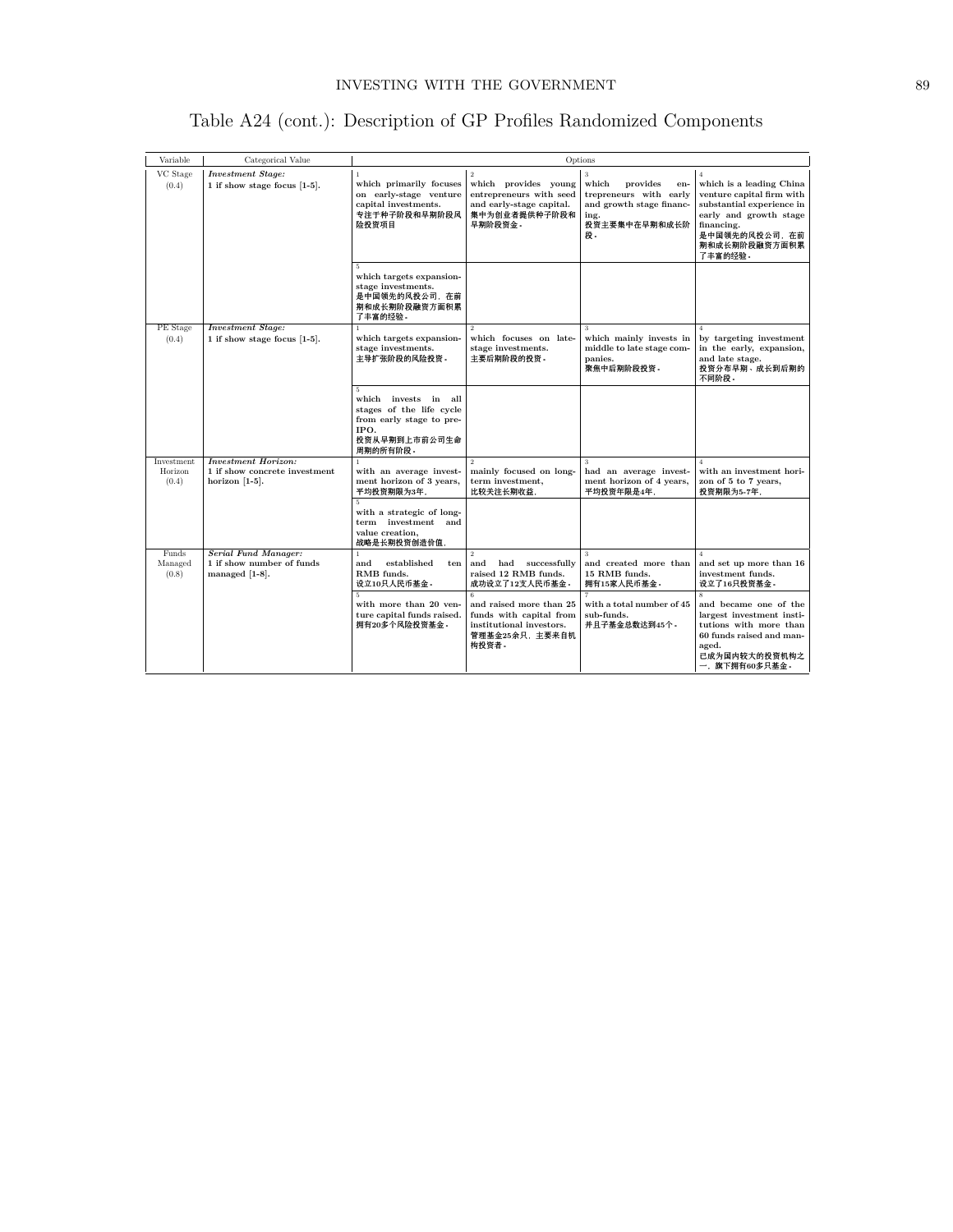|                                |                | Expected Interest |
|--------------------------------|----------------|-------------------|
|                                | (1)            | (2)               |
| Government Investors           | $0.656***$     | $0.675***$        |
|                                | (7.29)         | (7.42)            |
| Team Government Experience     | 0.094          | 0.089             |
|                                | (1.14)         | (1.05)            |
| Team Industry Experience       | 0.104          | 0.110             |
|                                | (1.26)         | (1.30)            |
| High AUM                       | $0.125*$       | $0.151**$         |
|                                | (1.70)         | (2.00)            |
| High IRR                       | $0.162**$      | $0.186***$        |
|                                | (2.55)         | (2.87)            |
| Exits                          | 0.058          | 0.047             |
|                                | (0.86)         | (0.68)            |
| Ranked GP                      | $-0.276$       | $-0.314$          |
|                                | $(-1.25)$      | $(-1.40)$         |
| Industry Information           | $0.595***$     | $0.604***$        |
|                                | (10.13)        | (10.01)           |
| Young GP                       | $0.171**$      | $0.152**$         |
|                                | (2.57)         | (2.21)            |
| Headquarter In Foreign Country | 0.211          | 0.172             |
|                                | (1.53)         | (1.22)            |
| Headquarter In Beijing         | $-0.004$       | $-0.002$          |
|                                | $(-0.06)$      | $(-0.02)$         |
| VC                             | $-0.076$       | $-0.123$          |
|                                | $(-0.87)$      | $(-1.38)$         |
| Market Approach                | 0.073          | 0.087             |
|                                | (1.02)         | (1.17)            |
| Investment Philosophy          | 0.033          | 0.031             |
|                                | (0.56)         | (0.52)            |
| Investment Stage               | 0.003          | 0.004             |
|                                | (0.04)         | (0.06)            |
| Investment Horizon             | $-0.064$       | $-0.048$          |
|                                | $(-1.02)$      | $(-0.75)$         |
| Serial Fund Manager            | $-0.124$       | $-0.157*$         |
|                                | $(-1.37)$      | $(-1.70)$         |
| Observations                   | 6220           | 6220              |
| Unique LPs                     | 311            | 311               |
| LP FEs                         | No             | Yes               |
| Model                          | OLS            | OLS               |
| DV Mean<br>DV SD               | 4.265<br>2.343 | 4.265<br>2.343    |
|                                |                |                   |

Table A25. LP Preferences for GPs: Expected Interest

**Notes**: This table shows LP preferences for GP synthetic characteristics measured by Expected Interest. The specification is  $y_{ij} = \alpha_i + \beta \times GovernmentInvestors_j + \sum_{m=1}^{N} \gamma_m \times Characteristic_{jm} + \epsilon_{ij}$ . The sample includes all LP respondents participating in the experiments who gave at least one valid answer to each question. *GovernmentInvestors* is a dummy indicating whether the GP profile indicates the GP already had government investors. Details of the remaining characteristics are illustrated in Appendix Table [A23.](#page-24-0) Expected Interest is on a scale of 1-10. Column 1 shows the basic models. Column 2 shows regressions adding LP respondents fixed effects. *t* statistics are presented in parentheses. \*\*\* p*<*0.01, \*\* p*<*0.05, \* p*<*0.1.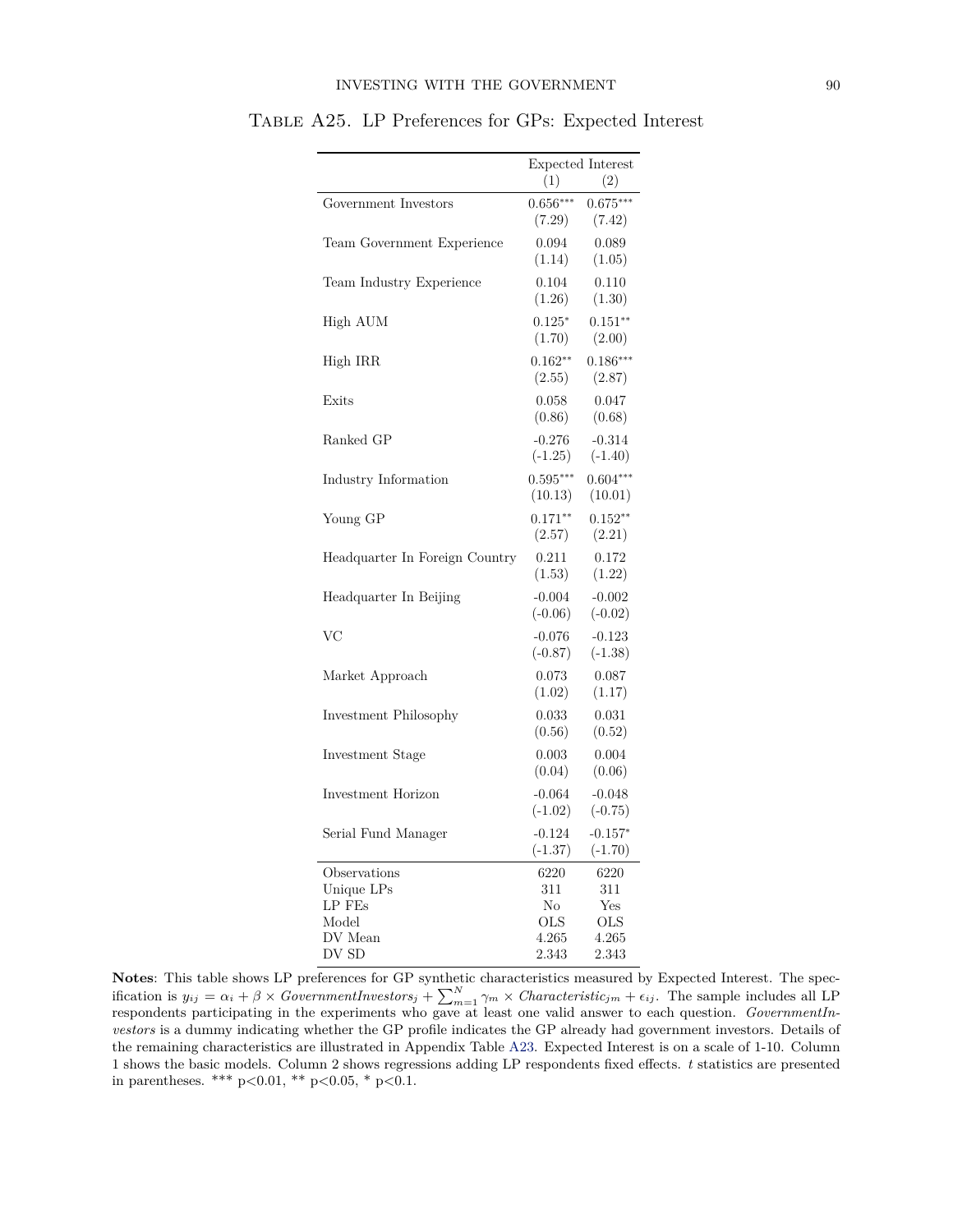|                                | Partner Rating         |                        |  |
|--------------------------------|------------------------|------------------------|--|
|                                | (1)                    | (2)                    |  |
| Government Investors           | $0.270***$<br>(6.78)   | $0.302***$<br>(7.36)   |  |
| Team Government Experience     | $0.083**$<br>(2.25)    | $0.082**$<br>(2.18)    |  |
| Team Industry Experience       | 0.024<br>(0.65)        | 0.020<br>(0.52)        |  |
| High AUM                       | 0.001<br>(0.04)        | 0.015<br>(0.46)        |  |
| High IRR                       | $0.065***$<br>(2.33)   | $0.071**$<br>(2.46)    |  |
| Exits                          | $0.068**$<br>(2.27)    | $0.074**$<br>(2.40)    |  |
| Ranked GP                      | $-0.108$<br>$(-1.05)$  | $-0.102$<br>$(-0.97)$  |  |
| Industry Information           | $0.264***$<br>(10.06)  | $0.278***$<br>(10.20)  |  |
| Young GP                       | $0.072**$<br>(2.42)    | $0.057*$<br>(1.85)     |  |
| Headquarter In Foreign Country | $0.221***$<br>(4.03)   | $0.217***$<br>(3.82)   |  |
| Headquarter In Beijing         | 0.032<br>(0.92)        | 0.032<br>(0.89)        |  |
| VC                             | 0.013<br>(0.34)        | $-0.001$<br>$(-0.04)$  |  |
| Market Approach                | 0.049<br>(1.52)        | 0.048<br>(1.46)        |  |
| Investment Philosophy          | $-0.020$<br>$(-0.75)$  | $-0.028$<br>$(-1.05)$  |  |
| Investment Stage               | 0.034<br>(1.07)        | 0.035<br>(1.06)        |  |
| Investment Horizon             | $-0.049*$<br>$(-1.80)$ | $-0.050*$<br>$(-1.75)$ |  |
| Serial Fund Manager            | 0.027<br>(0.67)        | 0.012<br>(0.29)        |  |
| Observations                   | 6220                   | 6220                   |  |
| Unique LPs                     | 311                    | 311                    |  |
| LP FEs                         | No                     | Yes                    |  |
| Model                          | Ordered Probit         | Ordered Probit         |  |
| DV Mean                        | 4.284                  | 4.284                  |  |
| DV SD                          | 2.326                  | 2.326                  |  |

Table A26. LP Preferences for GPs (Ordered Probit)

**Notes**: This table shows LP preferences for GP synthetic characteristics using an ordered probit model. Ordered probit cutpoints (column 1): -0.75, -0.24, 0.17, 0.52, 1.07, 1.29, 1.57, 1.96; (column 2): -0.94, -0.42, 0.01, 0.38, 0.95, 1.17, 1.46, 1.86. The sample includes all LP respondents participating in the experiments who gave at least one valid answer to each question. *GovernmentInvestors* is a dummy indicating whether the GP profile indicates the GP already had government investors. Details of the remaining characteristics are illustrated in Appendix Table [A23.](#page-24-0) Partner Rating is on a 1-10 scale. Column 1 shows the basic models. Column 2 shows regressions adding LP respondents fixed effects. *t* statistics are presented in parentheses. \*\*\* p*<*0.01, \*\* p*<*0.05, \* p*<*0.1.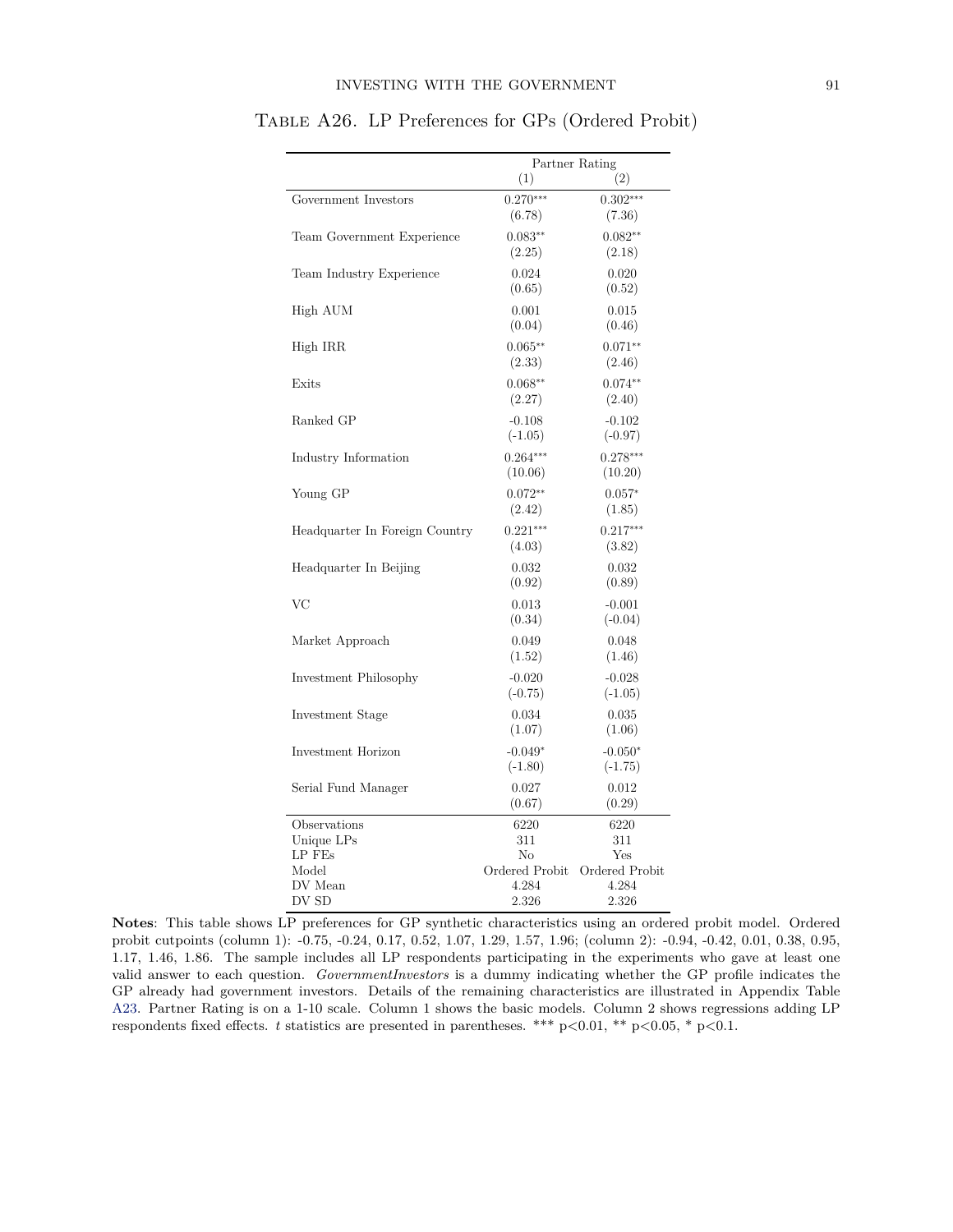|                                | Partner Rating<br>(1)<br>(2) |                       |
|--------------------------------|------------------------------|-----------------------|
| Government Investors           | $0.652***$<br>(7.13)         | $0.692***$<br>(7.16)  |
| Team Government Experience     | $0.196**$<br>(2.47)          | $0.191**$<br>(2.27)   |
| Team Industry Experience       | 0.050<br>(0.65)              | 0.041<br>(0.50)       |
| High AUM                       | 0.025<br>(0.34)              | 0.056<br>(0.74)       |
| High IRR                       | $0.153**$<br>(2.58)          | $0.159**$<br>(2.56)   |
| Exits                          | $0.151**$<br>(2.40)          | $0.160**$<br>(2.44)   |
| Top GP                         | $-0.271$<br>$(-1.16)$        | $-0.252$<br>$(-1.03)$ |
| Industry Information           | $0.631***$<br>(10.75)        | $0.637***$<br>(10.41) |
| Young GP                       | $0.172***$<br>(2.60)         | $0.137**$<br>(1.98)   |
| Headquarter In Foreign Country | $0.490***$<br>(4.09)         | $0.466***$<br>(3.65)  |
| Headquarter In Beijing         | 0.069<br>(0.90)              | 0.065<br>(0.81)       |
| <b>VC</b>                      | 0.019<br>(0.22)              | $-0.010$<br>$(-0.11)$ |
| Market Approach                | 0.111<br>(1.56)              | 0.106<br>(1.44)       |
| Investment Philosophy          | $-0.029$<br>$(-0.51)$        | $-0.042$<br>$(-0.70)$ |
| Investment Stage               | 0.076<br>(1.10)              | 0.072<br>(0.99)       |
| Investment Horizon             | $-0.101*$<br>$(-1.71)$       | $-0.094$<br>$(-1.47)$ |
| Serial Fund Manager            | 0.042<br>(0.48)              | 0.007<br>(0.08)       |
| Observations<br>Unique LPs     | 6220<br>311                  | 6220<br>311           |
| LP FEs                         | No                           | Yes                   |
| Model                          | OLS                          | <b>OLS</b>            |
| DV Mean<br>DV SD               | 4.284<br>2.326               | 4.284<br>2.326        |

Table A27. LP Preferences for GPs: Clustering SEs at Respondent Level

**Notes**: This table shows LP preferences for GP synthetic characteristics. Standard errors are clustered at the respondent level. The specification is  $y_{ij} = \alpha_i + \beta \times GovernmentInvestors_j + \sum_{m=1}^{N} \gamma_m \times Characteristic_{jm} + \epsilon_{ij}$ . The sample includes all LP respondents participating in the experiments who gave at least one valid answer to each question. *GovernmentInvestors* is a dummy indicating whether the GP profile indicates the GP already had government investors. Details of the remaining characteristics are illustrated in Appendix Table [A23.](#page-24-0) Partner Rating is on a 1-10 scale. Column 1 shows the basic models. Column 2 shows regressions adding LP respondents fixed effects. Standard Errors are clustered at the respondent level. *t* statistics are presented in parentheses. \*\*\* p*<*0.01, \*\* p*<*0.05, \* p*<*0.1.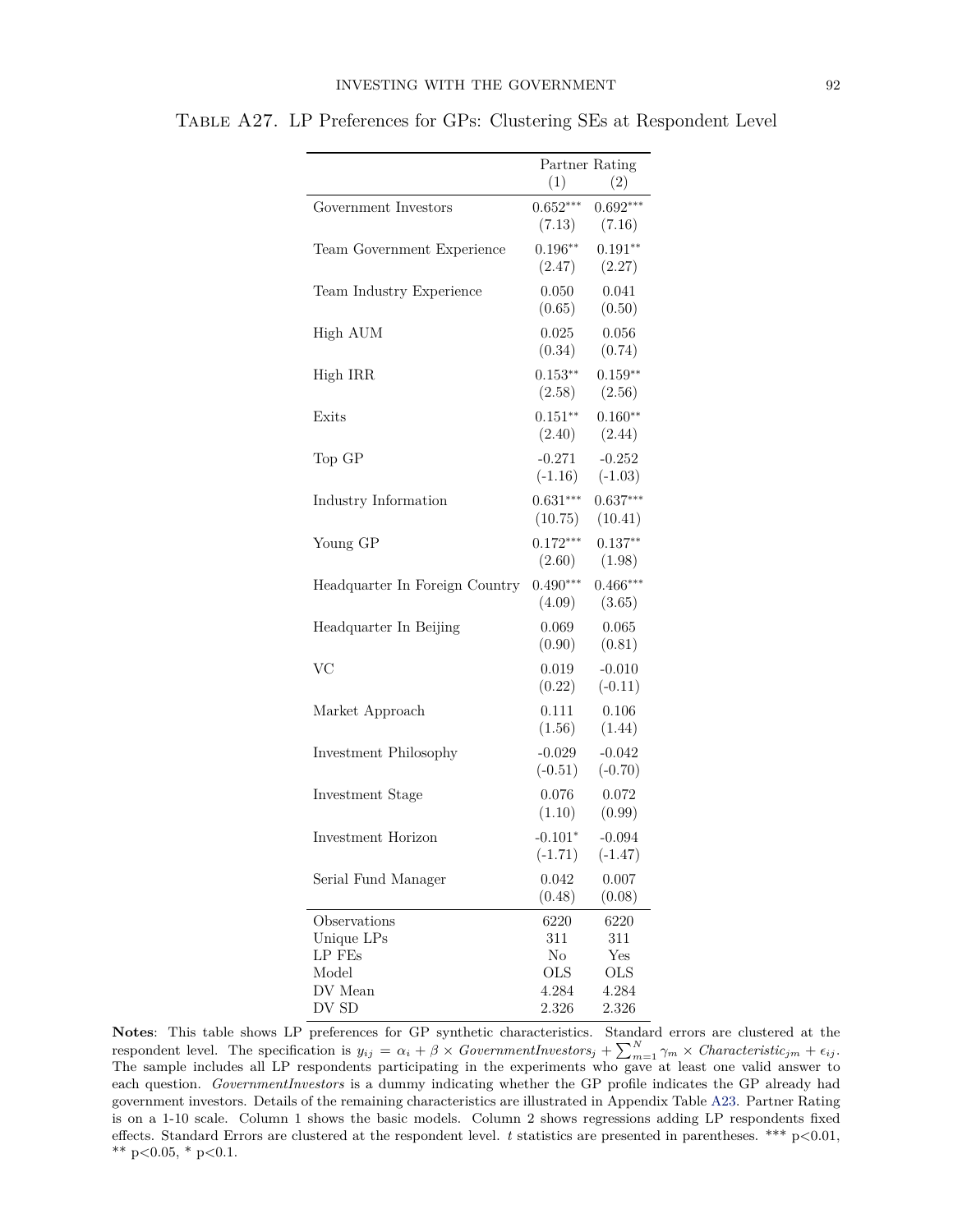|                                                                   | (1)<br>Gov                                  | (2)<br>Non-Gov                                   | $(1)=(2)$<br>P-Value | (3)<br>Gov                                  | (4)<br>$\mbox{Non-Gov}$                    | $(3)=(4)$<br>P-Value |
|-------------------------------------------------------------------|---------------------------------------------|--------------------------------------------------|----------------------|---------------------------------------------|--------------------------------------------|----------------------|
| Government Investors                                              | $0.714***$<br>(6.96)                        | $0.431**$<br>(2.34)                              | 0.178                | $0.762***$<br>(7.33)                        | $0.447**$<br>(2.36)                        | 0.134                |
| Team Government Experience                                        | 0.146<br>(1.54)                             | $0.342**$<br>(2.11)                              | 0.292                | 0.120<br>(1.26)                             | $0.397**$<br>(2.38)                        | 0.137                |
| Team Industry Experience                                          | 0.036<br>(0.38)                             | 0.096<br>(0.56)                                  | 0.759                | 0.035<br>(0.37)                             | 0.069<br>(0.40)                            | 0.862                |
| High AUM                                                          | 0.038<br>(0.46)                             | $-0.025$<br>$(-0.17)$                            | 0.709                | 0.086<br>(1.03)                             | $-0.046$<br>$(-0.30)$                      | 0.433                |
| High IRR                                                          | 0.097<br>(1.36)                             | $0.341***$<br>(2.67)                             | 0.094                | 0.101<br>(1.38)                             | $0.352***$<br>(2.72)                       | 0.082                |
| Exits                                                             | $0.188**$<br>(2.49)                         | 0.025<br>(0.18)                                  | 0.303                | $0.195**$<br>(2.51)                         | 0.041<br>(0.29)                            | 0.330                |
| Ranked ${\rm GP}$                                                 | $-0.322$<br>$(-1.23)$                       | $-0.193$<br>$(-0.46)$                            | 0.792                | $-0.304$<br>$(-1.18)$                       | $-0.200$<br>$(-0.46)$                      | 0.834                |
| Industry Information                                              | $0.642***$<br>(9.61)                        | $0.597***$<br>(5.04)                             | 0.738                | $0.643***$<br>(9.44)                        | $0.632***$<br>(5.11)                       | 0.938                |
| Young GP                                                          | $0.157**$<br>(2.07)                         | $0.220*$<br>(1.65)                               | 0.683                | 0.116<br>(1.49)                             | 0.208<br>(1.51)                            | 0.549                |
| Headquarter In Foreign Country                                    | $0.508***$<br>(3.42)                        | $0.449*$<br>(1.82)                               | 0.839                | $0.456***$<br>(3.06)                        | $0.503*$<br>(1.94)                         | 0.872                |
| Headquarter In Beijing                                            | 0.031<br>(0.35)                             | 0.198<br>(1.20)                                  | 0.372                | 0.032<br>(0.35)                             | 0.178<br>(1.06)                            | 0.432                |
| VC                                                                | 0.008<br>(0.08)                             | 0.059<br>(0.34)                                  | 0.798                | $-0.041$<br>$(-0.41)$                       | 0.088<br>(0.50)                            | 0.510                |
| Market Approach                                                   | $0.142*$<br>(1.72)                          | $-0.005$<br>$(-0.03)$                            | 0.381                | 0.136<br>(1.61)                             | $-0.006$<br>$(-0.04)$                      | 0.395                |
| Investment Philosophy                                             | $-0.013$<br>$(-0.19)$                       | $-0.067$<br>$(-0.57)$                            | 0.689                | $-0.015$<br>$(-0.22)$                       | $-0.120$<br>$(-1.00)$                      | 0.434                |
| Investment Stage                                                  | 0.059<br>(0.72)                             | 0.142<br>(0.97)                                  | 0.617                | 0.056<br>(0.68)                             | 0.123<br>(0.80)                            | 0.692                |
| Investment Horizon                                                | $-0.078$<br>$(-1.10)$                       | $-0.164$<br>$(-1.34)$                            | 0.542                | $-0.059$<br>$(-0.82)$                       | $-0.202$<br>$(-1.61)$                      | 0.309                |
| Serial Fund Manager                                               | 0.056<br>(0.54)                             | $-0.018$<br>$(-0.10)$                            | 0.720                | 0.021<br>(0.20)                             | $-0.059$<br>$(-0.32)$                      | 0.696                |
| Observations<br>Unique LPs<br>LP FEs<br>Model<br>DV Mean<br>DV SD | 4760<br>238<br>No.<br>OLS<br>4.284<br>2.326 | 1460<br>73<br>No<br><b>OLS</b><br>4.284<br>2.326 | <b>SUR</b>           | 4760<br>238<br>Yes<br>OLS<br>4.284<br>2.326 | 1460<br>73<br>Yes<br>OLS<br>4.284<br>2.326 | <b>SUR</b>           |

Table A28. LP Preferences for GPs: Heterogeneity by Government-Owned LPs

**Notes**: This table compares government LP and nongovernment LP preferences for LP synthetic characteristics. The specification is  $y_{ij} = \alpha_i + \beta \times GovernmentTies_j + \sum_{m=1}^{N} \gamma_m \times Characteristic_{jm} + \epsilon_{ij}$ . We run separate regressions for government LPs and nongovernment LPs. Gov-LPs are defined as LPs with government owners. The sample includes all LP respondents participating in the experiments who gave at least one valid answer to each question. *GovernmentInvestors* is a dummy indicating whether the GP profile indicates the GP already had government investors. Details of the remaining characteristics are illustrated in Appendix Table [A23.](#page-24-0) Partner Rating is on a scale of 1-10. Columns 1 and 2 show the basic models for government LPs and nongovernment LPs respectively. Column 3 shows the difference in coefficients in columns 1 and 2 using SUR model. Columns 4 and 5 show regressions with LP respondents fixed effects. Column 6 shows the difference in coefficients in columns 4 and 5 using SUR model.*t* statistics are presented in parentheses. \*\*\* p*<*0.01, \*\* p*<*0.05, \* p*<*0.1.